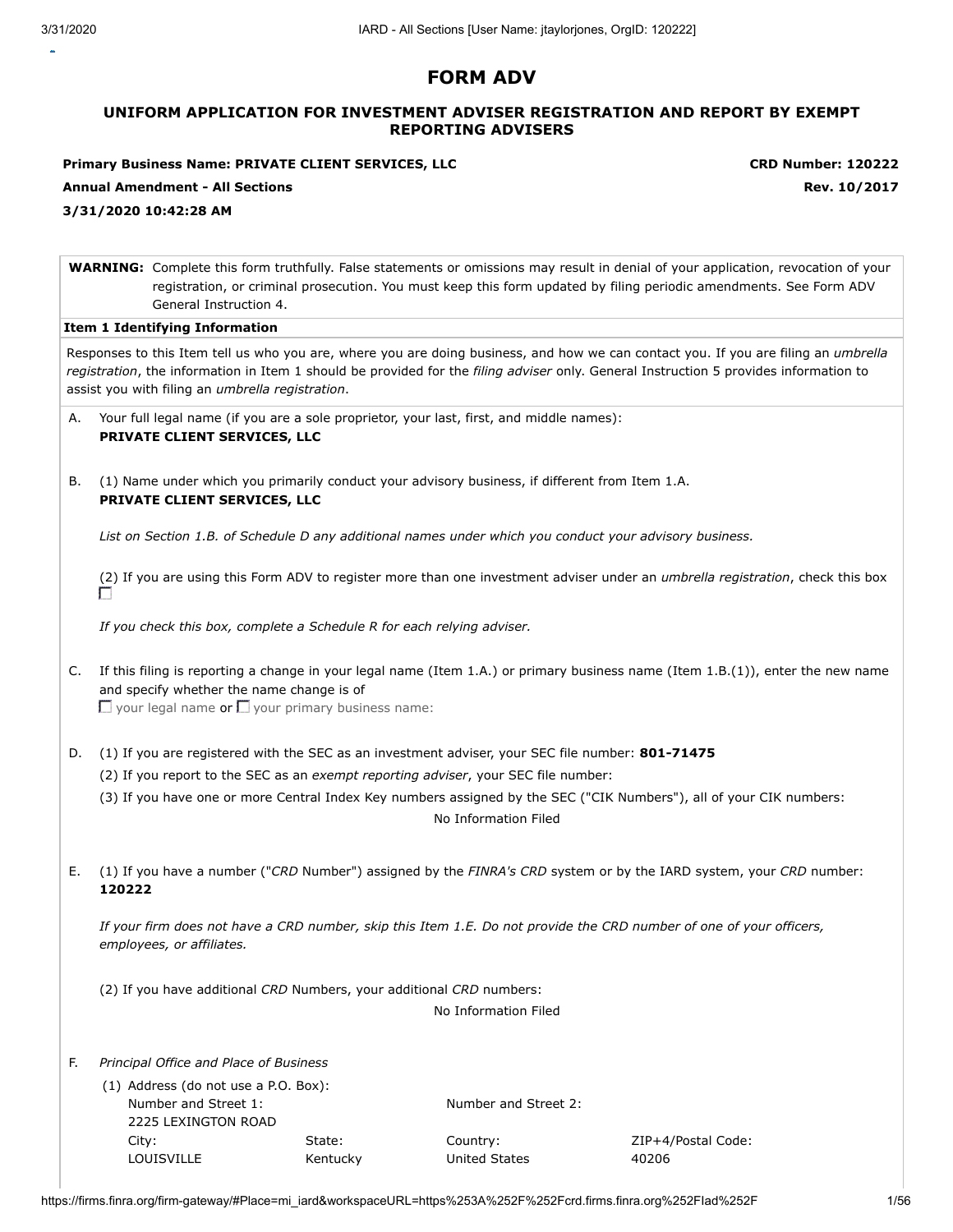If this address is a private residence, check this box:  $\square$ 

|    |                                                                                                          | end of your most recently completed fiscal year. | (2) Days of week that you normally conduct business at your principal office and place of business: | List on Section 1.F. of Schedule D any office, other than your principal office and place of business, at which you conduct<br>investment advisory business. If you are applying for registration, or are registered, with one or more state securities<br>authorities, you must list all of your offices in the state or states to which you are applying for registration or with whom<br>you are registered. If you are applying for SEC registration, if you are registered only with the SEC, or if you are reporting<br>to the SEC as an exempt reporting adviser, list the largest twenty-five offices in terms of numbers of employees as of the        |
|----|----------------------------------------------------------------------------------------------------------|--------------------------------------------------|-----------------------------------------------------------------------------------------------------|-----------------------------------------------------------------------------------------------------------------------------------------------------------------------------------------------------------------------------------------------------------------------------------------------------------------------------------------------------------------------------------------------------------------------------------------------------------------------------------------------------------------------------------------------------------------------------------------------------------------------------------------------------------------|
|    | C Monday - Friday O Other:<br>Normal business hours at this location:<br>$8:30 - 5:00$                   |                                                  |                                                                                                     |                                                                                                                                                                                                                                                                                                                                                                                                                                                                                                                                                                                                                                                                 |
|    | (3) Telephone number at this location:<br>502-451-0600<br>(4) Facsimile number at this location, if any: |                                                  |                                                                                                     |                                                                                                                                                                                                                                                                                                                                                                                                                                                                                                                                                                                                                                                                 |
|    | 502-473-1721<br>16                                                                                       |                                                  | advisory business as of the end of your most recently completed fiscal year?                        | (5) What is the total number of offices, other than your principal office and place of business, at which you conduct investment                                                                                                                                                                                                                                                                                                                                                                                                                                                                                                                                |
| G. |                                                                                                          |                                                  | Mailing address, if different from your principal office and place of business address:             |                                                                                                                                                                                                                                                                                                                                                                                                                                                                                                                                                                                                                                                                 |
|    | Number and Street 1:                                                                                     |                                                  | Number and Street 2:                                                                                |                                                                                                                                                                                                                                                                                                                                                                                                                                                                                                                                                                                                                                                                 |
|    | City:                                                                                                    | State:                                           | Country:                                                                                            | ZIP+4/Postal Code:                                                                                                                                                                                                                                                                                                                                                                                                                                                                                                                                                                                                                                              |
|    | If this address is a private residence, check this box: $\square$                                        |                                                  |                                                                                                     |                                                                                                                                                                                                                                                                                                                                                                                                                                                                                                                                                                                                                                                                 |
| Н. | in Item 1.F.:                                                                                            |                                                  |                                                                                                     | If you are a sole proprietor, state your full residence address, if different from your principal office and place of business address                                                                                                                                                                                                                                                                                                                                                                                                                                                                                                                          |
|    | Number and Street 1:                                                                                     |                                                  | Number and Street 2:                                                                                |                                                                                                                                                                                                                                                                                                                                                                                                                                                                                                                                                                                                                                                                 |
|    | City:                                                                                                    | State:                                           | Country:                                                                                            | ZIP+4/Postal Code:                                                                                                                                                                                                                                                                                                                                                                                                                                                                                                                                                                                                                                              |
| Ι. | to, Twitter, Facebook and LinkedIn)?                                                                     |                                                  |                                                                                                     | <b>Yes No</b><br>Do you have one or more websites or accounts on publicly available social media platforms (including, but not limited<br>Θ<br>O                                                                                                                                                                                                                                                                                                                                                                                                                                                                                                                |
|    |                                                                                                          |                                                  | or the addresses of employee accounts on publicly available social media platforms.                 | If "yes," list all firm website addresses and the address for each of the firm's accounts on publicly available social media<br>platforms on Section 1.I. of Schedule D. If a website address serves as a portal through which to access other information you<br>have published on the web, you may list the portal without listing addresses for all of the other information. You may need to<br>list more than one portal address. Do not provide the addresses of websites or accounts on publicly available social media<br>platforms where you do not control the content. Do not provide the individual electronic mail (e-mail) addresses of employees |
| J. | Chief Compliance Officer                                                                                 |                                                  |                                                                                                     |                                                                                                                                                                                                                                                                                                                                                                                                                                                                                                                                                                                                                                                                 |
|    | below.                                                                                                   |                                                  |                                                                                                     | (1) Provide the name and contact information of your Chief Compliance Officer. If you are an exempt reporting adviser, you<br>must provide the contact information for your Chief Compliance Officer, if you have one. If not, you must complete Item 1.K.                                                                                                                                                                                                                                                                                                                                                                                                      |
|    | Name:<br>JOHN TAYLOR-JONES                                                                               |                                                  | Other titles, if any:                                                                               |                                                                                                                                                                                                                                                                                                                                                                                                                                                                                                                                                                                                                                                                 |
|    | Telephone number:<br>502-451-0600                                                                        |                                                  | Facsimile number, if any:<br>502-473-1721                                                           |                                                                                                                                                                                                                                                                                                                                                                                                                                                                                                                                                                                                                                                                 |
|    | Number and Street 1:<br>2225 LEXINGTON RD                                                                |                                                  | Number and Street 2:                                                                                |                                                                                                                                                                                                                                                                                                                                                                                                                                                                                                                                                                                                                                                                 |
|    | City:<br>LOUISVILLE                                                                                      | State:<br>Kentucky                               | Country:<br><b>United States</b>                                                                    | ZIP+4/Postal Code:<br>40206                                                                                                                                                                                                                                                                                                                                                                                                                                                                                                                                                                                                                                     |
|    |                                                                                                          |                                                  |                                                                                                     |                                                                                                                                                                                                                                                                                                                                                                                                                                                                                                                                                                                                                                                                 |

Electronic mail (e-mail) address, if Chief Compliance Officer has one: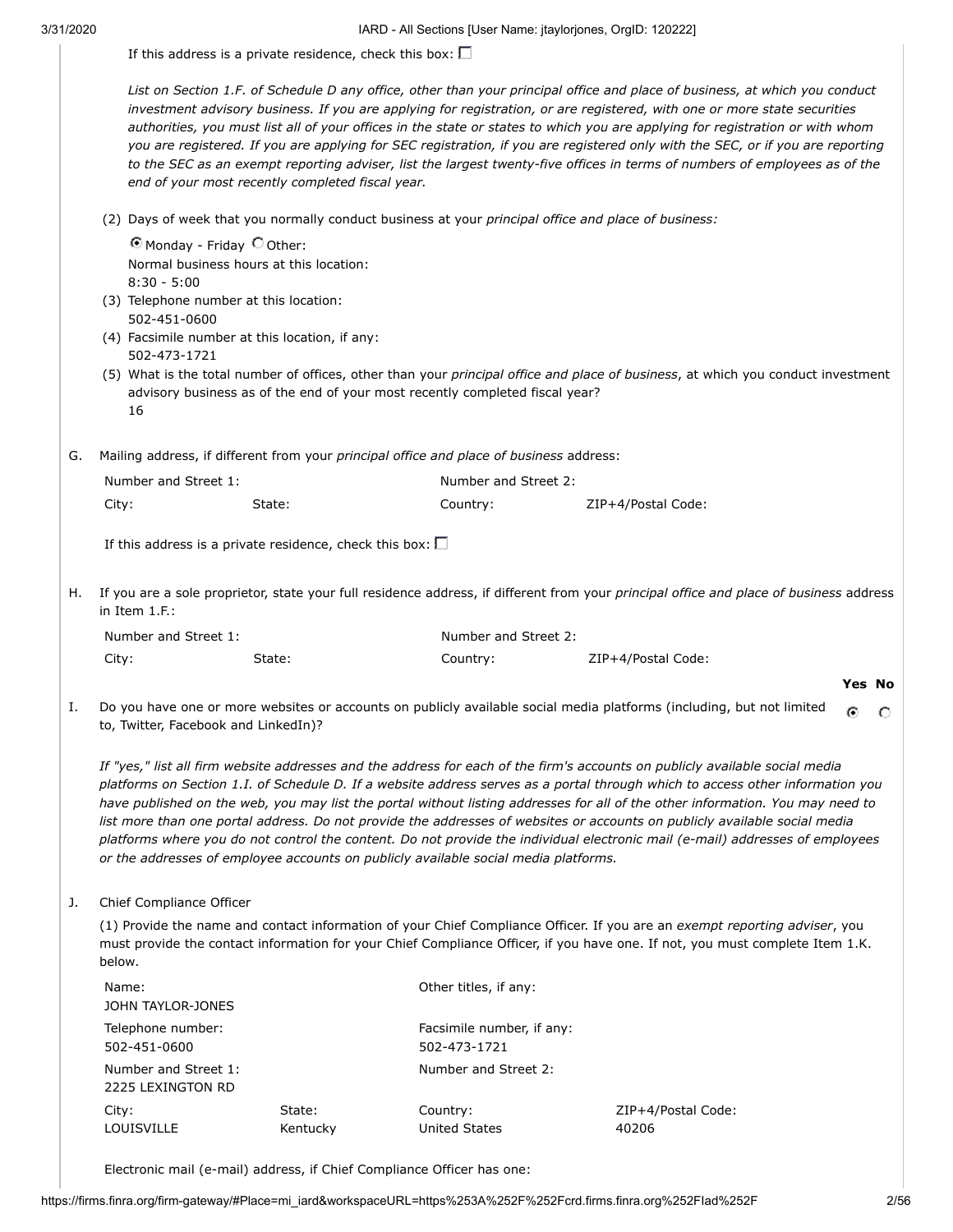JTAYLOR-JONES@PCSBD.NET

(2) If your Chief Compliance Officer is compensated or employed by any *person* other than you, a *related person* or an investment company registered under the Investment Company Act of 1940 that you advise for providing chief compliance officer services to you, provide the *person's* name and IRS Employer Identification Number (if any): Name:

IRS Employer Identification Number:

K. Additional Regulatory Contact Person: If a person other than the Chief Compliance Officer is authorized to receive information and respond to questions about this Form ADV, you may provide that information here.

| Name:<br><b>ERNEST SAMPSON</b>                                                     |          | Titles:<br>MANAGING MEMBER                |                    |  |
|------------------------------------------------------------------------------------|----------|-------------------------------------------|--------------------|--|
| Telephone number:<br>502/451-0600                                                  |          | Facsimile number, if any:<br>502-473-1721 |                    |  |
| Number and Street 1:<br>2225 LEXINGTON ROAD                                        |          | Number and Street 2:                      |                    |  |
| City:                                                                              | State:   | Country:                                  | ZIP+4/Postal Code: |  |
| LOUISVILLE                                                                         | Kentucky | United States                             | 40206              |  |
| Electronic mail (e-mail) address, if contact person has one:<br>ESAMPSON@PCSBD.NET |          |                                           |                    |  |

L. Do you maintain some or all of the books and records you are required to keep under Section 204 of the Advisers Act,  $\Omega$ - 0 or similar state law, somewhere other than your *principal office and place of business*?

*If "yes," complete Section 1.L. of Schedule D.*

M. Are you registered with a *foreign financial regulatory authority*?

*Answer "no" if you are not registered with a foreign financial regulatory authority, even if you have an affiliate that is registered with a foreign financial regulatory authority. If "yes," complete Section 1.M. of Schedule D.*

- N. Are you a public reporting company under Sections 12 or 15(d) of the Securities Exchange Act of 1934?  $\cap$
- O. Did you have \$1 billion or more in assets on the last day of your most recent fiscal year? If yes, what is the approximate amount of your assets:
	- $\bigcap$  \$1 billion to less than \$10 billion
	- \$10 billion to less than \$50 billion Ō
	- \$50 billion or more O.

*For purposes of Item 1.O. only, "assets" refers to your total assets, rather than the assets you manage on behalf of clients. Determine your total assets using the total assets shown on the balance sheet for your most recent fiscal year end.*

P. Provide your *Legal Entity Identifier* if you have one:

A *legal entity identifier* is a unique number that companies use to identify each other in the financial marketplace. You may not have a *legal entity identifier*.

### **SECTION 1.B. Other Business Names**

**Yes No**

**Yes No**

O  $\odot$ 

**Yes No**

**Yes No**

Ο  $\odot$ 

 $\odot$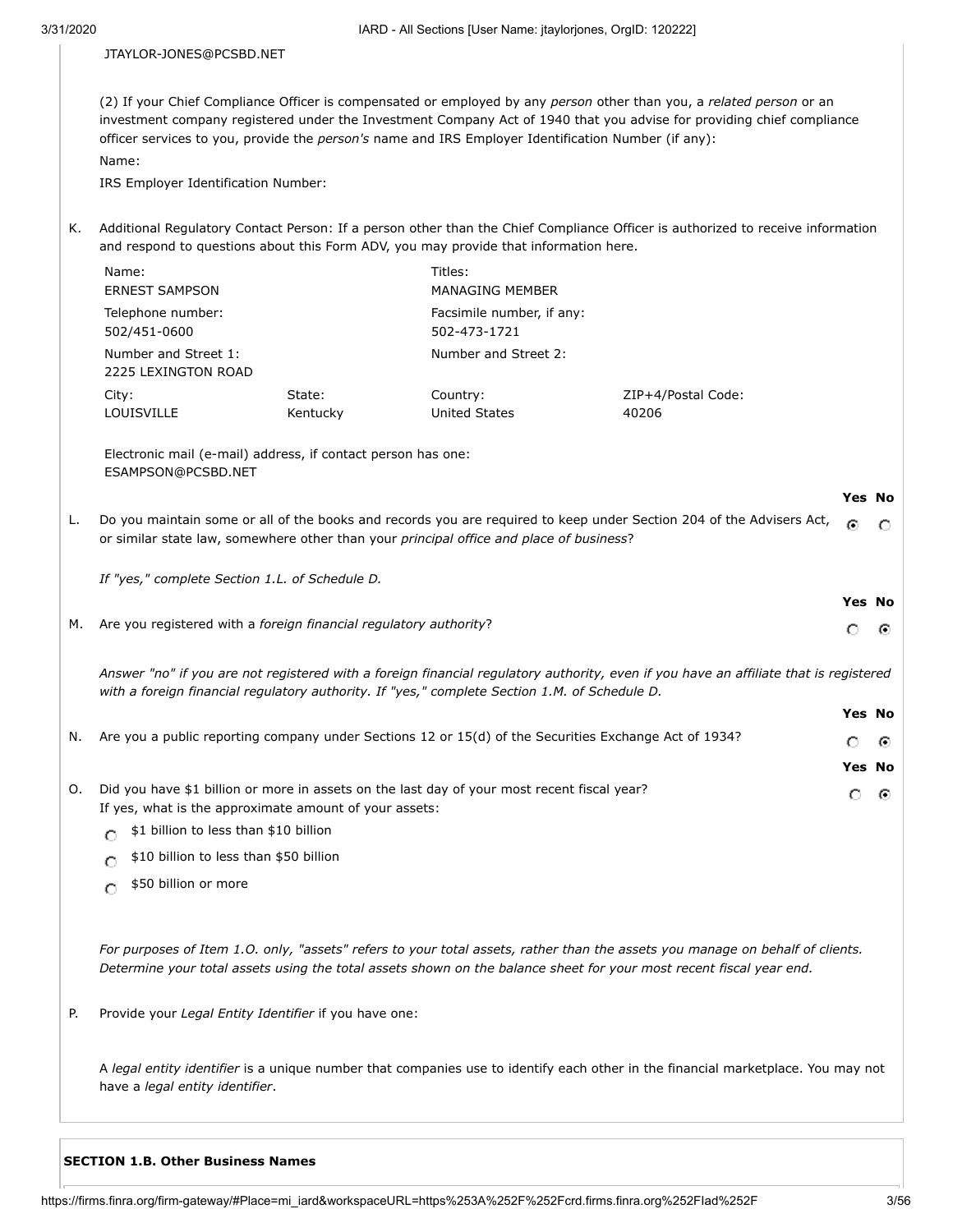List your other business names and the jurisdictions in which you use them. You must complete a separate Schedule D Section 1.B. for each business name.

Name: PCS ADVISORS

# Jurisdictions

| V AL                          | ৰ চ                           | <b>⊽</b> NE                   | $\square$ sc  |  |
|-------------------------------|-------------------------------|-------------------------------|---------------|--|
| $\Box$ AK                     | ি IN                          | $\Box$ NV                     | $\Box$ SD     |  |
| $\Box$ AZ                     | $\Box$ IA                     | Г нн                          | $\nabla$ TN   |  |
| $\Box$ AR                     | $\Box$ KS                     | ৰ NJ                          | $\nabla$ TX   |  |
| $\overline{\triangledown}$ CA | $\overline{\triangledown}$ KY | <b>⊽</b> NM                   | <b>⊽</b> ∪т   |  |
| $\overline{M}$ CO             | $\Box$ LA                     | $\overline{\triangledown}$ NY | ⊽ ∨⊤          |  |
| $\nabla$ ст                   | $\square$ ME                  | <b>⊽</b> NC                   | $\Box$ VI     |  |
| $\nabla$ DE                   | $\Box$ MD                     | $\Box$ ND                     | <b>VA</b>     |  |
| $\Box$ DC                     | l⊽ MA                         | ∣⊽ он                         | $\Box$ WA     |  |
| V FL                          | ি MI                          | $\Box$ OK                     | $\Box$ WV     |  |
| $\overline{M}$ GA             | $\Box$ MN                     | $\nabla$ OR                   | ি wi          |  |
| $\Box$ GU                     | $\nabla$ MS                   | $\nabla$ PA                   | <b>⊽</b> wY   |  |
| ⊽нг                           | $\square$ MO                  | $\Box$ PR                     | $\Box$ Other: |  |
| $\Box$ ID                     | $\Box$ MT                     | $\Box$ RI                     |               |  |

## **SECTION 1.F. Other Offices**

Complete the following information for each office, other than your *principal office and place of business*, at which you conduct investment advisory business. You must complete a separate Schedule D Section 1.F. for each location. If you are applying for SEC registration, if you are registered only with the SEC, or if you are an *exempt reporting adviser*, list only the largest twenty-five offices (in terms of numbers of *employees*).

| Number and Street 1:<br>225 SW 5TH STREET |        | Number and Street 2: |                    |
|-------------------------------------------|--------|----------------------|--------------------|
| City:                                     | State: | Country:             | ZIP+4/Postal Code: |
| PENDLETON                                 | Oregon | United States        | 97801              |

If this address is a private residence, check this box:  $\square$ 

| Telephone Number: |  |
|-------------------|--|
| 5412762302        |  |

Facsimile Number, if any:

If this office location is also required to be registered with FINRA or a *state securities authority* as a branch office location for a broker-dealer or investment adviser on the Uniform Branch Office Registration Form (Form BR), please provide the *CRD* Branch Number here:

How many *employees* perform investment advisory functions from this office location?

1

Are other business activities conducted at this office location? (check all that apply)

 $\nabla$  (1) Broker-dealer (registered or unregistered)

 $\square$  (2) Bank (including a separately identifiable department or division of a bank)

 $\Box$  (3) Insurance broker or agent

 $\Box$  (4) Commodity pool operator or commodity trading advisor (whether registered or exempt from registration)

 $\square$  (5) Registered municipal advisor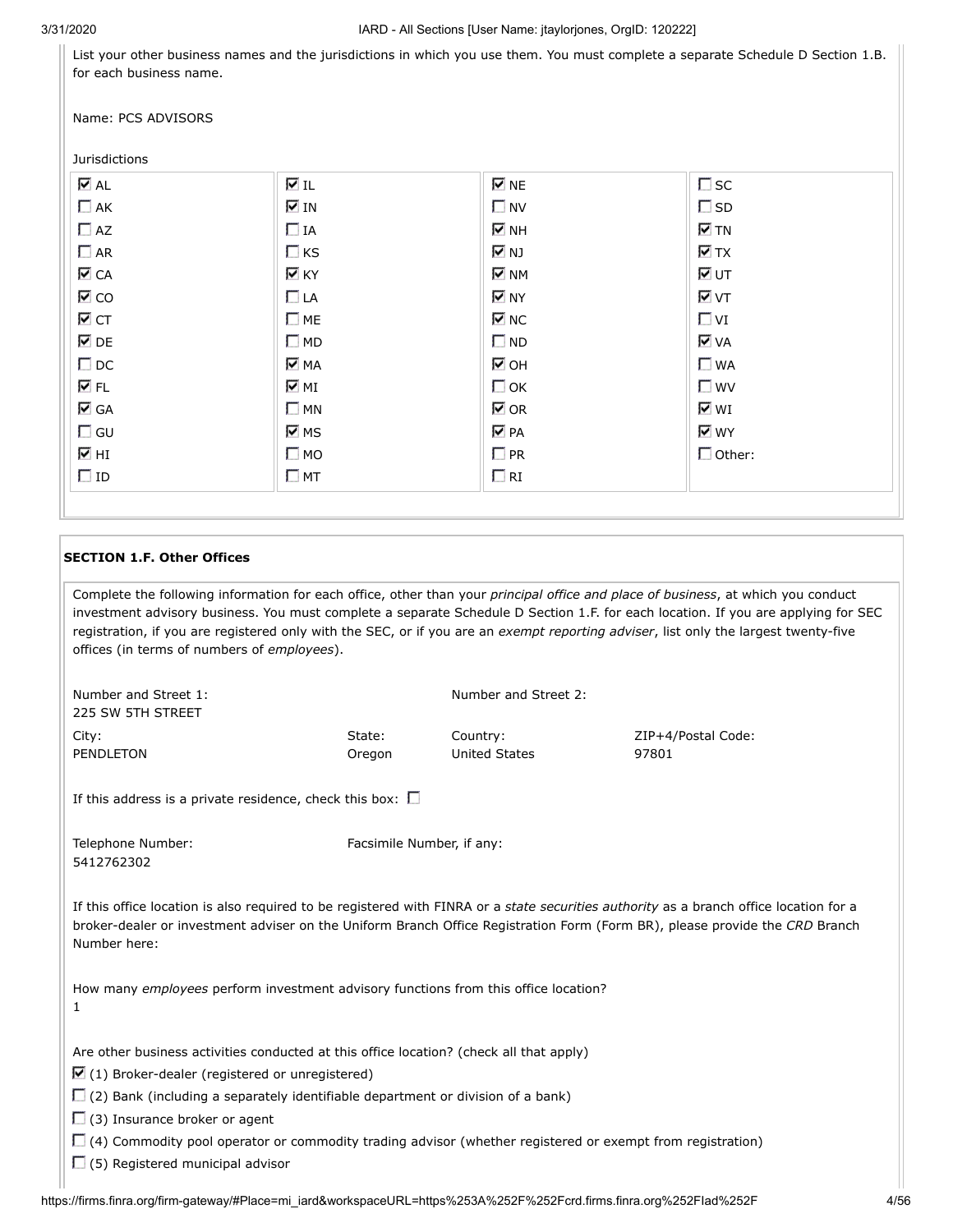| $\Box$ (6) Accountant or accounting firm                                                                                                                                                                                                                                                                                                                                                                                                                                                                                                                                         |                           |                                          |                                                                                                                                                                                                                                                                                                                                                                                                              |
|----------------------------------------------------------------------------------------------------------------------------------------------------------------------------------------------------------------------------------------------------------------------------------------------------------------------------------------------------------------------------------------------------------------------------------------------------------------------------------------------------------------------------------------------------------------------------------|---------------------------|------------------------------------------|--------------------------------------------------------------------------------------------------------------------------------------------------------------------------------------------------------------------------------------------------------------------------------------------------------------------------------------------------------------------------------------------------------------|
| $\Box$ (7) Lawyer or law firm                                                                                                                                                                                                                                                                                                                                                                                                                                                                                                                                                    |                           |                                          |                                                                                                                                                                                                                                                                                                                                                                                                              |
| Describe any other investment-related business activities conducted from this office location:                                                                                                                                                                                                                                                                                                                                                                                                                                                                                   |                           |                                          |                                                                                                                                                                                                                                                                                                                                                                                                              |
|                                                                                                                                                                                                                                                                                                                                                                                                                                                                                                                                                                                  |                           |                                          | Complete the following information for each office, other than your principal office and place of business, at which you conduct<br>investment advisory business. You must complete a separate Schedule D Section 1.F. for each location. If you are applying for SEC<br>registration, if you are registered only with the SEC, or if you are an exempt reporting adviser, list only the largest twenty-five |
| offices (in terms of numbers of employees).                                                                                                                                                                                                                                                                                                                                                                                                                                                                                                                                      |                           |                                          |                                                                                                                                                                                                                                                                                                                                                                                                              |
| Number and Street 1:<br>400 RING ROAD                                                                                                                                                                                                                                                                                                                                                                                                                                                                                                                                            |                           | Number and Street 2:<br><b>SUITE 105</b> |                                                                                                                                                                                                                                                                                                                                                                                                              |
| City:                                                                                                                                                                                                                                                                                                                                                                                                                                                                                                                                                                            | State:                    | Country:                                 | ZIP+4/Postal Code:                                                                                                                                                                                                                                                                                                                                                                                           |
| <b>ELIZABETHTOWN</b>                                                                                                                                                                                                                                                                                                                                                                                                                                                                                                                                                             | Kentucky                  | United States                            | 42701                                                                                                                                                                                                                                                                                                                                                                                                        |
| If this address is a private residence, check this box: $\square$                                                                                                                                                                                                                                                                                                                                                                                                                                                                                                                |                           |                                          |                                                                                                                                                                                                                                                                                                                                                                                                              |
| Telephone Number:<br>270-769-9995                                                                                                                                                                                                                                                                                                                                                                                                                                                                                                                                                | Facsimile Number, if any: |                                          |                                                                                                                                                                                                                                                                                                                                                                                                              |
|                                                                                                                                                                                                                                                                                                                                                                                                                                                                                                                                                                                  |                           |                                          | If this office location is also required to be registered with FINRA or a state securities authority as a branch office location for a<br>broker-dealer or investment adviser on the Uniform Branch Office Registration Form (Form BR), please provide the CRD Branch                                                                                                                                        |
|                                                                                                                                                                                                                                                                                                                                                                                                                                                                                                                                                                                  |                           |                                          |                                                                                                                                                                                                                                                                                                                                                                                                              |
|                                                                                                                                                                                                                                                                                                                                                                                                                                                                                                                                                                                  |                           |                                          |                                                                                                                                                                                                                                                                                                                                                                                                              |
|                                                                                                                                                                                                                                                                                                                                                                                                                                                                                                                                                                                  |                           |                                          |                                                                                                                                                                                                                                                                                                                                                                                                              |
|                                                                                                                                                                                                                                                                                                                                                                                                                                                                                                                                                                                  |                           |                                          |                                                                                                                                                                                                                                                                                                                                                                                                              |
|                                                                                                                                                                                                                                                                                                                                                                                                                                                                                                                                                                                  |                           |                                          |                                                                                                                                                                                                                                                                                                                                                                                                              |
| Number here:<br>670555<br>How many employees perform investment advisory functions from this office location?<br>1<br>Are other business activities conducted at this office location? (check all that apply)<br>$\triangledown$ (1) Broker-dealer (registered or unregistered)<br>$\Box$ (2) Bank (including a separately identifiable department or division of a bank)<br>$\Box$ (3) Insurance broker or agent<br>$\Box$ (4) Commodity pool operator or commodity trading advisor (whether registered or exempt from registration)<br>$\Box$ (5) Registered municipal advisor |                           |                                          |                                                                                                                                                                                                                                                                                                                                                                                                              |
| $\Box$ (6) Accountant or accounting firm<br>$\Box$ (7) Lawyer or law firm                                                                                                                                                                                                                                                                                                                                                                                                                                                                                                        |                           |                                          |                                                                                                                                                                                                                                                                                                                                                                                                              |
|                                                                                                                                                                                                                                                                                                                                                                                                                                                                                                                                                                                  |                           |                                          |                                                                                                                                                                                                                                                                                                                                                                                                              |
| Describe any other investment-related business activities conducted from this office location:                                                                                                                                                                                                                                                                                                                                                                                                                                                                                   |                           |                                          |                                                                                                                                                                                                                                                                                                                                                                                                              |
|                                                                                                                                                                                                                                                                                                                                                                                                                                                                                                                                                                                  |                           |                                          | Complete the following information for each office, other than your principal office and place of business, at which you conduct<br>investment advisory business. You must complete a separate Schedule D Section 1.F. for each location. If you are applying for SEC<br>registration, if you are registered only with the SEC, or if you are an exempt reporting adviser, list only the largest twenty-five |
| offices (in terms of numbers of employees).<br>Number and Street 1:<br>600 HIGHWAY 169 SOUTH                                                                                                                                                                                                                                                                                                                                                                                                                                                                                     |                           | Number and Street 2:                     |                                                                                                                                                                                                                                                                                                                                                                                                              |

https://firms.finra.org/firm-gateway/#Place=mi\_iard&workspaceURL=https%253A%252F%252Fcrd.firms.finra.org%252FIad%252F 5/56 If this address is a private residence, check this box:  $\square$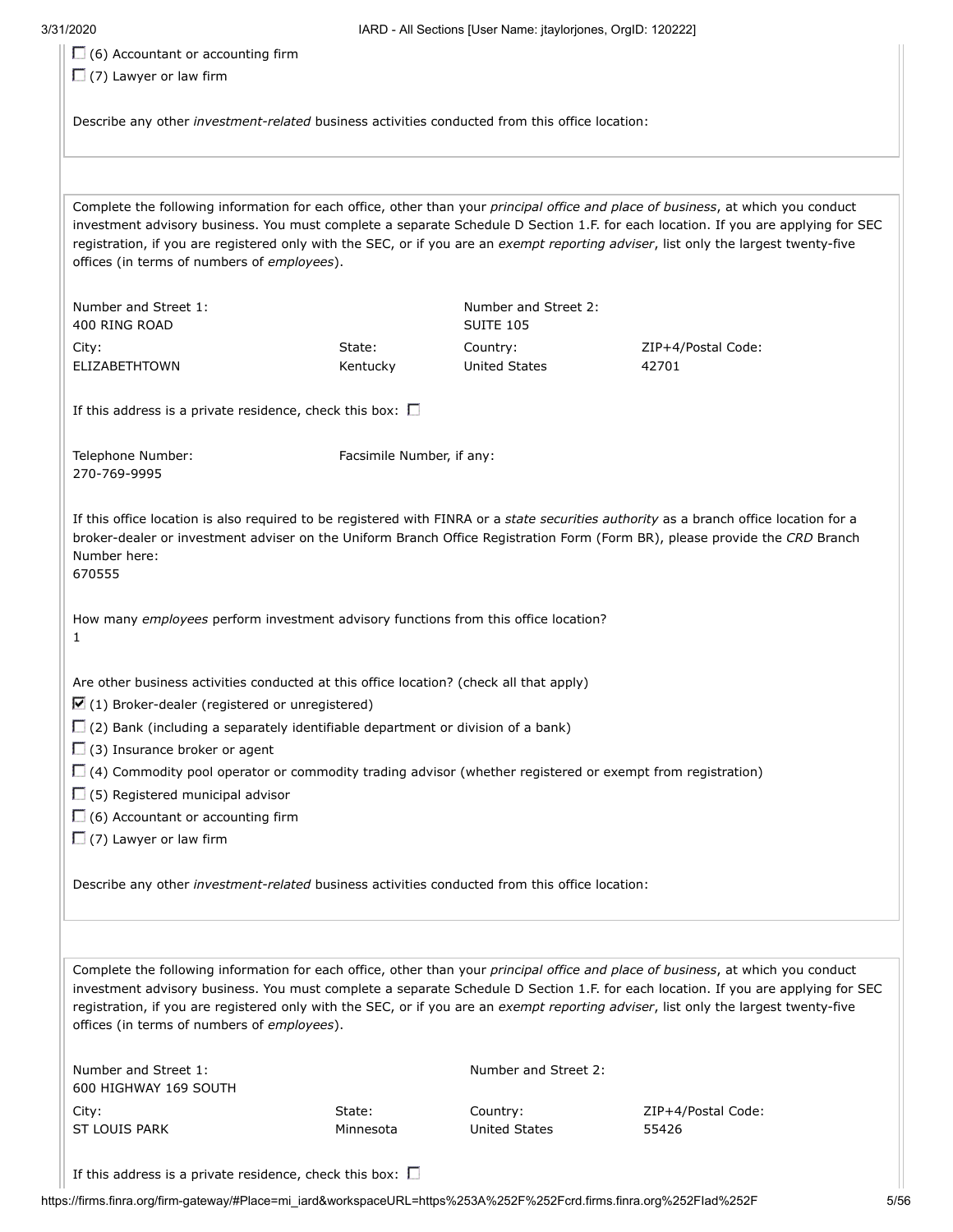| Telephone Number:<br>952-554-9818                                                                                                                              | Facsimile Number, if any: |                                  |                                                                                                                                                                                                                                                                                                                                                                                                              |
|----------------------------------------------------------------------------------------------------------------------------------------------------------------|---------------------------|----------------------------------|--------------------------------------------------------------------------------------------------------------------------------------------------------------------------------------------------------------------------------------------------------------------------------------------------------------------------------------------------------------------------------------------------------------|
| Number here:<br>660654                                                                                                                                         |                           |                                  | If this office location is also required to be registered with FINRA or a state securities authority as a branch office location for a<br>broker-dealer or investment adviser on the Uniform Branch Office Registration Form (Form BR), please provide the CRD Branch                                                                                                                                        |
| How many employees perform investment advisory functions from this office location?<br>1                                                                       |                           |                                  |                                                                                                                                                                                                                                                                                                                                                                                                              |
| Are other business activities conducted at this office location? (check all that apply)<br>$\blacktriangledown$ (1) Broker-dealer (registered or unregistered) |                           |                                  |                                                                                                                                                                                                                                                                                                                                                                                                              |
| $\Box$ (2) Bank (including a separately identifiable department or division of a bank)<br>$\Box$ (3) Insurance broker or agent                                 |                           |                                  |                                                                                                                                                                                                                                                                                                                                                                                                              |
| $\Box$ (4) Commodity pool operator or commodity trading advisor (whether registered or exempt from registration)<br>$\Box$ (5) Registered municipal advisor    |                           |                                  |                                                                                                                                                                                                                                                                                                                                                                                                              |
| $\Box$ (6) Accountant or accounting firm<br>$\Box$ (7) Lawyer or law firm                                                                                      |                           |                                  |                                                                                                                                                                                                                                                                                                                                                                                                              |
| Describe any other <i>investment-related</i> business activities conducted from this office location:                                                          |                           |                                  |                                                                                                                                                                                                                                                                                                                                                                                                              |
|                                                                                                                                                                |                           |                                  |                                                                                                                                                                                                                                                                                                                                                                                                              |
| offices (in terms of numbers of employees).                                                                                                                    |                           |                                  | Complete the following information for each office, other than your principal office and place of business, at which you conduct<br>investment advisory business. You must complete a separate Schedule D Section 1.F. for each location. If you are applying for SEC<br>registration, if you are registered only with the SEC, or if you are an exempt reporting adviser, list only the largest twenty-five |
| Number and Street 1:<br>1111 HALSELL STREET                                                                                                                    |                           | Number and Street 2:             |                                                                                                                                                                                                                                                                                                                                                                                                              |
| City:<br><b>BRIDGEPORT</b>                                                                                                                                     | State:<br>Texas           | Country:<br><b>United States</b> | ZIP+4/Postal Code:<br>76426                                                                                                                                                                                                                                                                                                                                                                                  |
| If this address is a private residence, check this box: $\square$                                                                                              |                           |                                  |                                                                                                                                                                                                                                                                                                                                                                                                              |
| Telephone Number:<br>9406834201                                                                                                                                |                           | Facsimile Number, if any:        |                                                                                                                                                                                                                                                                                                                                                                                                              |
| Number here:<br>708024                                                                                                                                         |                           |                                  | If this office location is also required to be registered with FINRA or a state securities authority as a branch office location for a<br>broker-dealer or investment adviser on the Uniform Branch Office Registration Form (Form BR), please provide the CRD Branch                                                                                                                                        |
| How many employees perform investment advisory functions from this office location?<br>1                                                                       |                           |                                  |                                                                                                                                                                                                                                                                                                                                                                                                              |
| Are other business activities conducted at this office location? (check all that apply)                                                                        |                           |                                  |                                                                                                                                                                                                                                                                                                                                                                                                              |
| $\blacktriangledown$ (1) Broker-dealer (registered or unregistered)<br>$\Box$ (2) Bank (including a separately identifiable department or division of a bank)  |                           |                                  |                                                                                                                                                                                                                                                                                                                                                                                                              |
| $\triangledown$ (3) Insurance broker or agent                                                                                                                  |                           |                                  |                                                                                                                                                                                                                                                                                                                                                                                                              |
| $\Box$ (4) Commodity pool operator or commodity trading advisor (whether registered or exempt from registration)<br>$\Box$ (5) Registered municipal advisor    |                           |                                  |                                                                                                                                                                                                                                                                                                                                                                                                              |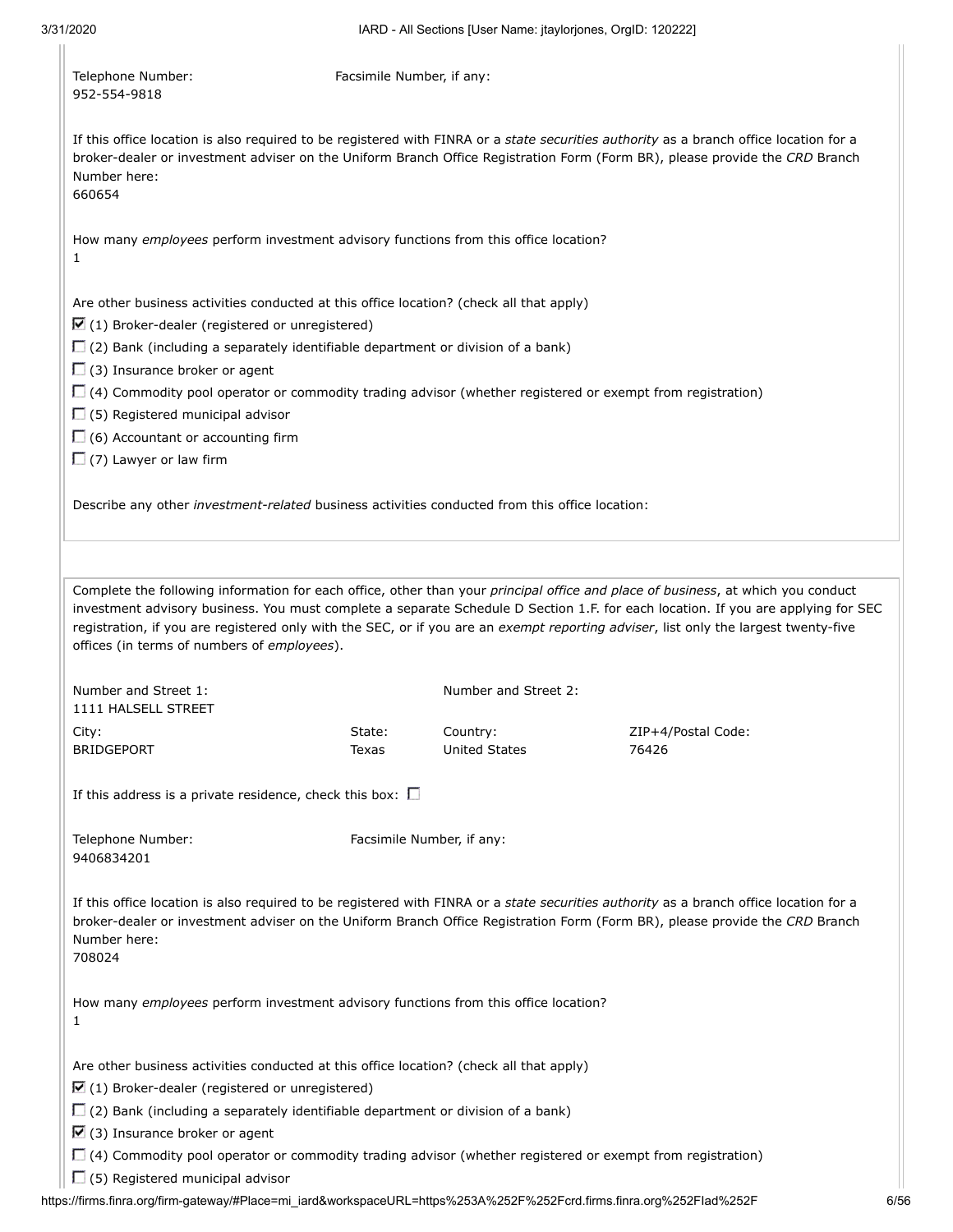| 3/31/2020 |
|-----------|
|           |

| 3/31/2020                                                                                                                                                                                                                                                                                                                                                                                                                                                                                                                                                                                                                           |                           | IARD - All Sections [User Name: jtaylorjones, OrgID: 120222] |                                                                                                                                                                                                                                                                          |
|-------------------------------------------------------------------------------------------------------------------------------------------------------------------------------------------------------------------------------------------------------------------------------------------------------------------------------------------------------------------------------------------------------------------------------------------------------------------------------------------------------------------------------------------------------------------------------------------------------------------------------------|---------------------------|--------------------------------------------------------------|--------------------------------------------------------------------------------------------------------------------------------------------------------------------------------------------------------------------------------------------------------------------------|
| $\Box$ (6) Accountant or accounting firm                                                                                                                                                                                                                                                                                                                                                                                                                                                                                                                                                                                            |                           |                                                              |                                                                                                                                                                                                                                                                          |
| $\Box$ (7) Lawyer or law firm                                                                                                                                                                                                                                                                                                                                                                                                                                                                                                                                                                                                       |                           |                                                              |                                                                                                                                                                                                                                                                          |
| Describe any other <i>investment-related</i> business activities conducted from this office location:                                                                                                                                                                                                                                                                                                                                                                                                                                                                                                                               |                           |                                                              |                                                                                                                                                                                                                                                                          |
|                                                                                                                                                                                                                                                                                                                                                                                                                                                                                                                                                                                                                                     |                           |                                                              | Complete the following information for each office, other than your principal office and place of business, at which you conduct                                                                                                                                         |
| offices (in terms of numbers of employees).                                                                                                                                                                                                                                                                                                                                                                                                                                                                                                                                                                                         |                           |                                                              | investment advisory business. You must complete a separate Schedule D Section 1.F. for each location. If you are applying for SEC<br>registration, if you are registered only with the SEC, or if you are an exempt reporting adviser, list only the largest twenty-five |
| Number and Street 1:<br><b>514 HILLCREST DRIVE</b>                                                                                                                                                                                                                                                                                                                                                                                                                                                                                                                                                                                  |                           | Number and Street 2:<br>SUITE <sub>2</sub>                   |                                                                                                                                                                                                                                                                          |
| City:<br><b>BRANDENBURG</b>                                                                                                                                                                                                                                                                                                                                                                                                                                                                                                                                                                                                         | State:<br>Kentucky        | Country:<br><b>United States</b>                             | ZIP+4/Postal Code:<br>40108                                                                                                                                                                                                                                              |
| If this address is a private residence, check this box: $\square$                                                                                                                                                                                                                                                                                                                                                                                                                                                                                                                                                                   |                           |                                                              |                                                                                                                                                                                                                                                                          |
| Telephone Number:<br>270-422-2244                                                                                                                                                                                                                                                                                                                                                                                                                                                                                                                                                                                                   | Facsimile Number, if any: |                                                              |                                                                                                                                                                                                                                                                          |
| Number here:                                                                                                                                                                                                                                                                                                                                                                                                                                                                                                                                                                                                                        |                           |                                                              | If this office location is also required to be registered with FINRA or a state securities authority as a branch office location for a<br>broker-dealer or investment adviser on the Uniform Branch Office Registration Form (Form BR), please provide the CRD Branch    |
|                                                                                                                                                                                                                                                                                                                                                                                                                                                                                                                                                                                                                                     |                           |                                                              |                                                                                                                                                                                                                                                                          |
|                                                                                                                                                                                                                                                                                                                                                                                                                                                                                                                                                                                                                                     |                           |                                                              |                                                                                                                                                                                                                                                                          |
|                                                                                                                                                                                                                                                                                                                                                                                                                                                                                                                                                                                                                                     |                           |                                                              |                                                                                                                                                                                                                                                                          |
|                                                                                                                                                                                                                                                                                                                                                                                                                                                                                                                                                                                                                                     |                           |                                                              |                                                                                                                                                                                                                                                                          |
|                                                                                                                                                                                                                                                                                                                                                                                                                                                                                                                                                                                                                                     |                           |                                                              |                                                                                                                                                                                                                                                                          |
|                                                                                                                                                                                                                                                                                                                                                                                                                                                                                                                                                                                                                                     |                           |                                                              |                                                                                                                                                                                                                                                                          |
|                                                                                                                                                                                                                                                                                                                                                                                                                                                                                                                                                                                                                                     |                           |                                                              |                                                                                                                                                                                                                                                                          |
|                                                                                                                                                                                                                                                                                                                                                                                                                                                                                                                                                                                                                                     |                           |                                                              |                                                                                                                                                                                                                                                                          |
| How many employees perform investment advisory functions from this office location?<br>1<br>Are other business activities conducted at this office location? (check all that apply)<br>$\triangledown$ (1) Broker-dealer (registered or unregistered)<br>$\Box$ (2) Bank (including a separately identifiable department or division of a bank)<br>$\Box$ (3) Insurance broker or agent<br>$\Box$ (4) Commodity pool operator or commodity trading advisor (whether registered or exempt from registration)<br>$\Box$ (5) Registered municipal advisor<br>$\Box$ (6) Accountant or accounting firm<br>$\Box$ (7) Lawyer or law firm |                           |                                                              |                                                                                                                                                                                                                                                                          |
|                                                                                                                                                                                                                                                                                                                                                                                                                                                                                                                                                                                                                                     |                           |                                                              |                                                                                                                                                                                                                                                                          |
|                                                                                                                                                                                                                                                                                                                                                                                                                                                                                                                                                                                                                                     |                           |                                                              | Complete the following information for each office, other than your principal office and place of business, at which you conduct<br>registration, if you are registered only with the SEC, or if you are an exempt reporting adviser, list only the largest twenty-five  |
|                                                                                                                                                                                                                                                                                                                                                                                                                                                                                                                                                                                                                                     |                           | Number and Street 2:                                         | investment advisory business. You must complete a separate Schedule D Section 1.F. for each location. If you are applying for SEC                                                                                                                                        |
| Describe any other investment-related business activities conducted from this office location:<br>offices (in terms of numbers of employees).<br>Number and Street 1:<br>124 S. MAIN<br>City:<br><b>PRINCETON</b>                                                                                                                                                                                                                                                                                                                                                                                                                   | State:<br>Indiana         | Country:<br><b>United States</b>                             | ZIP+4/Postal Code:<br>47670                                                                                                                                                                                                                                              |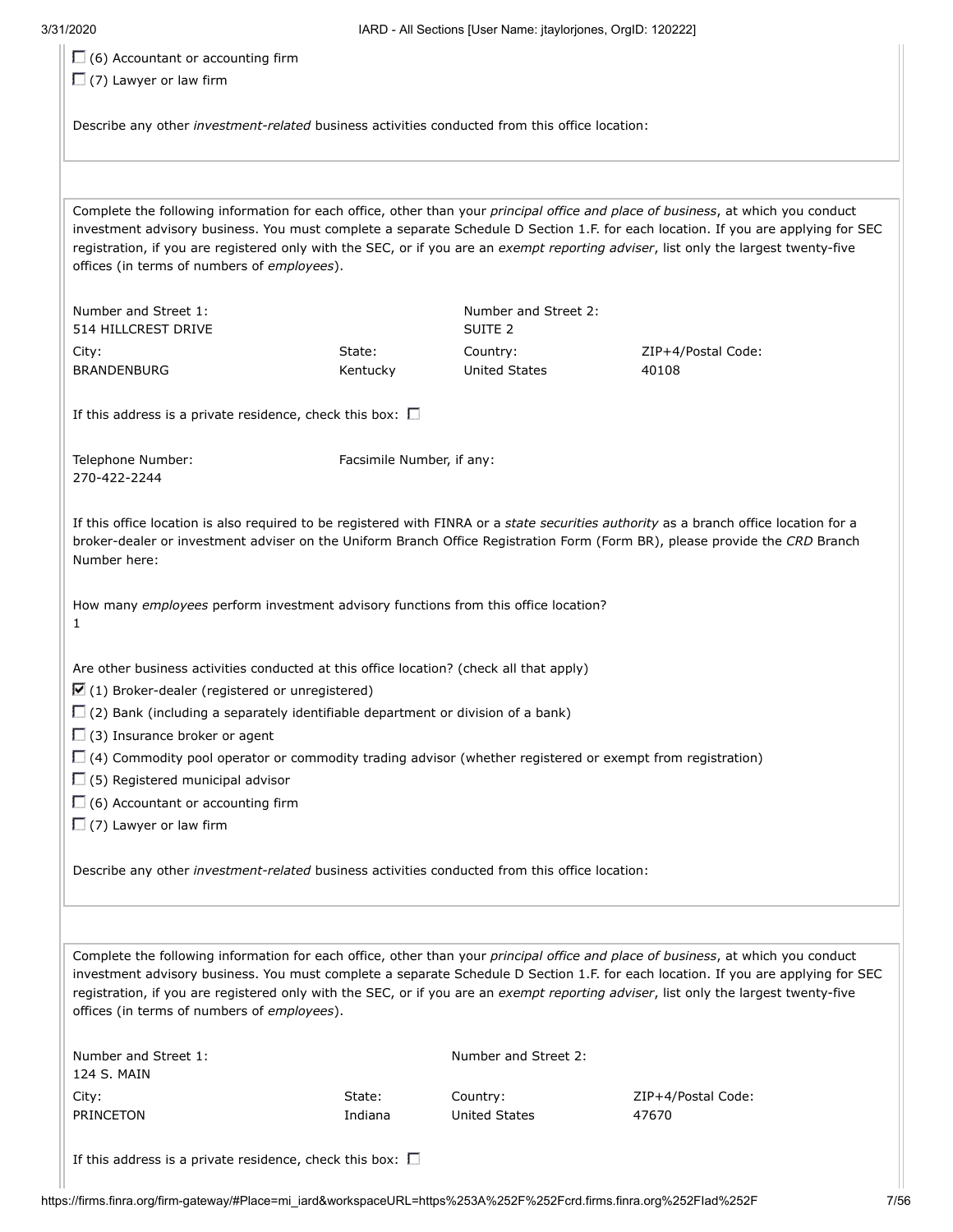| Telephone Number:<br>812.386.7727                                                                                                                                                                                                                                                                                                                                                                                                                                                                      | Facsimile Number, if any:                                                                                                                                                                                                                                                                                                                                                    |                                                      |                             |  |  |
|--------------------------------------------------------------------------------------------------------------------------------------------------------------------------------------------------------------------------------------------------------------------------------------------------------------------------------------------------------------------------------------------------------------------------------------------------------------------------------------------------------|------------------------------------------------------------------------------------------------------------------------------------------------------------------------------------------------------------------------------------------------------------------------------------------------------------------------------------------------------------------------------|------------------------------------------------------|-----------------------------|--|--|
| Number here:                                                                                                                                                                                                                                                                                                                                                                                                                                                                                           | If this office location is also required to be registered with FINRA or a state securities authority as a branch office location for a<br>broker-dealer or investment adviser on the Uniform Branch Office Registration Form (Form BR), please provide the CRD Branch                                                                                                        |                                                      |                             |  |  |
| How many employees perform investment advisory functions from this office location?<br>1                                                                                                                                                                                                                                                                                                                                                                                                               |                                                                                                                                                                                                                                                                                                                                                                              |                                                      |                             |  |  |
| $\Box$ (3) Insurance broker or agent<br>$\Box$ (5) Registered municipal advisor<br>$\Box$ (6) Accountant or accounting firm<br>$\Box$ (7) Lawyer or law firm                                                                                                                                                                                                                                                                                                                                           | Are other business activities conducted at this office location? (check all that apply)<br>$\blacktriangledown$ (1) Broker-dealer (registered or unregistered)<br>$\Box$ (2) Bank (including a separately identifiable department or division of a bank)<br>$\Box$ (4) Commodity pool operator or commodity trading advisor (whether registered or exempt from registration) |                                                      |                             |  |  |
| Describe any other <i>investment-related</i> business activities conducted from this office location:                                                                                                                                                                                                                                                                                                                                                                                                  |                                                                                                                                                                                                                                                                                                                                                                              |                                                      |                             |  |  |
|                                                                                                                                                                                                                                                                                                                                                                                                                                                                                                        |                                                                                                                                                                                                                                                                                                                                                                              |                                                      |                             |  |  |
| Complete the following information for each office, other than your principal office and place of business, at which you conduct<br>investment advisory business. You must complete a separate Schedule D Section 1.F. for each location. If you are applying for SEC<br>registration, if you are registered only with the SEC, or if you are an exempt reporting adviser, list only the largest twenty-five<br>offices (in terms of numbers of employees).                                            |                                                                                                                                                                                                                                                                                                                                                                              |                                                      |                             |  |  |
| Number and Street 1:                                                                                                                                                                                                                                                                                                                                                                                                                                                                                   |                                                                                                                                                                                                                                                                                                                                                                              | Number and Street 2:                                 |                             |  |  |
| 305 ANN ST.<br>City:<br><b>FRANKFORT</b>                                                                                                                                                                                                                                                                                                                                                                                                                                                               | State:<br>Kentucky                                                                                                                                                                                                                                                                                                                                                           | <b>SUITE 405</b><br>Country:<br><b>United States</b> | ZIP+4/Postal Code:<br>40601 |  |  |
| If this address is a private residence, check this box: $\square$                                                                                                                                                                                                                                                                                                                                                                                                                                      |                                                                                                                                                                                                                                                                                                                                                                              |                                                      |                             |  |  |
| Telephone Number:<br>502.875.0037                                                                                                                                                                                                                                                                                                                                                                                                                                                                      | Facsimile Number, if any:                                                                                                                                                                                                                                                                                                                                                    |                                                      |                             |  |  |
| If this office location is also required to be registered with FINRA or a state securities authority as a branch office location for a<br>broker-dealer or investment adviser on the Uniform Branch Office Registration Form (Form BR), please provide the CRD Branch<br>Number here:                                                                                                                                                                                                                  |                                                                                                                                                                                                                                                                                                                                                                              |                                                      |                             |  |  |
| How many employees perform investment advisory functions from this office location?<br>2                                                                                                                                                                                                                                                                                                                                                                                                               |                                                                                                                                                                                                                                                                                                                                                                              |                                                      |                             |  |  |
| Are other business activities conducted at this office location? (check all that apply)<br>$\triangledown$ (1) Broker-dealer (registered or unregistered)<br>$\Box$ (2) Bank (including a separately identifiable department or division of a bank)<br>$\Box$ (3) Insurance broker or agent<br>$\Box$ (4) Commodity pool operator or commodity trading advisor (whether registered or exempt from registration)<br>$\Box$ (5) Registered municipal advisor<br>$\Box$ (6) Accountant or accounting firm |                                                                                                                                                                                                                                                                                                                                                                              |                                                      |                             |  |  |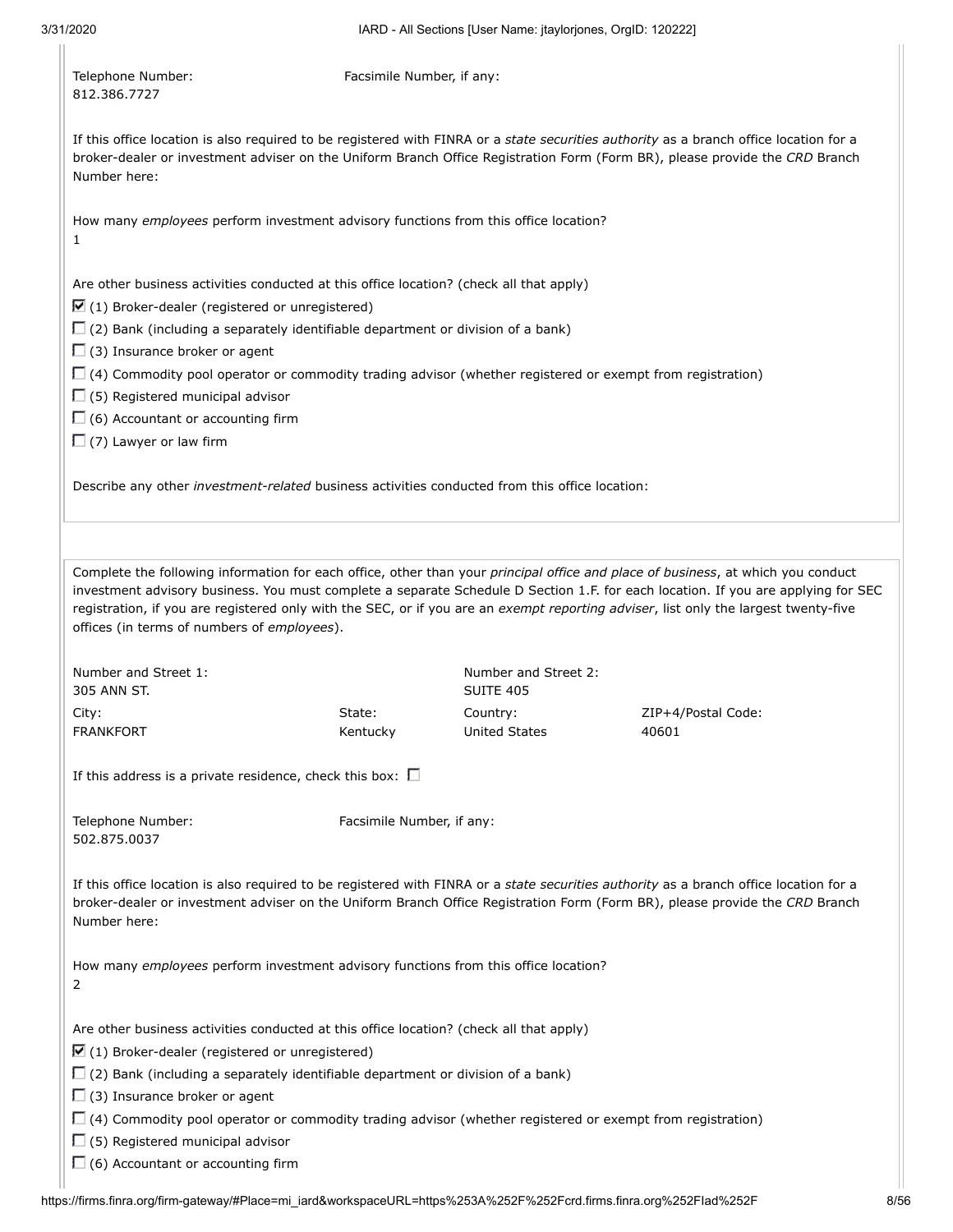| 3/31/2020                                                                                                                                                                                                                                           |                           | IARD - All Sections [User Name: jtaylorjones, OrgID: 120222] |                                                                                                                                                                                                                                                                                                                                                                                                              |
|-----------------------------------------------------------------------------------------------------------------------------------------------------------------------------------------------------------------------------------------------------|---------------------------|--------------------------------------------------------------|--------------------------------------------------------------------------------------------------------------------------------------------------------------------------------------------------------------------------------------------------------------------------------------------------------------------------------------------------------------------------------------------------------------|
| $\Box$ (7) Lawyer or law firm                                                                                                                                                                                                                       |                           |                                                              |                                                                                                                                                                                                                                                                                                                                                                                                              |
| Describe any other <i>investment-related</i> business activities conducted from this office location:                                                                                                                                               |                           |                                                              |                                                                                                                                                                                                                                                                                                                                                                                                              |
| offices (in terms of numbers of employees).                                                                                                                                                                                                         |                           |                                                              | Complete the following information for each office, other than your principal office and place of business, at which you conduct<br>investment advisory business. You must complete a separate Schedule D Section 1.F. for each location. If you are applying for SEC<br>registration, if you are registered only with the SEC, or if you are an exempt reporting adviser, list only the largest twenty-five |
| Number and Street 1:<br>1 S. 450 SUMMIT AVE.                                                                                                                                                                                                        |                           | Number and Street 2:                                         |                                                                                                                                                                                                                                                                                                                                                                                                              |
| City:<br><b>OAKBROOK TERRACE</b>                                                                                                                                                                                                                    | State:<br>Illinois        | Country:<br><b>United States</b>                             | ZIP+4/Postal Code:<br>60181                                                                                                                                                                                                                                                                                                                                                                                  |
| If this address is a private residence, check this box: $\square$                                                                                                                                                                                   |                           |                                                              |                                                                                                                                                                                                                                                                                                                                                                                                              |
| Telephone Number:<br>630.396.7400                                                                                                                                                                                                                   |                           | Facsimile Number, if any:                                    |                                                                                                                                                                                                                                                                                                                                                                                                              |
| Number here:                                                                                                                                                                                                                                        |                           |                                                              | If this office location is also required to be registered with FINRA or a state securities authority as a branch office location for a<br>broker-dealer or investment adviser on the Uniform Branch Office Registration Form (Form BR), please provide the CRD Branch                                                                                                                                        |
| How many employees perform investment advisory functions from this office location?<br>4                                                                                                                                                            |                           |                                                              |                                                                                                                                                                                                                                                                                                                                                                                                              |
| Are other business activities conducted at this office location? (check all that apply)<br>$\triangledown$ (1) Broker-dealer (registered or unregistered)<br>$\Box$ (2) Bank (including a separately identifiable department or division of a bank) |                           |                                                              |                                                                                                                                                                                                                                                                                                                                                                                                              |
| $\Box$ (3) Insurance broker or agent<br>$\Box$ (4) Commodity pool operator or commodity trading advisor (whether registered or exempt from registration)<br>$\Box$ (5) Registered municipal advisor                                                 |                           |                                                              |                                                                                                                                                                                                                                                                                                                                                                                                              |
| $\Box$ (6) Accountant or accounting firm<br>$\Box$ (7) Lawyer or law firm                                                                                                                                                                           |                           |                                                              |                                                                                                                                                                                                                                                                                                                                                                                                              |
| Describe any other investment-related business activities conducted from this office location:                                                                                                                                                      |                           |                                                              |                                                                                                                                                                                                                                                                                                                                                                                                              |
| offices (in terms of numbers of employees).                                                                                                                                                                                                         |                           |                                                              | Complete the following information for each office, other than your principal office and place of business, at which you conduct<br>investment advisory business. You must complete a separate Schedule D Section 1.F. for each location. If you are applying for SEC<br>registration, if you are registered only with the SEC, or if you are an exempt reporting adviser, list only the largest twenty-five |
| Number and Street 1:<br>1616 WESTGATE CIRCLE                                                                                                                                                                                                        |                           | Number and Street 2:                                         |                                                                                                                                                                                                                                                                                                                                                                                                              |
| City:<br><b>BRENTWOOD</b>                                                                                                                                                                                                                           | State:<br>Tennessee       | Country:<br><b>United States</b>                             | ZIP+4/Postal Code:<br>37027                                                                                                                                                                                                                                                                                                                                                                                  |
| If this address is a private residence, check this box: $\square$                                                                                                                                                                                   |                           |                                                              |                                                                                                                                                                                                                                                                                                                                                                                                              |
| Telephone Number:                                                                                                                                                                                                                                   | Facsimile Number, if any: |                                                              |                                                                                                                                                                                                                                                                                                                                                                                                              |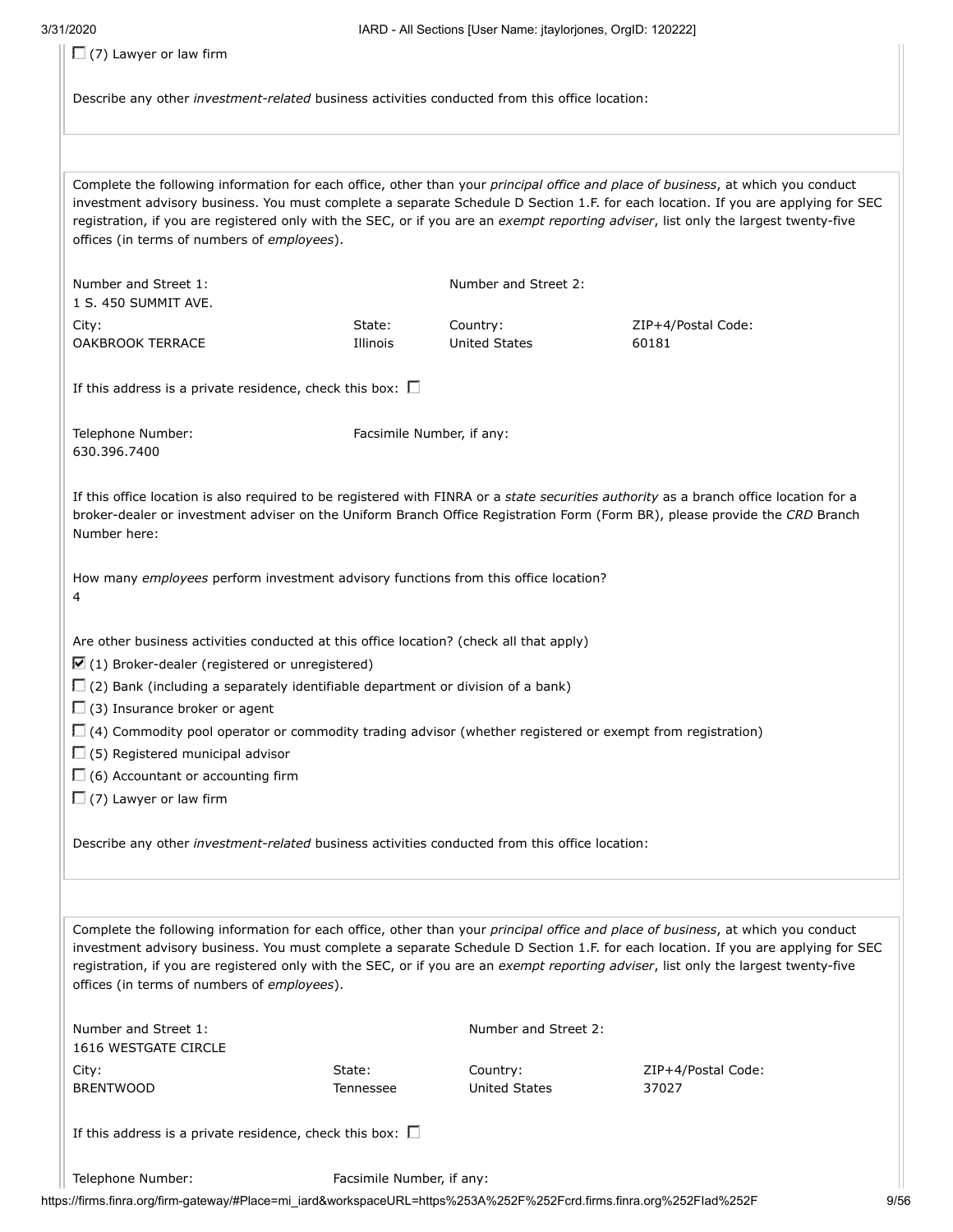| 615-467-6344                                                                                                                                                                                                                                                                          |                                                                                                                                                                                                                                                     |                           |                                                                                                                                                                                                                                                                                                                                                                                                              |  |  |
|---------------------------------------------------------------------------------------------------------------------------------------------------------------------------------------------------------------------------------------------------------------------------------------|-----------------------------------------------------------------------------------------------------------------------------------------------------------------------------------------------------------------------------------------------------|---------------------------|--------------------------------------------------------------------------------------------------------------------------------------------------------------------------------------------------------------------------------------------------------------------------------------------------------------------------------------------------------------------------------------------------------------|--|--|
| If this office location is also required to be registered with FINRA or a state securities authority as a branch office location for a<br>broker-dealer or investment adviser on the Uniform Branch Office Registration Form (Form BR), please provide the CRD Branch<br>Number here: |                                                                                                                                                                                                                                                     |                           |                                                                                                                                                                                                                                                                                                                                                                                                              |  |  |
| How many employees perform investment advisory functions from this office location?<br>2                                                                                                                                                                                              |                                                                                                                                                                                                                                                     |                           |                                                                                                                                                                                                                                                                                                                                                                                                              |  |  |
| $\Box$ (3) Insurance broker or agent<br>$\Box$ (4) Commodity pool operator or commodity trading advisor (whether registered or exempt from registration)                                                                                                                              | Are other business activities conducted at this office location? (check all that apply)<br>$\triangledown$ (1) Broker-dealer (registered or unregistered)<br>$\Box$ (2) Bank (including a separately identifiable department or division of a bank) |                           |                                                                                                                                                                                                                                                                                                                                                                                                              |  |  |
| $\Box$ (5) Registered municipal advisor                                                                                                                                                                                                                                               |                                                                                                                                                                                                                                                     |                           |                                                                                                                                                                                                                                                                                                                                                                                                              |  |  |
| $\Box$ (6) Accountant or accounting firm                                                                                                                                                                                                                                              |                                                                                                                                                                                                                                                     |                           |                                                                                                                                                                                                                                                                                                                                                                                                              |  |  |
| $\Box$ (7) Lawyer or law firm                                                                                                                                                                                                                                                         |                                                                                                                                                                                                                                                     |                           |                                                                                                                                                                                                                                                                                                                                                                                                              |  |  |
| Describe any other <i>investment-related</i> business activities conducted from this office location:                                                                                                                                                                                 |                                                                                                                                                                                                                                                     |                           |                                                                                                                                                                                                                                                                                                                                                                                                              |  |  |
|                                                                                                                                                                                                                                                                                       |                                                                                                                                                                                                                                                     |                           |                                                                                                                                                                                                                                                                                                                                                                                                              |  |  |
| offices (in terms of numbers of employees).                                                                                                                                                                                                                                           |                                                                                                                                                                                                                                                     |                           | Complete the following information for each office, other than your principal office and place of business, at which you conduct<br>investment advisory business. You must complete a separate Schedule D Section 1.F. for each location. If you are applying for SEC<br>registration, if you are registered only with the SEC, or if you are an exempt reporting adviser, list only the largest twenty-five |  |  |
| Number and Street 1:                                                                                                                                                                                                                                                                  |                                                                                                                                                                                                                                                     | Number and Street 2:      |                                                                                                                                                                                                                                                                                                                                                                                                              |  |  |
| 5140 CHARLESTOWN RD                                                                                                                                                                                                                                                                   |                                                                                                                                                                                                                                                     | SUITE 4A                  |                                                                                                                                                                                                                                                                                                                                                                                                              |  |  |
| City:<br><b>NEW ALBANY</b>                                                                                                                                                                                                                                                            | State:<br>Indiana                                                                                                                                                                                                                                   | Country:<br>United States | ZIP+4/Postal Code:<br>47150                                                                                                                                                                                                                                                                                                                                                                                  |  |  |
| If this address is a private residence, check this box: $\square$                                                                                                                                                                                                                     |                                                                                                                                                                                                                                                     |                           |                                                                                                                                                                                                                                                                                                                                                                                                              |  |  |
| Telephone Number:<br>812.945.4544                                                                                                                                                                                                                                                     | Facsimile Number, if any:                                                                                                                                                                                                                           |                           |                                                                                                                                                                                                                                                                                                                                                                                                              |  |  |
| Number here:                                                                                                                                                                                                                                                                          |                                                                                                                                                                                                                                                     |                           | If this office location is also required to be registered with FINRA or a state securities authority as a branch office location for a<br>broker-dealer or investment adviser on the Uniform Branch Office Registration Form (Form BR), please provide the CRD Branch                                                                                                                                        |  |  |
| How many employees perform investment advisory functions from this office location?<br>1                                                                                                                                                                                              |                                                                                                                                                                                                                                                     |                           |                                                                                                                                                                                                                                                                                                                                                                                                              |  |  |
| Are other business activities conducted at this office location? (check all that apply)<br>$\triangledown$ (1) Broker-dealer (registered or unregistered)                                                                                                                             |                                                                                                                                                                                                                                                     |                           |                                                                                                                                                                                                                                                                                                                                                                                                              |  |  |
| $\Box$ (2) Bank (including a separately identifiable department or division of a bank)                                                                                                                                                                                                |                                                                                                                                                                                                                                                     |                           |                                                                                                                                                                                                                                                                                                                                                                                                              |  |  |
| $\Box$ (3) Insurance broker or agent                                                                                                                                                                                                                                                  |                                                                                                                                                                                                                                                     |                           |                                                                                                                                                                                                                                                                                                                                                                                                              |  |  |
| $\Box$ (4) Commodity pool operator or commodity trading advisor (whether registered or exempt from registration)<br>$\Box$ (5) Registered municipal advisor                                                                                                                           |                                                                                                                                                                                                                                                     |                           |                                                                                                                                                                                                                                                                                                                                                                                                              |  |  |
| $\Box$ (6) Accountant or accounting firm                                                                                                                                                                                                                                              |                                                                                                                                                                                                                                                     |                           |                                                                                                                                                                                                                                                                                                                                                                                                              |  |  |
| $\Box$ (7) Lawyer or law firm                                                                                                                                                                                                                                                         |                                                                                                                                                                                                                                                     |                           |                                                                                                                                                                                                                                                                                                                                                                                                              |  |  |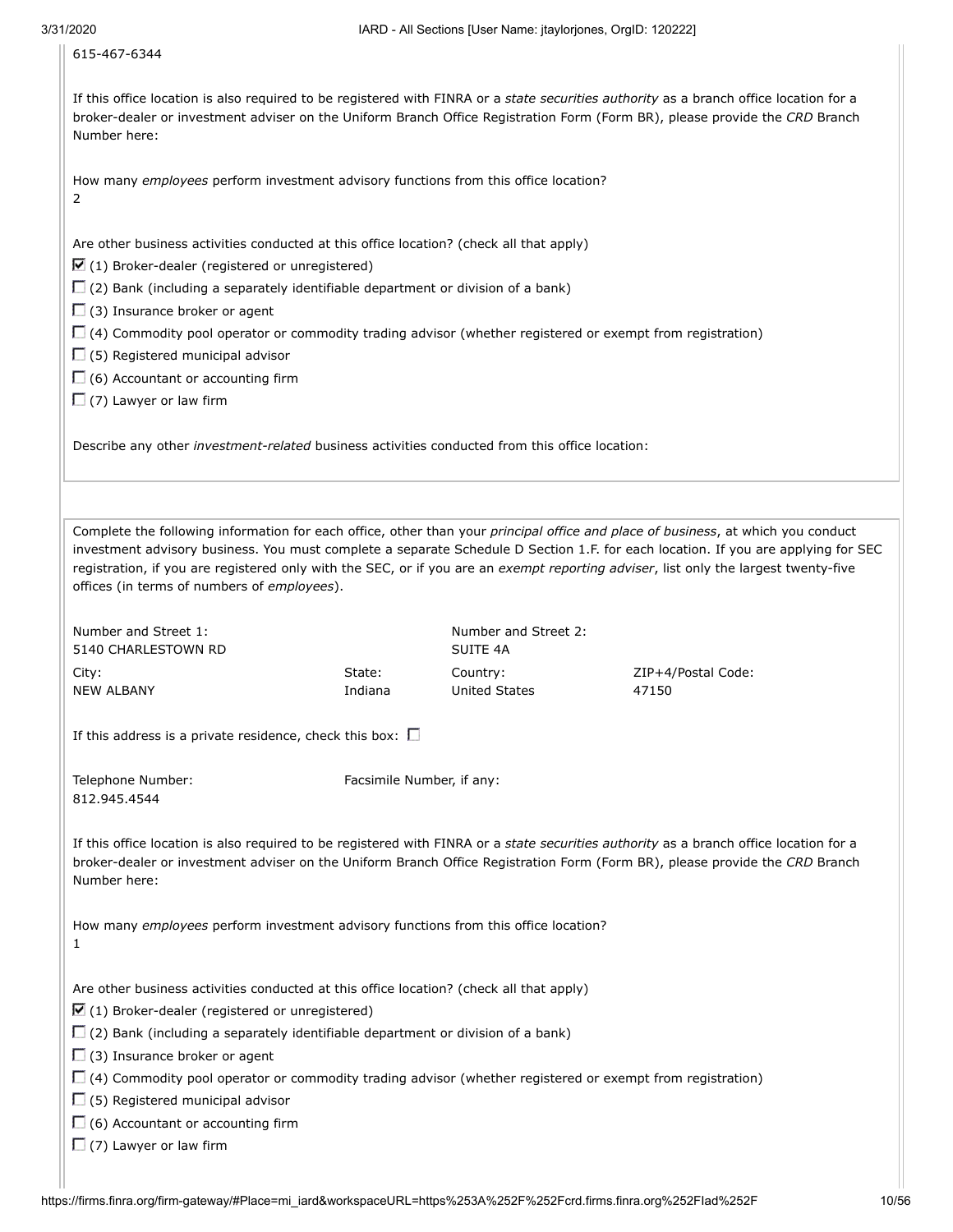Describe any other *investment-related* business activities conducted from this office location:

| Complete the following information for each office, other than your principal office and place of business, at which you conduct<br>investment advisory business. You must complete a separate Schedule D Section 1.F. for each location. If you are applying for SEC<br>registration, if you are registered only with the SEC, or if you are an exempt reporting adviser, list only the largest twenty-five<br>offices (in terms of numbers of employees). |                                                                                                                                                                                                                                                                                                                                                                                                                                                                                |                                  |                             |  |  |
|-------------------------------------------------------------------------------------------------------------------------------------------------------------------------------------------------------------------------------------------------------------------------------------------------------------------------------------------------------------------------------------------------------------------------------------------------------------|--------------------------------------------------------------------------------------------------------------------------------------------------------------------------------------------------------------------------------------------------------------------------------------------------------------------------------------------------------------------------------------------------------------------------------------------------------------------------------|----------------------------------|-----------------------------|--|--|
| Number and Street 1:<br>2200 GREENE WAY                                                                                                                                                                                                                                                                                                                                                                                                                     |                                                                                                                                                                                                                                                                                                                                                                                                                                                                                | Number and Street 2:             |                             |  |  |
| City:<br>LOUISVILLE                                                                                                                                                                                                                                                                                                                                                                                                                                         | State:<br>Kentucky                                                                                                                                                                                                                                                                                                                                                                                                                                                             | Country:<br><b>United States</b> | ZIP+4/Postal Code:<br>40220 |  |  |
| If this address is a private residence, check this box: $\square$                                                                                                                                                                                                                                                                                                                                                                                           |                                                                                                                                                                                                                                                                                                                                                                                                                                                                                |                                  |                             |  |  |
| Telephone Number:<br>502.479.4060                                                                                                                                                                                                                                                                                                                                                                                                                           | Facsimile Number, if any:                                                                                                                                                                                                                                                                                                                                                                                                                                                      |                                  |                             |  |  |
| If this office location is also required to be registered with FINRA or a state securities authority as a branch office location for a<br>broker-dealer or investment adviser on the Uniform Branch Office Registration Form (Form BR), please provide the CRD Branch<br>Number here:                                                                                                                                                                       |                                                                                                                                                                                                                                                                                                                                                                                                                                                                                |                                  |                             |  |  |
| How many employees perform investment advisory functions from this office location?<br>5                                                                                                                                                                                                                                                                                                                                                                    |                                                                                                                                                                                                                                                                                                                                                                                                                                                                                |                                  |                             |  |  |
| $\Box$ (3) Insurance broker or agent<br>$\Box$ (5) Registered municipal advisor<br>$\Box$ (6) Accountant or accounting firm<br>$\Box$ (7) Lawyer or law firm                                                                                                                                                                                                                                                                                                | Are other business activities conducted at this office location? (check all that apply)<br>$\blacktriangledown$ (1) Broker-dealer (registered or unregistered)<br>$\Box$ (2) Bank (including a separately identifiable department or division of a bank)<br>$\Box$ (4) Commodity pool operator or commodity trading advisor (whether registered or exempt from registration)<br>Describe any other investment-related business activities conducted from this office location: |                                  |                             |  |  |
|                                                                                                                                                                                                                                                                                                                                                                                                                                                             |                                                                                                                                                                                                                                                                                                                                                                                                                                                                                |                                  |                             |  |  |
| Complete the following information for each office, other than your principal office and place of business, at which you conduct<br>investment advisory business. You must complete a separate Schedule D Section 1.F. for each location. If you are applying for SEC<br>registration, if you are registered only with the SEC, or if you are an exempt reporting adviser, list only the largest twenty-five<br>offices (in terms of numbers of employees). |                                                                                                                                                                                                                                                                                                                                                                                                                                                                                |                                  |                             |  |  |
| Number and Street 1:<br>56 MAIN STREET                                                                                                                                                                                                                                                                                                                                                                                                                      |                                                                                                                                                                                                                                                                                                                                                                                                                                                                                | Number and Street 2:             |                             |  |  |
| City:<br><b>FLEMINGTON</b>                                                                                                                                                                                                                                                                                                                                                                                                                                  | State:<br>New Jersey                                                                                                                                                                                                                                                                                                                                                                                                                                                           | Country:<br>United States        | ZIP+4/Postal Code:<br>08822 |  |  |
| If this address is a private residence, check this box: $\Box$                                                                                                                                                                                                                                                                                                                                                                                              |                                                                                                                                                                                                                                                                                                                                                                                                                                                                                |                                  |                             |  |  |
| Telephone Number:<br>908.806.6041                                                                                                                                                                                                                                                                                                                                                                                                                           | Facsimile Number, if any:                                                                                                                                                                                                                                                                                                                                                                                                                                                      |                                  |                             |  |  |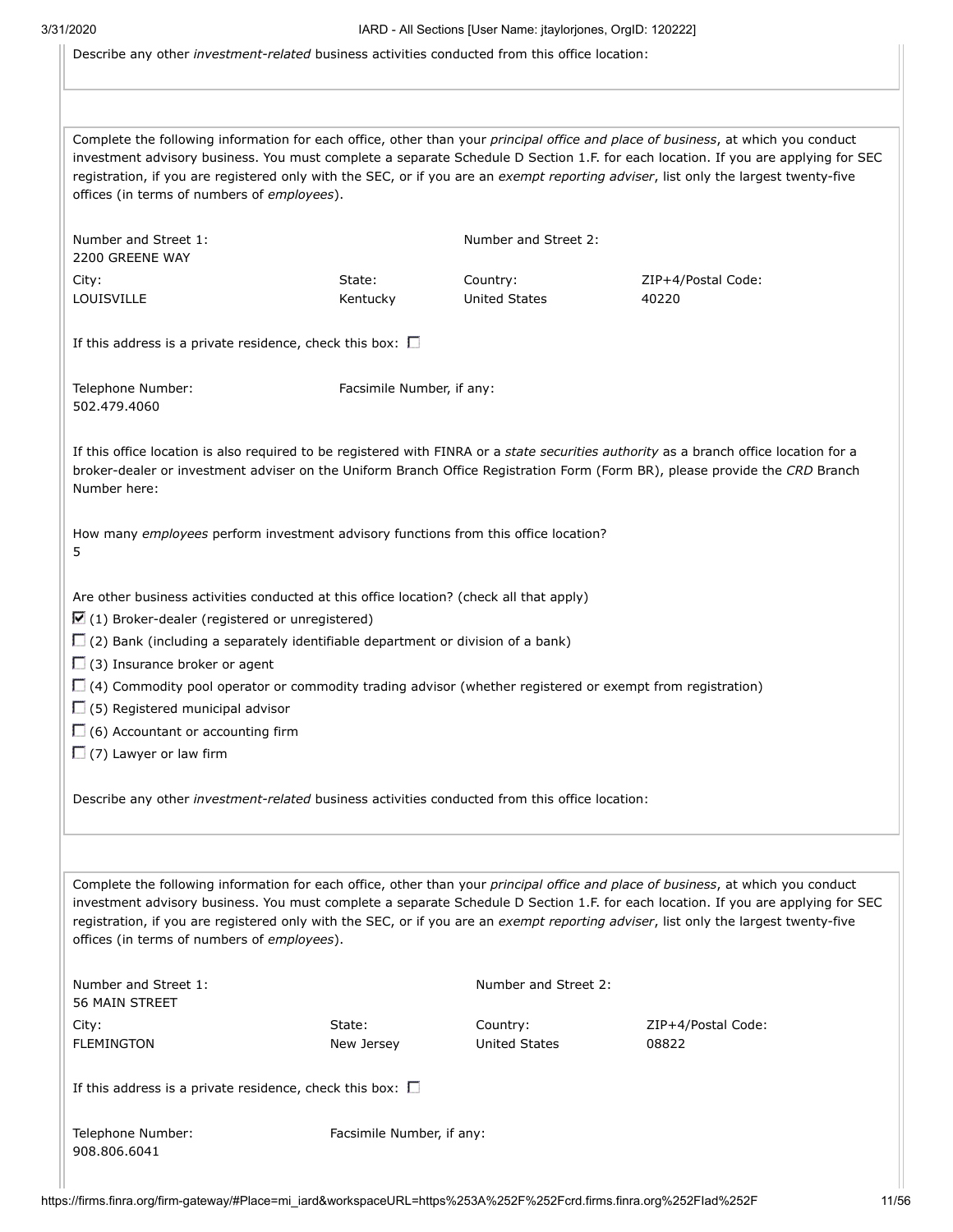| If this office location is also required to be registered with FINRA or a state securities authority as a branch office location for a<br>broker-dealer or investment adviser on the Uniform Branch Office Registration Form (Form BR), please provide the CRD Branch<br>Number here: |                                                                                         |                      |                                                                                                                                                                                                                                                                                                                                                                                                              |  |  |
|---------------------------------------------------------------------------------------------------------------------------------------------------------------------------------------------------------------------------------------------------------------------------------------|-----------------------------------------------------------------------------------------|----------------------|--------------------------------------------------------------------------------------------------------------------------------------------------------------------------------------------------------------------------------------------------------------------------------------------------------------------------------------------------------------------------------------------------------------|--|--|
| 1                                                                                                                                                                                                                                                                                     | How many employees perform investment advisory functions from this office location?     |                      |                                                                                                                                                                                                                                                                                                                                                                                                              |  |  |
| Are other business activities conducted at this office location? (check all that apply)                                                                                                                                                                                               |                                                                                         |                      |                                                                                                                                                                                                                                                                                                                                                                                                              |  |  |
| $\blacktriangleright$ (1) Broker-dealer (registered or unregistered)                                                                                                                                                                                                                  |                                                                                         |                      |                                                                                                                                                                                                                                                                                                                                                                                                              |  |  |
| $\Box$ (2) Bank (including a separately identifiable department or division of a bank)                                                                                                                                                                                                |                                                                                         |                      |                                                                                                                                                                                                                                                                                                                                                                                                              |  |  |
| $\Box$ (3) Insurance broker or agent                                                                                                                                                                                                                                                  |                                                                                         |                      |                                                                                                                                                                                                                                                                                                                                                                                                              |  |  |
| $\Box$ (4) Commodity pool operator or commodity trading advisor (whether registered or exempt from registration)                                                                                                                                                                      |                                                                                         |                      |                                                                                                                                                                                                                                                                                                                                                                                                              |  |  |
| $\Box$ (5) Registered municipal advisor                                                                                                                                                                                                                                               |                                                                                         |                      |                                                                                                                                                                                                                                                                                                                                                                                                              |  |  |
| $\Box$ (6) Accountant or accounting firm<br>$\Box$ (7) Lawyer or law firm                                                                                                                                                                                                             |                                                                                         |                      |                                                                                                                                                                                                                                                                                                                                                                                                              |  |  |
|                                                                                                                                                                                                                                                                                       |                                                                                         |                      |                                                                                                                                                                                                                                                                                                                                                                                                              |  |  |
| Describe any other <i>investment-related</i> business activities conducted from this office location:                                                                                                                                                                                 |                                                                                         |                      |                                                                                                                                                                                                                                                                                                                                                                                                              |  |  |
| offices (in terms of numbers of employees).                                                                                                                                                                                                                                           |                                                                                         |                      | Complete the following information for each office, other than your principal office and place of business, at which you conduct<br>investment advisory business. You must complete a separate Schedule D Section 1.F. for each location. If you are applying for SEC<br>registration, if you are registered only with the SEC, or if you are an exempt reporting adviser, list only the largest twenty-five |  |  |
| Number and Street 1:<br>1124 ROUTE 202 SOUTH UNIT A-6                                                                                                                                                                                                                                 |                                                                                         | Number and Street 2: |                                                                                                                                                                                                                                                                                                                                                                                                              |  |  |
| City:                                                                                                                                                                                                                                                                                 | State:                                                                                  | Country:             | ZIP+4/Postal Code:                                                                                                                                                                                                                                                                                                                                                                                           |  |  |
| <b>RARITAN</b>                                                                                                                                                                                                                                                                        | New Jersey                                                                              | <b>United States</b> | 08869                                                                                                                                                                                                                                                                                                                                                                                                        |  |  |
| If this address is a private residence, check this box: $\square$                                                                                                                                                                                                                     |                                                                                         |                      |                                                                                                                                                                                                                                                                                                                                                                                                              |  |  |
| Telephone Number:<br>908.450.7037                                                                                                                                                                                                                                                     | Facsimile Number, if any:                                                               |                      |                                                                                                                                                                                                                                                                                                                                                                                                              |  |  |
| Number here:                                                                                                                                                                                                                                                                          |                                                                                         |                      | If this office location is also required to be registered with FINRA or a state securities authority as a branch office location for a<br>broker-dealer or investment adviser on the Uniform Branch Office Registration Form (Form BR), please provide the CRD Branch                                                                                                                                        |  |  |
| How many employees perform investment advisory functions from this office location?<br>2                                                                                                                                                                                              |                                                                                         |                      |                                                                                                                                                                                                                                                                                                                                                                                                              |  |  |
|                                                                                                                                                                                                                                                                                       | Are other business activities conducted at this office location? (check all that apply) |                      |                                                                                                                                                                                                                                                                                                                                                                                                              |  |  |
| $\blacktriangledown$ (1) Broker-dealer (registered or unregistered)                                                                                                                                                                                                                   |                                                                                         |                      |                                                                                                                                                                                                                                                                                                                                                                                                              |  |  |
| $\Box$ (2) Bank (including a separately identifiable department or division of a bank)                                                                                                                                                                                                |                                                                                         |                      |                                                                                                                                                                                                                                                                                                                                                                                                              |  |  |
| $\Box$ (3) Insurance broker or agent                                                                                                                                                                                                                                                  |                                                                                         |                      |                                                                                                                                                                                                                                                                                                                                                                                                              |  |  |
| $\Box$ (4) Commodity pool operator or commodity trading advisor (whether registered or exempt from registration)                                                                                                                                                                      |                                                                                         |                      |                                                                                                                                                                                                                                                                                                                                                                                                              |  |  |
| $\Box$ (5) Registered municipal advisor                                                                                                                                                                                                                                               |                                                                                         |                      |                                                                                                                                                                                                                                                                                                                                                                                                              |  |  |
| $\Box$ (6) Accountant or accounting firm                                                                                                                                                                                                                                              |                                                                                         |                      |                                                                                                                                                                                                                                                                                                                                                                                                              |  |  |
| $\Box$ (7) Lawyer or law firm                                                                                                                                                                                                                                                         |                                                                                         |                      |                                                                                                                                                                                                                                                                                                                                                                                                              |  |  |
| Describe any other investment-related business activities conducted from this office location:                                                                                                                                                                                        |                                                                                         |                      |                                                                                                                                                                                                                                                                                                                                                                                                              |  |  |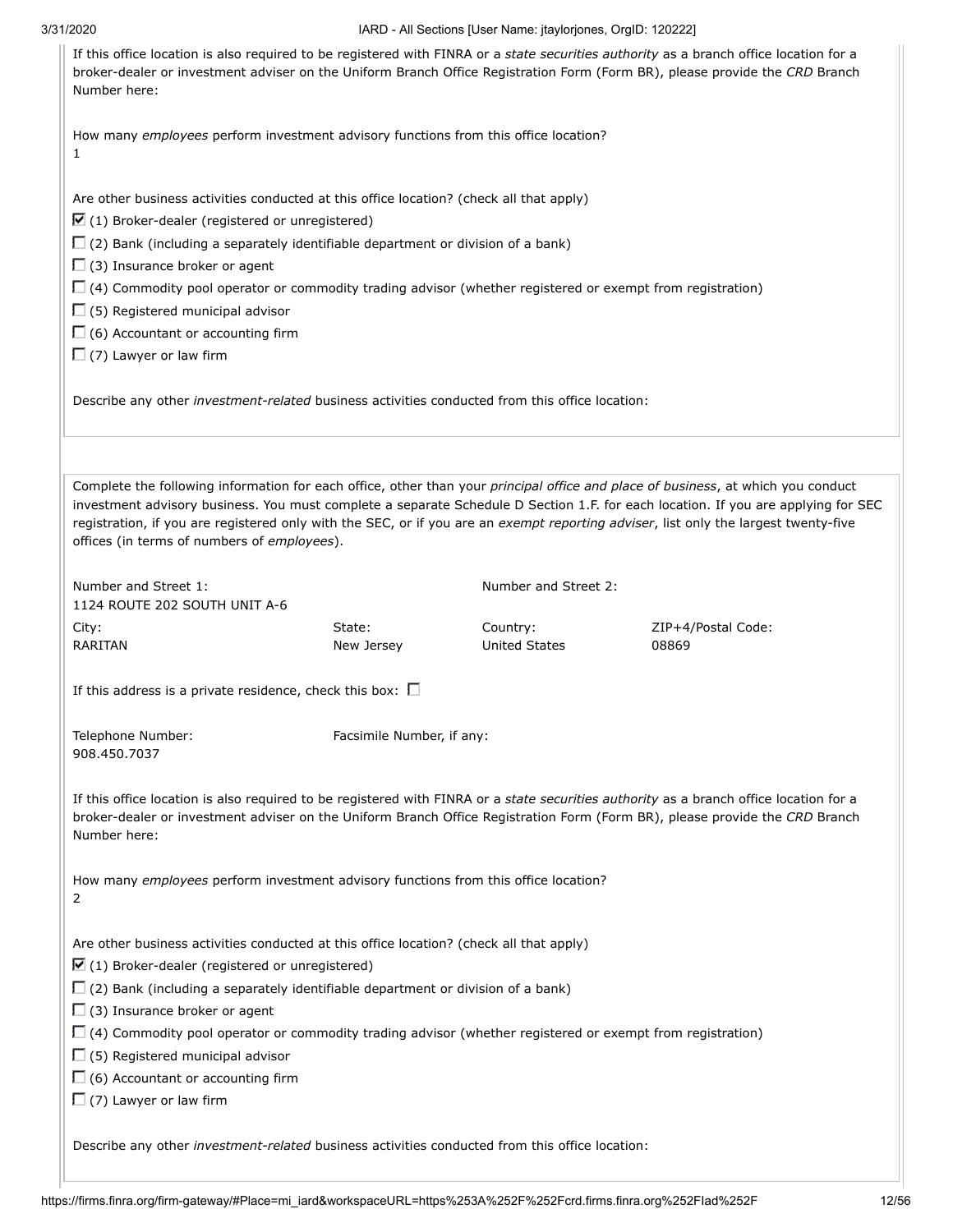Complete the following information for each office, other than your *principal office and place of business*, at which you conduct investment advisory business. You must complete a separate Schedule D Section 1.F. for each location. If you are applying for SEC registration, if you are registered only with the SEC, or if you are an *exempt reporting adviser*, list only the largest twenty-five offices (in terms of numbers of *employees*). Number and Street 1: 310 ARMOUR ROAD Number and Street 2: SUITE 215 City: N. KANSAS CITY State: Missouri Country: United States ZIP+4/Postal Code: 64119 If this address is a private residence, check this box:  $\Box$ Telephone Number: 816-474-7700 Facsimile Number, if any: If this office location is also required to be registered with FINRA or a *state securities authority* as a branch office location for a broker-dealer or investment adviser on the Uniform Branch Office Registration Form (Form BR), please provide the *CRD* Branch Number here: How many *employees* perform investment advisory functions from this office location? 1 Are other business activities conducted at this office location? (check all that apply)  $\triangledown$  (1) Broker-dealer (registered or unregistered)  $\square$  (2) Bank (including a separately identifiable department or division of a bank)  $\Box$  (3) Insurance broker or agent  $\Box$  (4) Commodity pool operator or commodity trading advisor (whether registered or exempt from registration)  $\Box$  (5) Registered municipal advisor  $\square$  (6) Accountant or accounting firm  $\Box$  (7) Lawyer or law firm Describe any other *investment-related* business activities conducted from this office location: Complete the following information for each office, other than your *principal office and place of business*, at which you conduct investment advisory business. You must complete a separate Schedule D Section 1.F. for each location. If you are applying for SEC registration, if you are registered only with the SEC, or if you are an *exempt reporting adviser*, list only the largest twenty-five offices (in terms of numbers of *employees*). Number and Street 1: 450 7TH AVENUE Number and Street 2: SUITE 2600 City: NEW YORK State: New York Country: United States ZIP+4/Postal Code: 10123 If this address is a private residence, check this box:  $\Box$ Telephone Number: 212.660.7401 Facsimile Number, if any: If this office location is also required to be registered with FINRA or a *state securities authority* as a branch office location for a broker-dealer or investment adviser on the Uniform Branch Office Registration Form (Form BR), please provide the *CRD* Branch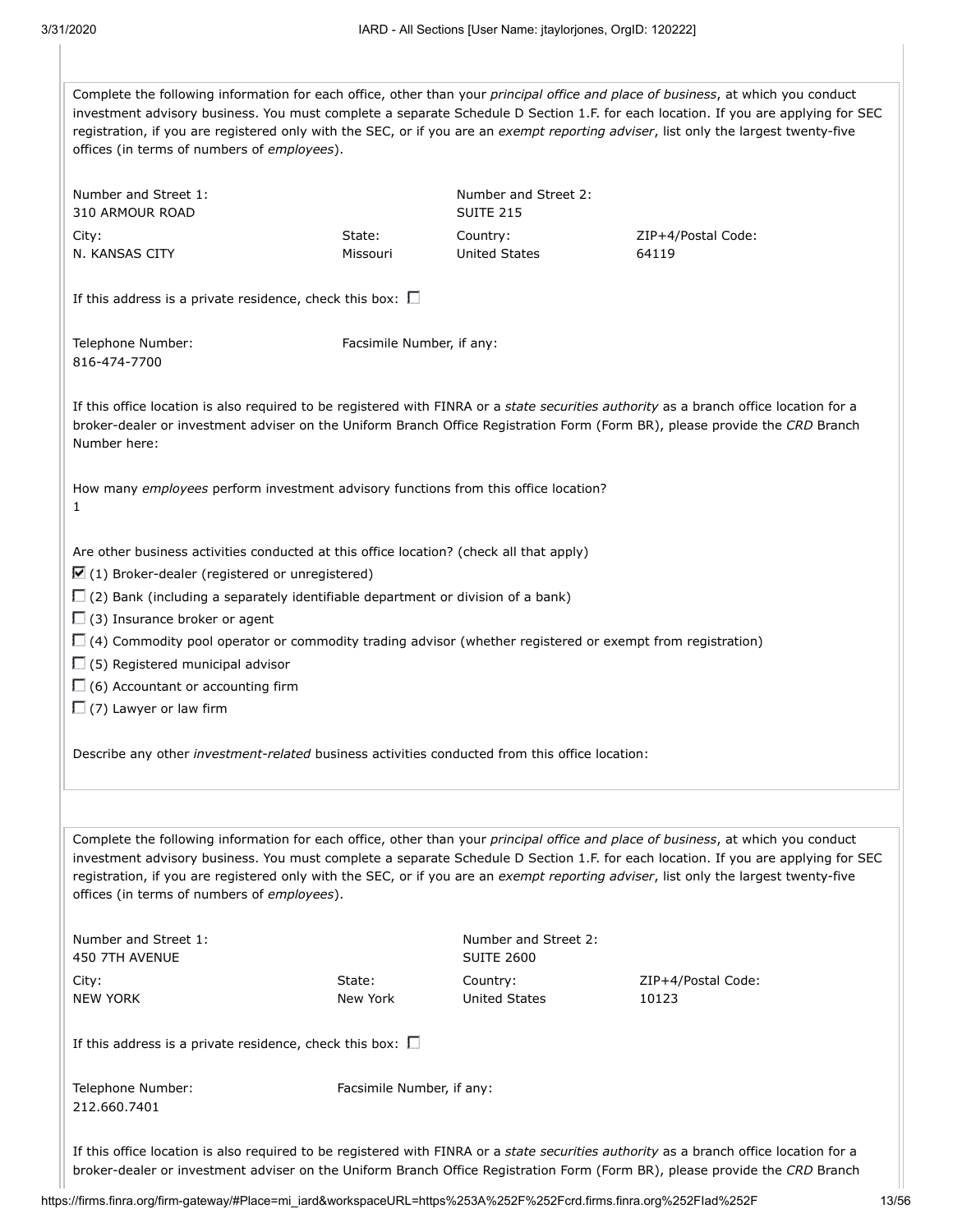| Number here:                                                                                                                                                                                                                                                                                                                                                                                                                                                |                           |                                            |                                                                                                                                                                                                                                                                       |  |
|-------------------------------------------------------------------------------------------------------------------------------------------------------------------------------------------------------------------------------------------------------------------------------------------------------------------------------------------------------------------------------------------------------------------------------------------------------------|---------------------------|--------------------------------------------|-----------------------------------------------------------------------------------------------------------------------------------------------------------------------------------------------------------------------------------------------------------------------|--|
| How many employees perform investment advisory functions from this office location?<br>5                                                                                                                                                                                                                                                                                                                                                                    |                           |                                            |                                                                                                                                                                                                                                                                       |  |
| Are other business activities conducted at this office location? (check all that apply)<br>$\blacktriangledown$ (1) Broker-dealer (registered or unregistered)<br>$\Box$ (2) Bank (including a separately identifiable department or division of a bank)                                                                                                                                                                                                    |                           |                                            |                                                                                                                                                                                                                                                                       |  |
| $\Box$ (3) Insurance broker or agent<br>$\Box$ (4) Commodity pool operator or commodity trading advisor (whether registered or exempt from registration)<br>$\Box$ (5) Registered municipal advisor                                                                                                                                                                                                                                                         |                           |                                            |                                                                                                                                                                                                                                                                       |  |
| $\Box$ (6) Accountant or accounting firm<br>$\Box$ (7) Lawyer or law firm                                                                                                                                                                                                                                                                                                                                                                                   |                           |                                            |                                                                                                                                                                                                                                                                       |  |
| Describe any other investment-related business activities conducted from this office location:                                                                                                                                                                                                                                                                                                                                                              |                           |                                            |                                                                                                                                                                                                                                                                       |  |
| Complete the following information for each office, other than your principal office and place of business, at which you conduct<br>investment advisory business. You must complete a separate Schedule D Section 1.F. for each location. If you are applying for SEC<br>registration, if you are registered only with the SEC, or if you are an exempt reporting adviser, list only the largest twenty-five<br>offices (in terms of numbers of employees). |                           |                                            |                                                                                                                                                                                                                                                                       |  |
| Number and Street 1:<br>131 E. COURT AVENUE                                                                                                                                                                                                                                                                                                                                                                                                                 |                           | Number and Street 2:<br><b>SUITE 300-B</b> |                                                                                                                                                                                                                                                                       |  |
| City:<br><b>JEFFERSONVILLE</b>                                                                                                                                                                                                                                                                                                                                                                                                                              | State:<br>Indiana         | Country:<br><b>United States</b>           | ZIP+4/Postal Code:<br>47130                                                                                                                                                                                                                                           |  |
| If this address is a private residence, check this box: $\square$                                                                                                                                                                                                                                                                                                                                                                                           |                           |                                            |                                                                                                                                                                                                                                                                       |  |
| Telephone Number:<br>8122882021                                                                                                                                                                                                                                                                                                                                                                                                                             | Facsimile Number, if any: |                                            |                                                                                                                                                                                                                                                                       |  |
| Number here:                                                                                                                                                                                                                                                                                                                                                                                                                                                |                           |                                            | If this office location is also required to be registered with FINRA or a state securities authority as a branch office location for a<br>broker-dealer or investment adviser on the Uniform Branch Office Registration Form (Form BR), please provide the CRD Branch |  |
| How many employees perform investment advisory functions from this office location?<br>1                                                                                                                                                                                                                                                                                                                                                                    |                           |                                            |                                                                                                                                                                                                                                                                       |  |
| Are other business activities conducted at this office location? (check all that apply)<br>$\triangledown$ (1) Broker-dealer (registered or unregistered)                                                                                                                                                                                                                                                                                                   |                           |                                            |                                                                                                                                                                                                                                                                       |  |
| $\Box$ (2) Bank (including a separately identifiable department or division of a bank)<br>$\Box$ (3) Insurance broker or agent                                                                                                                                                                                                                                                                                                                              |                           |                                            |                                                                                                                                                                                                                                                                       |  |
| $\Box$ (4) Commodity pool operator or commodity trading advisor (whether registered or exempt from registration)<br>$\Box$ (5) Registered municipal advisor<br>$\Box$ (6) Accountant or accounting firm                                                                                                                                                                                                                                                     |                           |                                            |                                                                                                                                                                                                                                                                       |  |
| $\Box$ (7) Lawyer or law firm                                                                                                                                                                                                                                                                                                                                                                                                                               |                           |                                            |                                                                                                                                                                                                                                                                       |  |
| Describe any other investment-related business activities conducted from this office location:                                                                                                                                                                                                                                                                                                                                                              |                           |                                            |                                                                                                                                                                                                                                                                       |  |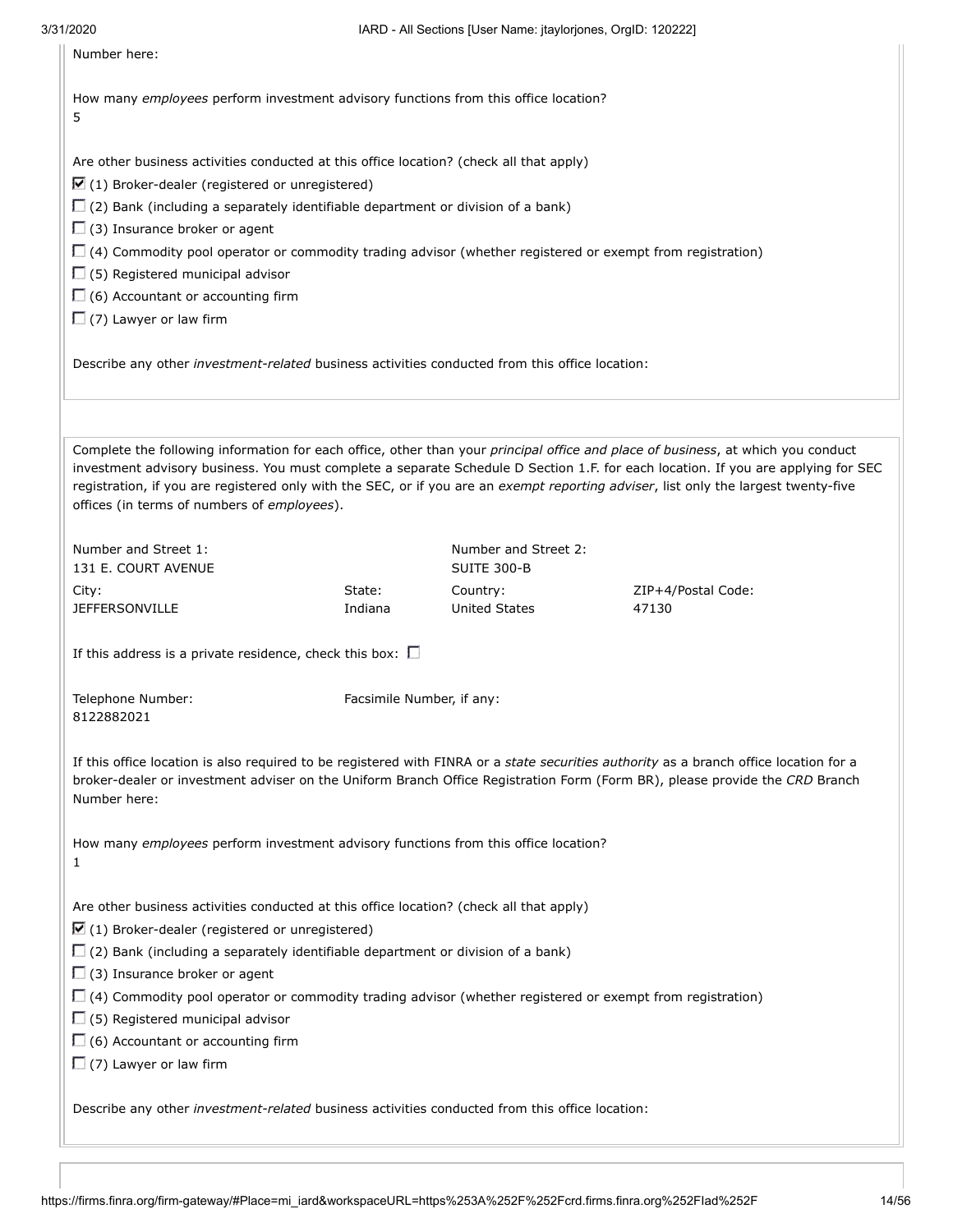| <b>SECTION 1.I. Website Addresses</b>                                                              |                           |                                           |                                                                                                                                                                                                                                                                          |
|----------------------------------------------------------------------------------------------------|---------------------------|-------------------------------------------|--------------------------------------------------------------------------------------------------------------------------------------------------------------------------------------------------------------------------------------------------------------------------|
| each website or account on a publicly available social media platform.                             |                           |                                           | List your website addresses, including addresses for accounts on publicly available social media platforms where you control the<br>content (including, but not limited to, Twitter, Facebook and/or LinkedIn). You must complete a separate Schedule D Section 1.I. for |
| Address of Website/Account on Publicly Available Social Media Platform: HTTP://WWW.KFG.COM         |                           |                                           |                                                                                                                                                                                                                                                                          |
| Address of Website/Account on Publicly Available Social Media Platform: HTTP://WWW.PCSBD.NET       |                           |                                           |                                                                                                                                                                                                                                                                          |
| Address of Website/Account on Publicly Available Social Media Platform: HTTP://WWW.PCSADVISORS.NET |                           |                                           |                                                                                                                                                                                                                                                                          |
| <b>SECTION 1.L. Location of Books and Records</b>                                                  |                           |                                           |                                                                                                                                                                                                                                                                          |
| place of business. You must complete a separate Schedule D, Section 1.L. for each location.        |                           |                                           | Complete the following information for each location at which you keep your books and records, other than your principal office and                                                                                                                                      |
| Name of entity where books and records are kept:<br>ARTISAN SOFTWARE, INC.                         |                           |                                           |                                                                                                                                                                                                                                                                          |
| Number and Street 1:<br>7676 HAZARD CENTER DRIVE                                                   |                           | Number and Street 2:<br><b>SUITE 1540</b> |                                                                                                                                                                                                                                                                          |
| City:<br><b>SAN DIEGO</b>                                                                          | State:<br>California      | Country:<br>United States                 | ZIP+4/Postal Code:<br>92108                                                                                                                                                                                                                                              |
| If this address is a private residence, check this box: $\square$                                  |                           |                                           |                                                                                                                                                                                                                                                                          |
| Telephone Number:<br>619-725-1350                                                                  | Facsimile number, if any: |                                           |                                                                                                                                                                                                                                                                          |
| This is (check one):                                                                               |                           |                                           |                                                                                                                                                                                                                                                                          |
| O one of your branch offices or affiliates.                                                        |                           |                                           |                                                                                                                                                                                                                                                                          |
| a third-party unaffiliated recordkeeper.                                                           |                           |                                           |                                                                                                                                                                                                                                                                          |
| $\circ$ other.                                                                                     |                           |                                           |                                                                                                                                                                                                                                                                          |
| Briefly describe the books and records kept at this location.<br>AS TRANSACTION DATA FILES.        |                           |                                           | ARTISAN SOFTWARE IS USED AS THE FIRM BACK-OFFICE COMPENSATION SYSTEM AND MAINTAINS OUR PAYOUT DATA AS WELL                                                                                                                                                               |
| Name of entity where books and records are kept:<br>UNDERGROUND VAULT & STORAGE                    |                           |                                           |                                                                                                                                                                                                                                                                          |
| Number and Street 1:<br>1841 TAYLOR AVENUE                                                         |                           | Number and Street 2:<br><b>SUITE 107</b>  |                                                                                                                                                                                                                                                                          |
| City:                                                                                              | State:                    | Country:                                  | ZIP+4/Postal Code:                                                                                                                                                                                                                                                       |
| LOUISVILLE                                                                                         | Kentucky                  | <b>United States</b>                      | 40213                                                                                                                                                                                                                                                                    |
| If this address is a private residence, check this box: $\square$                                  |                           |                                           |                                                                                                                                                                                                                                                                          |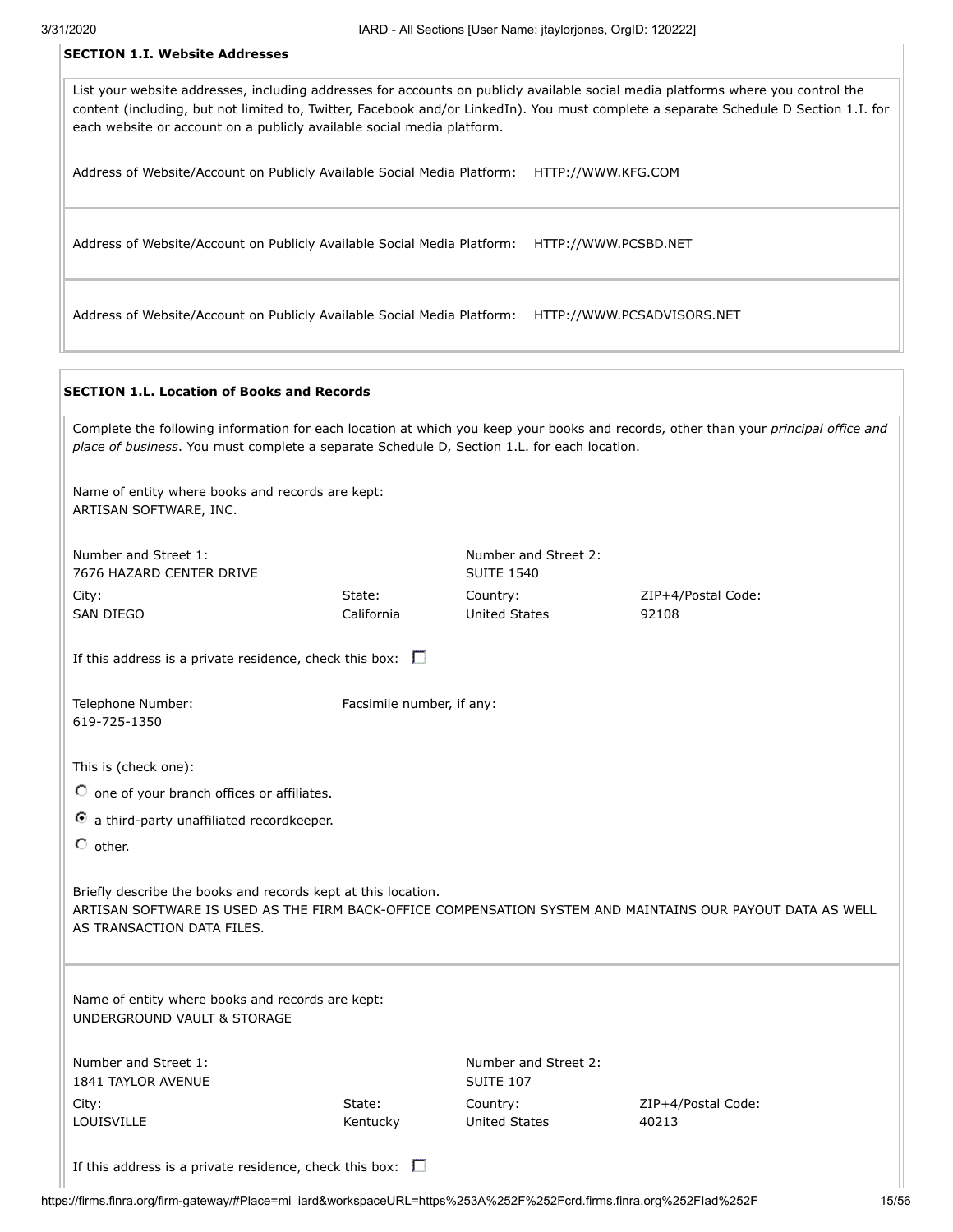| Telephone Number:<br>502-451-4570                                                                                                                                                                                                                  | Facsimile number, if any: |                      |                    |
|----------------------------------------------------------------------------------------------------------------------------------------------------------------------------------------------------------------------------------------------------|---------------------------|----------------------|--------------------|
| This is (check one):                                                                                                                                                                                                                               |                           |                      |                    |
| O one of your branch offices or affiliates.                                                                                                                                                                                                        |                           |                      |                    |
| a third-party unaffiliated recordkeeper.                                                                                                                                                                                                           |                           |                      |                    |
| $\circ$ other.                                                                                                                                                                                                                                     |                           |                      |                    |
| Briefly describe the books and records kept at this location.<br>THIRD PARTY SECURE RECORD KEEPER OF PHYSICAL RECORDS FOR THE FIRM.                                                                                                                |                           |                      |                    |
| Name of entity where books and records are kept:<br><b>HOME OFFICE</b>                                                                                                                                                                             |                           |                      |                    |
| Number and Street 1:<br>2225 LEXINGTON ROAD                                                                                                                                                                                                        |                           | Number and Street 2: |                    |
| City:                                                                                                                                                                                                                                              | State:                    | Country:             | ZIP+4/Postal Code: |
| LOUISVILLE                                                                                                                                                                                                                                         | Kentucky                  | <b>United States</b> | 40206              |
| If this address is a private residence, check this box: $\square$                                                                                                                                                                                  |                           |                      |                    |
| Telephone Number:<br>5024510600                                                                                                                                                                                                                    | Facsimile number, if any: |                      |                    |
| This is (check one):                                                                                                                                                                                                                               |                           |                      |                    |
| O one of your branch offices or affiliates.                                                                                                                                                                                                        |                           |                      |                    |
| $\circ$ a third-party unaffiliated recordkeeper.                                                                                                                                                                                                   |                           |                      |                    |
| $\circ$ other.                                                                                                                                                                                                                                     |                           |                      |                    |
| Briefly describe the books and records kept at this location.<br>BOOKS AND RECORDS RELATED TO ACCOUNT OPENING, ACCOUNT REVIEW, SUPERVISORY REVIEW THAT ARE ACTIVELY BEING<br>REVIEWED OR ARE PREPARATION FOR TRANSITION TO OTHER LISTED LOCATIONS. |                           |                      |                    |

# **SECTION 1.M. Registration with Foreign Financial Regulatory Authorities**

No Information Filed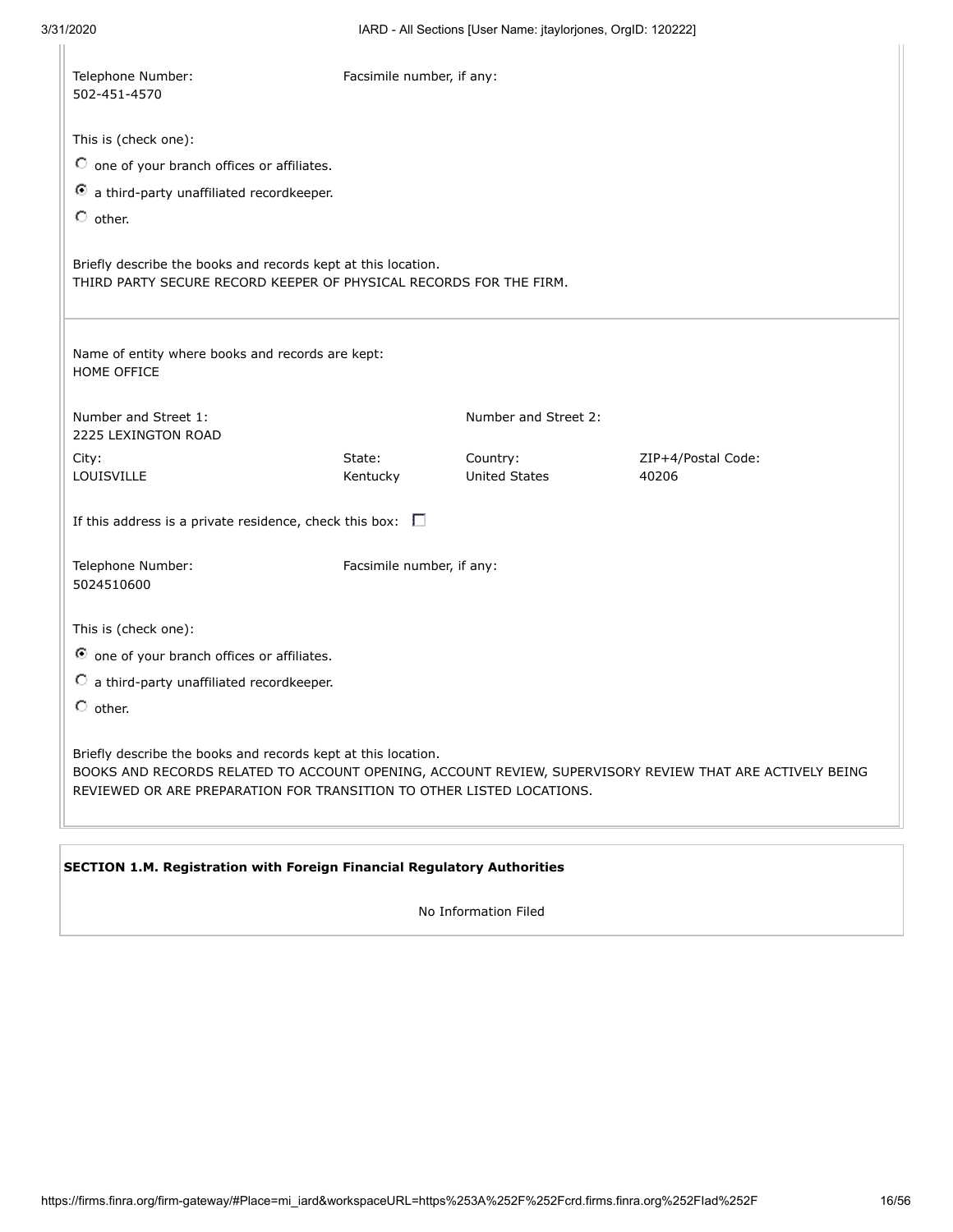### **Item 2 SEC Registration/Reporting**

Responses to this Item help us (and you) determine whether you are eligible to register with the SEC. Complete this Item 2.A. only if you are applying for SEC registration or submitting an *annual updating amendment* to your SEC registration. If you are filing an *umbrella registration*, the information in Item 2 should be provided for the *filing adviser* only.

| А. | To register (or remain registered) with the SEC, you must check at least one of the Items 2.A.(1) through 2.A.(12), below. If       |
|----|-------------------------------------------------------------------------------------------------------------------------------------|
|    | you are submitting an <i>annual updating amendment</i> to your SEC registration and you are no longer eligible to register with the |
|    | SEC, check Item 2.A.(13). Part 1A Instruction 2 provides information to help you determine whether you may affirmatively            |
|    | respond to each of these items.                                                                                                     |

You (the adviser):

- (1) are a **large advisory firm** that either:
	- (a) has regulatory assets under management of \$100 million (in U.S. dollars) or more; or
	- (b) has regulatory assets under management of \$90 million (in U.S. dollars) or more at the time of filing its most recent *annual updating amendment* and is registered with the SEC;
- (2) are a **mid-sized advisory firm** that has regulatory assets under management of \$25 million (in U.S. dollars) or more but less than \$100 million (in U.S. dollars) and you are either:
	- (a) not required to be registered as an adviser with the *state securities authority* of the state where you maintain your *principal office and place of business*; or
	- (b) not subject to examination by the *state securities authority* of the state where you maintain your *principal office and place of business*;

*Click HERE for a list of states in which an investment adviser, if registered, would not be subject to examination by the state securities authority.*

- (3) Reserved
- (4) have your *principal office and place of business* **outside the United States**;
- (5) are **an investment adviser (or subadviser) to an investment company** registered under the Investment Company Act of 1940;
- (6) are **an investment adviser to a company which has elected to be a business development company** pursuant to section 54 of the Investment Company Act of 1940 and has not withdrawn the election, and you have at least \$25 million of regulatory assets under management;
- (7) are a **pension consultant** with respect to assets of plans having an aggregate value of at least \$200,000,000 that qualifies for the exemption in rule 203A-2(a);
- (8) are a **related adviser** under rule 203A-2(b) that *controls*, is *controlled* by, or is under common *control* with, an investment adviser that is registered with the SEC, and your *principal office and place of business* is the same as the registered adviser;

*If you check this box, complete Section 2.A.(8) of Schedule D.*

(9) are an **adviser** relying on rule 203A-2(c) because you **expect to be eligible for SEC registration within 120 days;**

*If you check this box, complete Section 2.A.(9) of Schedule D.*

(10) are a **multi-state adviser** that is required to register in 15 or more states and is relying on rule 203A-2(d);

*If you check this box, complete Section 2.A.(10) of Schedule D.*

- (11) are an **Internet adviser** relying on rule 203A-2(e);
- (12) have **received an SEC order** exempting you from the prohibition against registration with the SEC;

*If you check this box, complete Section 2.A.(12) of Schedule D.*

(13) are **no longer eligible** to remain registered with the SEC.

## *State Securities Authority Notice Filings* **and State Reporting by** *Exempt Reporting Advisers*

C. Under state laws, SEC-registered advisers may be required to provide to *state securities authorities* a copy of the Form ADV and any amendments they file with the SEC. These are called *notice filings*. In addition, *exempt reporting advisers* may be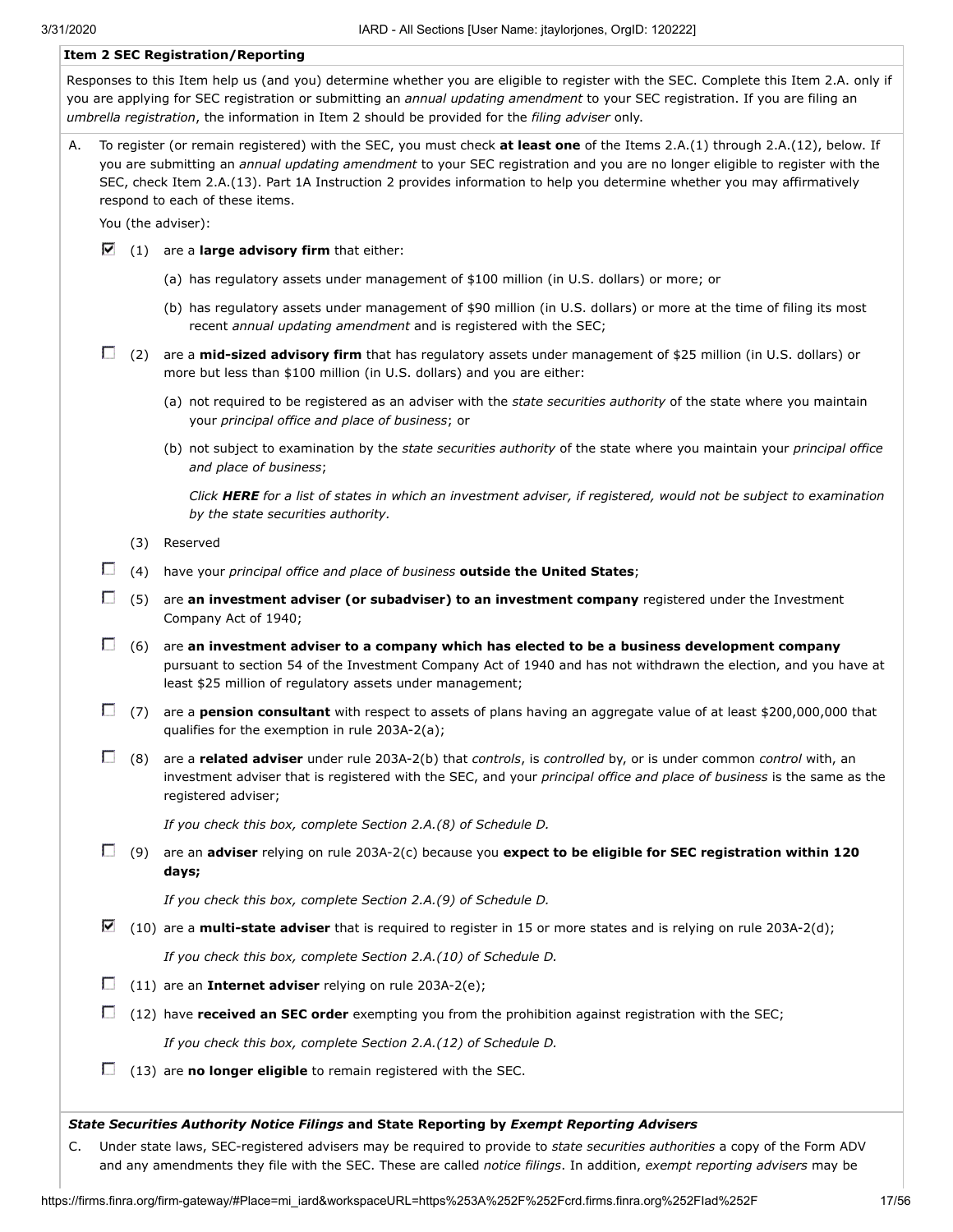required to provide *state securities authorities* with a copy of reports and any amendments they file with the SEC. If this is an initial application or report, check the box(es) next to the state(s) that you would like to receive notice of this and all subsequent filings or reports you submit to the SEC. If this is an amendment to direct your *notice filings* or reports to additional state(s), check the box(es) next to the state(s) that you would like to receive notice of this and all subsequent filings or reports you submit to the SEC. If this is an amendment to your registration to stop your *notice filings* or reports from going to state(s) that currently receive them, uncheck the box(es) next to those state(s).

| <b>Jurisdictions</b>          |                               |                               |                               |
|-------------------------------|-------------------------------|-------------------------------|-------------------------------|
| $\overline{\triangledown}$ al | ⊽ il                          | $\nabla$ NE                   | $\square$ sc                  |
| $\Box$ AK                     | $\overline{M}$ IN             | $\square$ NV                  | $\square$ SD                  |
| $\Box$ AZ                     | $\Box$ IA                     | $\overline{\triangledown}$ NH | $\overline{M}$ TN             |
| $\Box$ AR                     | $\Box$ KS                     | V NJ                          | $\overline{\triangledown}$ TX |
| $\overline{V}$ CA             | $\overline{M}$ KY             | $\overline{\triangledown}$ NM | ⊽ ∪T                          |
| $\triangledown$ co            | <b>⊽</b> LA                   | $\overline{\triangledown}$ NY | ⊽ ∨⊤                          |
| $\nabla$ CT                   | $\Box$ ME                     | $\triangledown$ NC            | $\Box$ vi                     |
| $\triangledown$ DE            | $\triangledown$ MD            | $\overline{\triangledown}$ ND | $\triangledown$ VA            |
| $\nabla$ DC                   | $\overline{\triangledown}$ MA | ∣⊌ ⊽                          | $\Box$ WA                     |
| 1⊽ FL                         | $\overline{\triangledown}$ MI | $\Box$ OK                     | $\Box$ wv                     |
| $\overline{M}$ GA             | $\triangledown$ MN            | $\overline{M}$ OR             | $\overline{\triangledown}$ wi |
| $\Box$ GU                     | $\overline{\triangledown}$ MS | $\overline{V}$ PA             | $\Box$ WY                     |
| ⊽ нг                          | $\overline{M}$ MO             | $\Box$ PR                     |                               |
| $\square$ ID                  | $\square$ MT                  | $\Box$ RI                     |                               |

*If you are amending your registration to stop your notice filings or reports from going to a state that currently receives them and you do not want to pay that state's notice filing or report filing fee for the coming year, your amendment must be filed before the end of the year (December 31).*

## **SECTION 2.A.(8) Related Adviser**

If you are relying on the exemption in rule 203A-2(b) from the prohibition on registration because you *control*, are *controlled* by, or are under common *control* with an investment adviser that is registered with the SEC and your *principal office and place of business* is the same as that of the registered adviser, provide the following information:

Name of Registered Investment Adviser

*CRD* Number of Registered Investment Adviser

SEC Number of Registered Investment Adviser

-

## **SECTION 2.A.(9) Investment Adviser Expecting to be Eligible for Commission Registration within 120 Days**

If you are relying on rule 203A-2(c), the exemption from the prohibition on registration available to an adviser that expects to be eligible for SEC registration within 120 days, you are required to make certain representations about your eligibility for SEC registration. By checking the appropriate boxes, you will be deemed to have made the required representations. You must make both of these representations:

- I am not registered or required to be registered with the SEC or a *state securities authority* and I have a reasonable expectation that I will be eligible to register with the SEC within 120 days after the date my registration with the SEC becomes effective.
- $\Box$  I undertake to withdraw from SEC registration if, on the 120th day after my registration with the SEC becomes effective, I would be prohibited by Section 203A(a) of the Advisers Act from registering with the SEC.

## **SECTION 2.A.(10) Multi-State Adviser**

https://firms.finra.org/firm-gateway/#Place=mi\_iard&workspaceURL=https%253A%252F%252Fcrd.firms.finra.org%252FIad%252F 18/56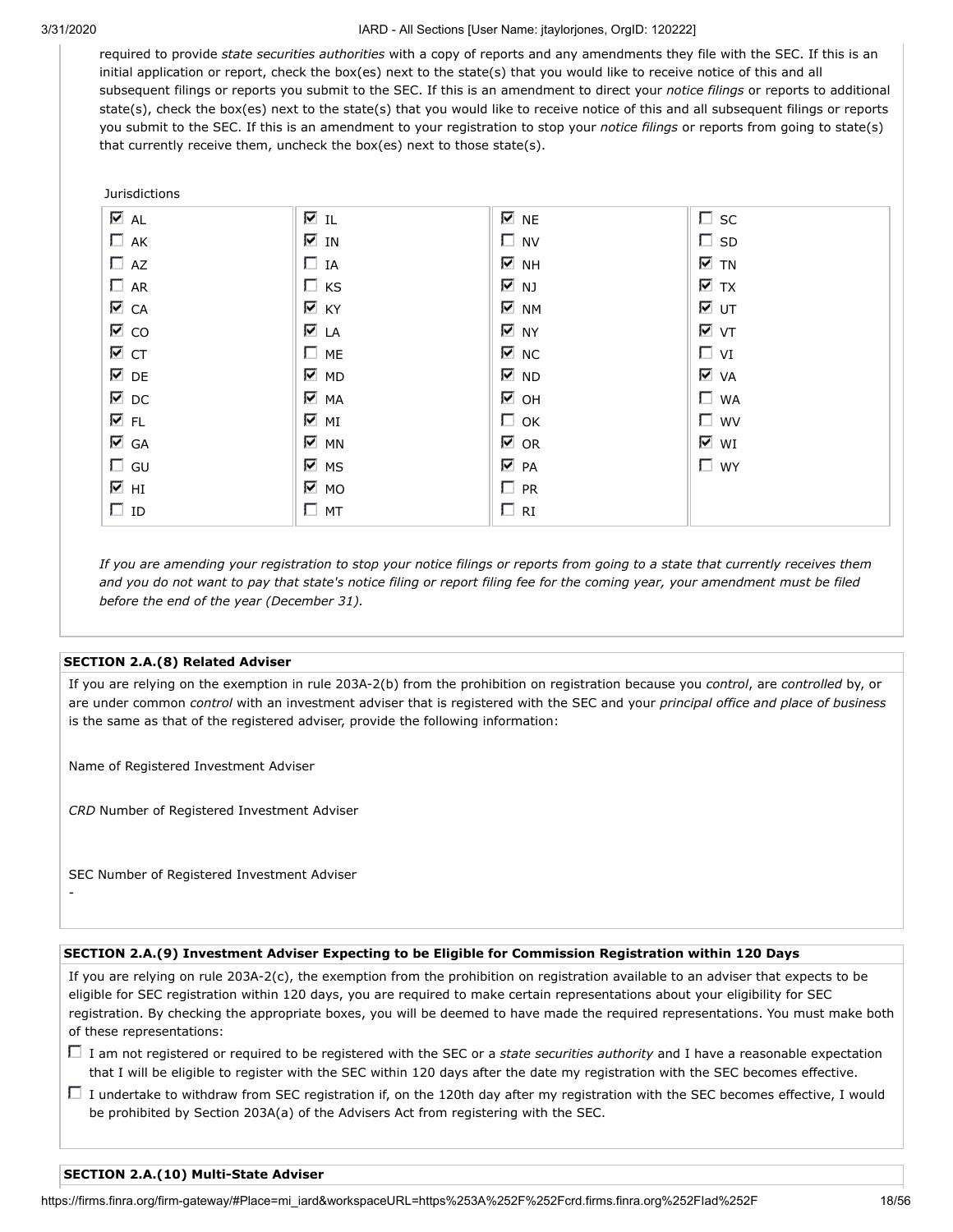If you are relying on rule 203A-2(d), the multi-state adviser exemption from the prohibition on registration, you are required to make certain representations about your eligibility for SEC registration. By checking the appropriate boxes, you will be deemed to have made the required representations.

If you are applying for registration as an investment adviser with the SEC, you must make both of these representations:

- $\Box$  I have reviewed the applicable state and federal laws and have concluded that I am required by the laws of 15 or more states to register as an investment adviser with the *state securities authorities* in those states.
- $\Box$  I undertake to withdraw from SEC registration if I file an amendment to this registration indicating that I would be required by the laws of fewer than 15 states to register as an investment adviser with the *state securities authorities* of those states.

If you are submitting your *annual updating amendment*, you must make this representation:

 $\blacksquare$  Within 90 days prior to the date of filing this amendment, I have reviewed the applicable state and federal laws and have concluded that I am required by the laws of at least 15 states to register as an investment adviser with the *state securities authorities* in those states.

# **SECTION 2.A.(12) SEC Exemptive** *Order*

If you are relying upon an SEC *order* exempting you from the prohibition on registration, provide the following information:

Application Number:

803-

Date of *order*: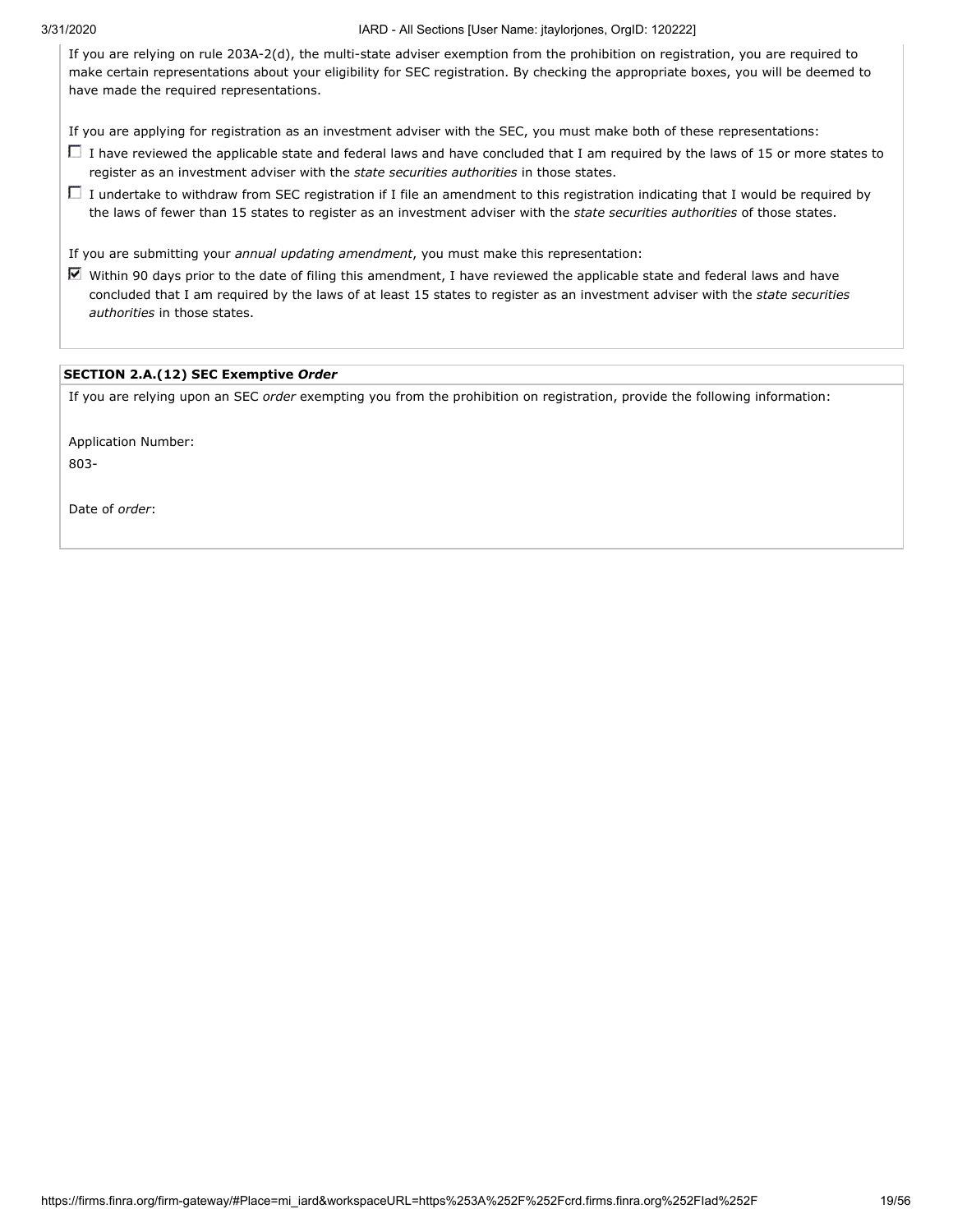## **Item 3 Form of Organization**

If you are filing an *umbrella registration*, the information in Item 3 should be provided for the *filing adviser* only.

- A. How are you organized?
	- C Corporation
	- **Sole Proprietorship**
	- C Limited Liability Partnership (LLP)
	- Partnership
	- Limited Liability Company (LLC)  $\odot$
	- Limited Partnership (LP)  $\circ$
	- $\bigcirc$  Other (specify):

*If you are changing your response to this Item, see Part 1A Instruction 4.*

- B. In what month does your fiscal year end each year? DECEMBER
- C. Under the laws of what state or country are you organized?

State Country Kentucky United States

*If you are a partnership, provide the name of the state or country under whose laws your partnership was formed. If you are a sole proprietor, provide the name of the state or country where you reside.* 

*If you are changing your response to this Item, see Part 1A Instruction 4.*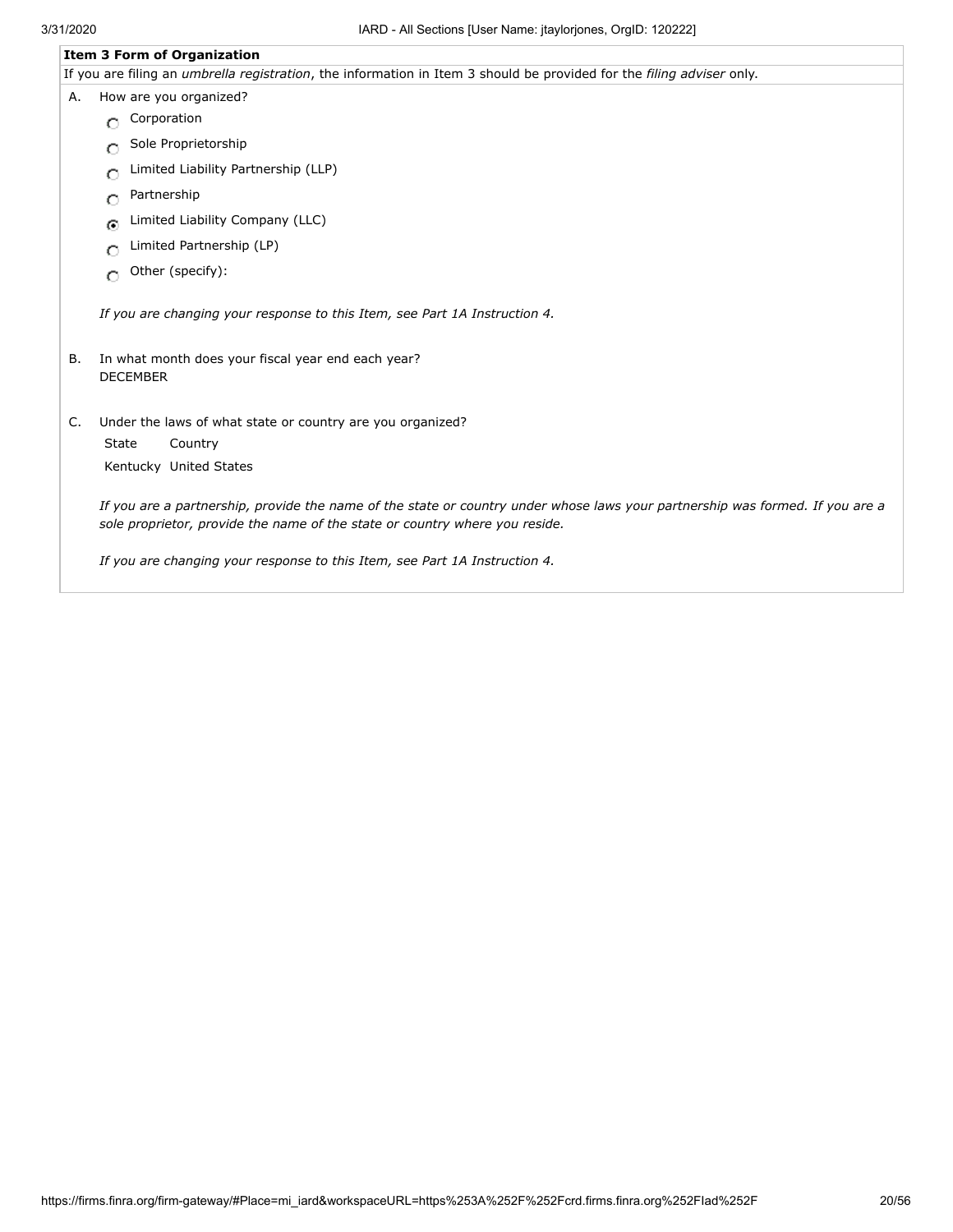**SECTION 4 Successions**

|    | <b>Item 4 Successions</b>                                                                                                                                                                                                         |               |
|----|-----------------------------------------------------------------------------------------------------------------------------------------------------------------------------------------------------------------------------------|---------------|
|    |                                                                                                                                                                                                                                   | <b>Yes No</b> |
| А. | Are you, at the time of this filing, succeeding to the business of a registered investment adviser, including, for<br>example, a change of your structure or legal status (e.g., form of organization or state of incorporation)? | O<br>⊙        |
|    | If "yes", complete Item 4.B. and Section 4 of Schedule D.                                                                                                                                                                         |               |
| В. | Date of Succession: (MM/DD/YYYY)                                                                                                                                                                                                  |               |
|    | If you have already reported this succession on a previous Form ADV filing, do not report the succession again. Instead, check<br>"No." See Part 1A Instruction 4.                                                                |               |
|    |                                                                                                                                                                                                                                   |               |
|    |                                                                                                                                                                                                                                   |               |

No Information Filed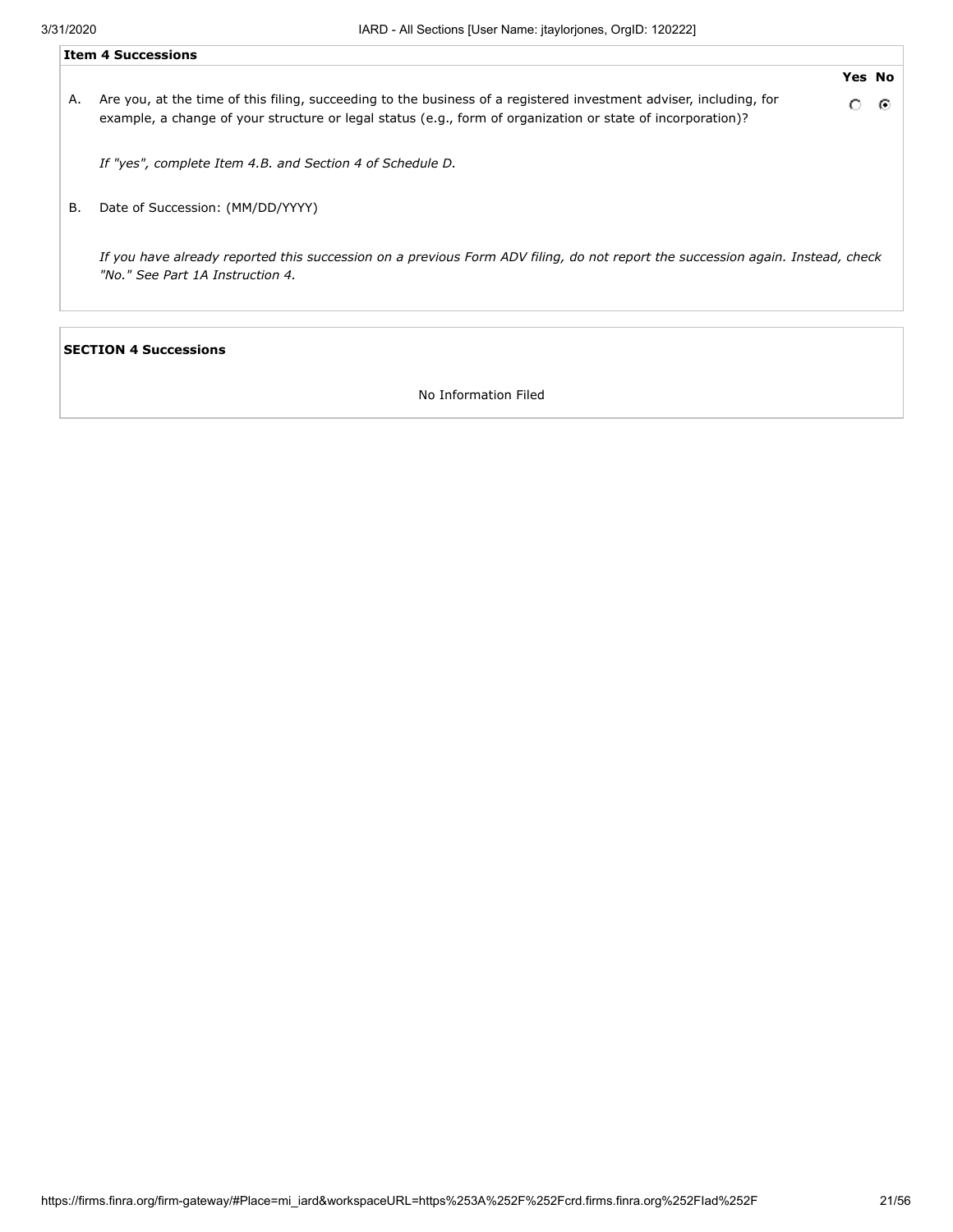## **Item 5 Information About Your Advisory Business - Employees, Clients, and Compensation**

Responses to this Item help us understand your business, assist us in preparing for on-site examinations, and provide us with data we use when making regulatory policy. Part 1A Instruction 5.a. provides additional guidance to newly formed advisers for completing this Item 5.

# *Employees*

*If you are organized as a sole proprietorship, include yourself as an employee in your responses to Item 5.A. and Items 5.B.(1), (2), (3), (4), and (5). If an employee performs more than one function, you should count that employee in each of your responses to Items 5.B.(1), (2), (3), (4), and (5).*

- A. Approximately how many *employees* do you have? Include full- and part-time *employees* but do not include any clerical workers. 30
- B. (1) Approximately how many of the *employees* reported in 5.A. perform investment advisory functions (including research)? 30
	- (2) Approximately how many of the *employees* reported in 5.A. are registered representatives of a broker-dealer? 30
	- (3) Approximately how many of the *employees* reported in 5.A. are registered with one or more *state securities authorities* as *investment adviser representatives*?

30

- (4) Approximately how many of the *employees* reported in 5.A. are registered with one or more *state securities authorities* as *investment adviser representatives* for an investment adviser other than you?
	- 0
- (5) Approximately how many of the *employees* reported in 5.A. are licensed agents of an insurance company or agency? 30
- (6) Approximately how many firms or other *persons* solicit advisory *clients* on your behalf? 0

*In your response to Item 5.B.(6), do not count any of your employees and count a firm only once – do not count each of the firm's employees that solicit on your behalf.*

## *Clients*

*In your responses to Items 5.C. and 5.D. do not include as "clients" the investors in a private fund you advise, unless you have a separate advisory relationship with those investors.*

- C. (1) To approximately how many *clients* for whom you do not have regulatory assets under management did you provide investment advisory services during your most recently completed fiscal year?
	- 6 (2) Approximately what percentage of your *clients* are non-*United States persons*?
		- 0%
- D. *For purposes of this Item 5.D., the category "individuals" includes trusts, estates, and 401(k) plans and IRAs of individuals and their family members, but does not include businesses organized as sole proprietorships. The category "business development companies" consists of companies that have made an election pursuant to section 54 of the Investment Company Act of 1940. Unless you provide advisory services pursuant to an investment advisory contract to an investment company registered under the Investment Company Act of 1940, do not answer (d)(1) or (d)(3) below.*

Indicate the approximate number of your *clients* and amount of your total regulatory assets under management (reported in Item 5.F. below) attributable to each of the following type of *client*. If you have fewer than 5 *clients* in a particular category (other than  $(d)$ ,  $(e)$ , and  $(f)$ ) you may check Item 5.D.(2) rather than respond to Item 5.D.(1).

The aggregate amount of regulatory assets under management reported in Item 5.D.(3) should equal the total amount of regulatory assets under management reported in Item 5.F.(2)(c) below.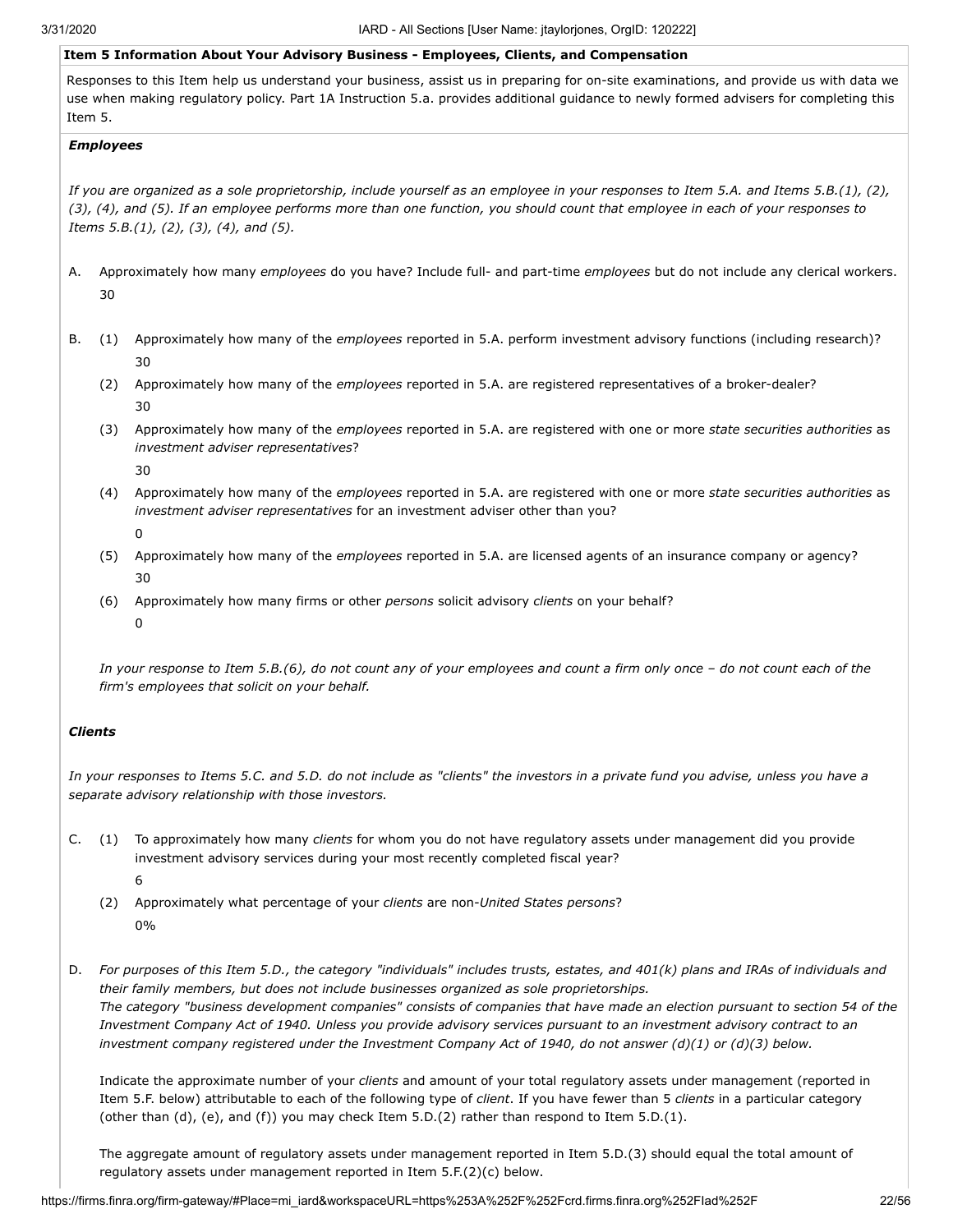If a *client* fits into more than one category, select one category that most accurately represents the *client* to avoid double counting *clients* and assets. If you advise a registered investment company, business development company, or pooled investment vehicle, report those assets in categories (d), (e), and (f) as applicable.

| <b>Type of Client</b>                                                                                  | (1) Number<br>of Client(s) | (2) Fewer<br>than 5<br><b>Clients</b> | (3) Amount of Regulatory<br><b>Assets under Management</b> |
|--------------------------------------------------------------------------------------------------------|----------------------------|---------------------------------------|------------------------------------------------------------|
| (a) Individuals (other than high net worth individuals)                                                | 1087                       |                                       | \$313,808,053                                              |
| (b) High net worth individuals                                                                         |                            |                                       | \$                                                         |
| (c) Banking or thrift institutions                                                                     |                            |                                       | \$                                                         |
| (d) Investment companies                                                                               |                            |                                       | \$                                                         |
| (e) Business development companies                                                                     |                            |                                       | \$                                                         |
| (f) Pooled investment vehicles (other than investment<br>companies and business development companies) |                            |                                       | \$                                                         |
| (g) Pension and profit sharing plans (but not the plan<br>participants or government pension plans)    |                            | г                                     | \$                                                         |
| (h) Charitable organizations                                                                           |                            |                                       | \$                                                         |
| (i) State or municipal <i>government entities</i> (including<br>government pension plans)              |                            |                                       | \$                                                         |
| (j) Other investment advisers                                                                          |                            | г                                     | \$                                                         |
| (k) Insurance companies                                                                                |                            |                                       | \$                                                         |
| (I) Sovereign wealth funds and foreign official institutions                                           |                            |                                       | \$                                                         |
| (m) Corporations or other businesses not listed above                                                  |                            |                                       | \$                                                         |
| (n) Other:                                                                                             |                            |                                       | \$                                                         |

## **Compensation Arrangements**

E. You are compensated for your investment advisory services by (check all that apply):

 $\triangledown$  (1) A percentage of assets under your management

- $\triangledown$  (2) Hourly charges
- $\Box$ (3) Subscription fees (for a newsletter or periodical)
- ☑ (4) Fixed fees (other than subscription fees)
- D. (5) Commissions
- $\Box$ (6) *Performance-based fees*
- (7) Other (specify):

# **Item 5 Information About Your Advisory Business - Regulatory Assets Under Management Regulatory Assets Under Management**

| F. |                                                   | (1) Do you provide continuous and regular supervisory or management services to securities portfolios?<br>(2) If yes, what is the amount of your regulatory assets under management and total number of accounts? |                                 | ⊙. | - 0 |
|----|---------------------------------------------------|-------------------------------------------------------------------------------------------------------------------------------------------------------------------------------------------------------------------|---------------------------------|----|-----|
|    |                                                   | U.S. Dollar Amount                                                                                                                                                                                                | <b>Total Number of Accounts</b> |    |     |
|    | Discretionary:                                    | (a) \$0                                                                                                                                                                                                           | $(d)$ 0                         |    |     |
|    | Non-Discretionary:                                | (b) $$313,808,053$                                                                                                                                                                                                | (e) 1,087                       |    |     |
|    | Total:                                            | $(c)$ \$ 313,808,053                                                                                                                                                                                              | 1,087<br>(f)                    |    |     |
|    | instructions carefully when completing this Item. | Part 1A Instruction 5.b. explains how to calculate your regulatory assets under management. You must follow these                                                                                                 |                                 |    |     |

(3) What is the approximate amount of your total regulatory assets under management (reported in Item 5.F.(2)(c) above) attributable to *clients* who are non-*United States persons*?

**Yes No**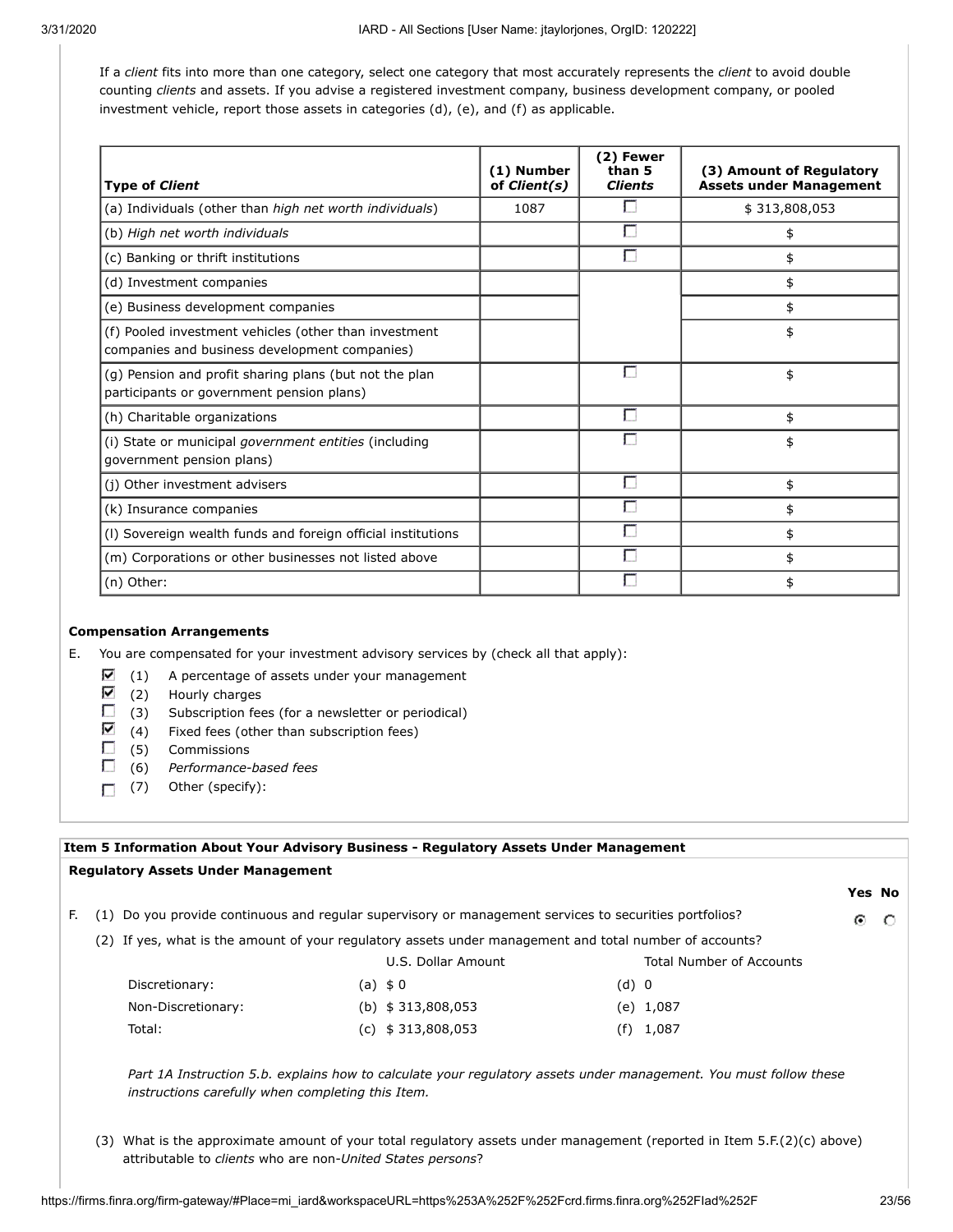\$ 0

## **Item 5 Information About Your Advisory Business - Advisory Activities**

## **Advisory Activities**

- G. What type(s) of advisory services do you provide? Check all that apply.
	- $\triangledown$  (1) Financial planning services
	- ▽ (2) Portfolio management for individuals and/or small businesses
	- П (3) Portfolio management for investment companies (as well as "business development companies" that have made an election pursuant to section 54 of the Investment Company Act of 1940)
	- П (4) Portfolio management for pooled investment vehicles (other than investment companies)
	- ☑ (5) Portfolio management for businesses (other than small businesses) or institutional *clients* (other than registered investment companies and other pooled investment vehicles)
	- П (6) Pension consulting services
	- ⊽ (7) Selection of other advisers (including *private fund* managers)
	- п (8) Publication of periodicals or newsletters
	- $\Box$  (9) Security ratings or pricing services
	- $\Box$ (10) Market timing services
	- $\blacksquare$  (11) Educational seminars/workshops
	- (12) Other(specify):

*Do not check Item 5.G.(3) unless you provide advisory services pursuant to an investment advisory contract to an investment company registered under the Investment Company Act of 1940, including as a subadviser. If you check Item 5.G.(3), report the 811 or 814 number of the investment company or investment companies to which you provide advice in Section 5.G.(3) of Schedule D.* 

- H. If you provide financial planning services, to how many *clients* did you provide these services during your last fiscal year?
	- 0  $\circ$
	- $\odot$  1 10
	- 11 25  $\circ$
	- 26 50  $\circ$
	- 51 100  $\circ$
	- 101 250 O
	- 251 500 O.
	- More than 500 O

If more than 500, how many? (round to the nearest 500)

*In your responses to this Item 5.H., do not include as "clients" the investors in a private fund you advise, unless you have a separate advisory relationship with those investors.* 

I. (1) Do you participate in a *wrap fee program*?

(2) If you participate in a *wrap fee program*, what is the amount of your regulatory assets under management attributable to

acting as:

- (a) *sponsor* to a *wrap fee program* \$ 313,808,053
- (b) portfolio manager for a *wrap fee program*?
	- \$ 0
- (c) *sponsor* to and portfolio manager for the same *wrap fee program*? \$ 0

*If you report an amount in Item 5.I.(2)(c), do not report that amount in Item 5.I.(2)(a) or Item 5.I.(2)(b).* 

*If you are a portfolio manager for a wrap fee program, list the names of the programs, their sponsors and related information in Section 5.I.(2) of Schedule D.* 

## **Yes No**

### Θ  $\circ$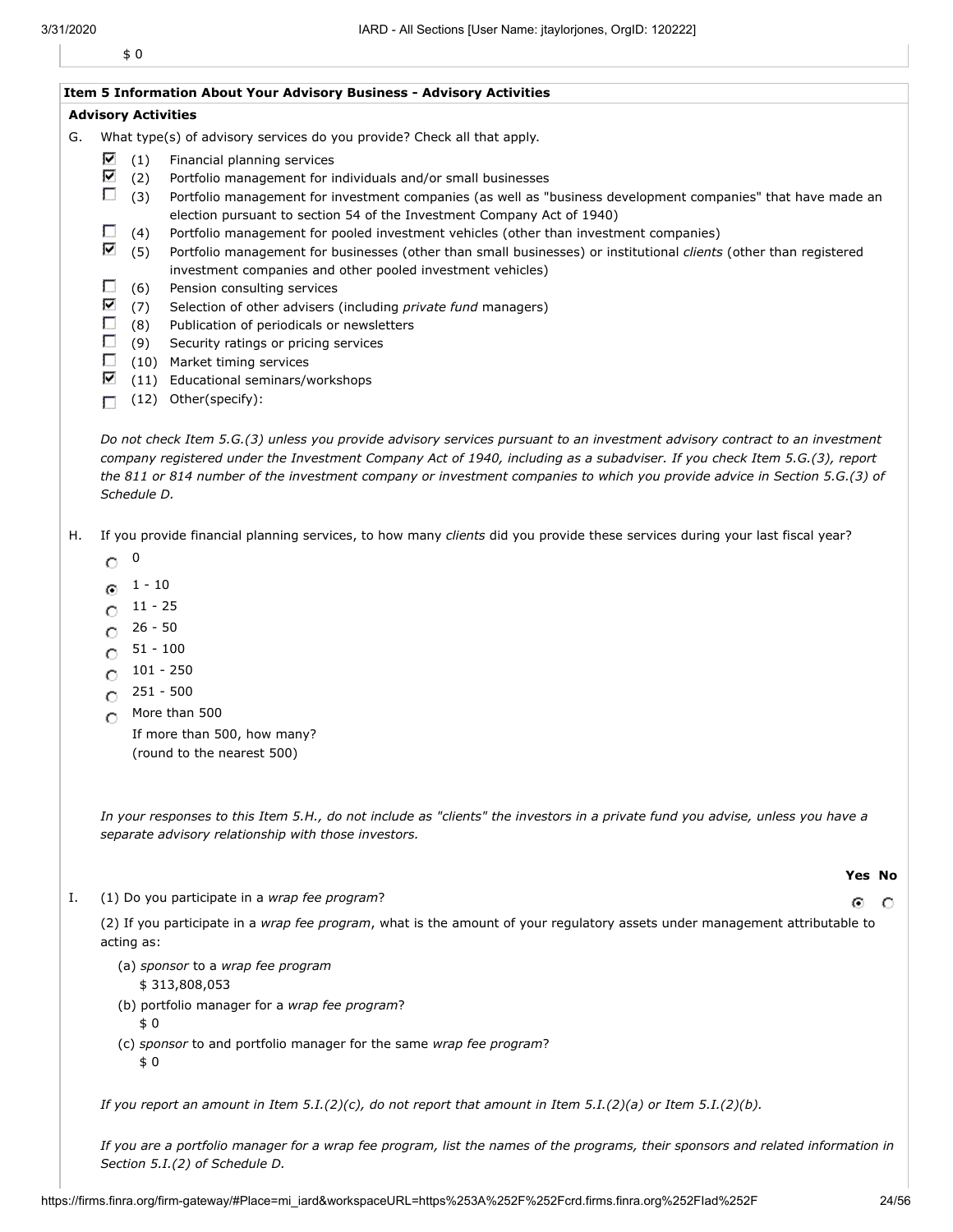| If your involvement in a wrap fee program is limited to recommending wrap fee programs to your clients, or you advise a    |
|----------------------------------------------------------------------------------------------------------------------------|
| mutual fund that is offered through a wrap fee program, do not check Item 5.I.(1) or enter any amounts in response to Item |
| $5.1(2)$ .                                                                                                                 |

| J. | (1) In response to Item 4.B. of Part 2A of Form ADV, do you indicate that you provide investment advice only with<br>respect to limited types of investments?<br>(2) Do you report <i>client</i> assets in Item 4.E. of Part 2A that are computed using a different method than the method<br>used to compute your regulatory assets under management? |               | ⊙<br>O |
|----|--------------------------------------------------------------------------------------------------------------------------------------------------------------------------------------------------------------------------------------------------------------------------------------------------------------------------------------------------------|---------------|--------|
| К. | Separately Managed Account Clients                                                                                                                                                                                                                                                                                                                     | <b>Yes No</b> |        |
|    | (1) Do you have regulatory assets under management attributable to <i>clients</i> other than those listed in Item 5.D.(3)                                                                                                                                                                                                                              |               |        |

*If yes, complete Section 5.K.(1) of Schedule D.*

(d)-(f) (separately managed account *clients*)?

(2) Do you engage in borrowing transactions on behalf of any of the separately managed account *clients* that you  $\circ$  $\odot$ advise?

*If yes, complete Section 5.K.(2) of Schedule D.*

(3) Do you engage in derivative transactions on behalf of any of the separately managed account *clients* that you ◠  $\odot$ advise?

*If yes, complete Section 5.K.(2) of Schedule D.*

(4) After subtracting the amounts in Item 5.D.(3)(d)-(f) above from your total regulatory assets under management, O  $\odot$ does any custodian hold ten percent or more of this remaining amount of regulatory assets under management?

*If yes, complete Section 5.K.(3) of Schedule D for each custodian.*

## **SECTION 5.G.(3) Advisers to Registered Investment Companies and Business Development Companies**

No Information Filed

## **SECTION 5.I.(2)** *Wrap Fee Programs*

If you are a portfolio manager for one or more *wrap fee programs*, list the name of each program and its *sponsor*. You must complete a separate Schedule D Section 5.I.(2) for each *wrap fee program* for which you are a portfolio manager.

Name of *Wrap Fee Program* ASSET ALLOCATION ACCOUNT

Name of *Sponsor* PRIVATE CLIENT SERVICES, LLC

*Sponsor's* SEC File Number (if any) (e.g., 801-, 8-, 866-, 802-):

*Sponsor's CRD* Number (if any):

-

**Yes No**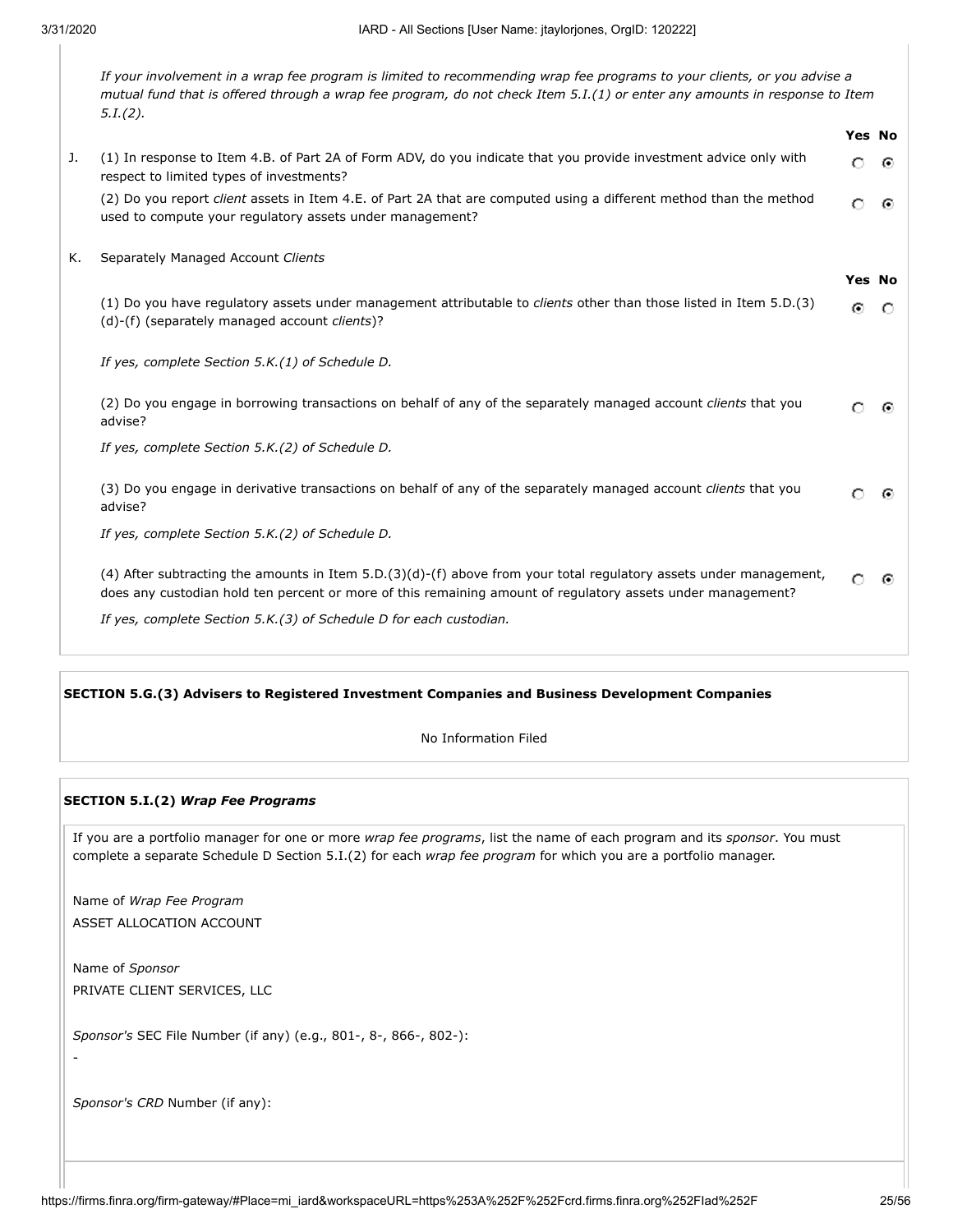Name of *Wrap Fee Program* PLUS PORTFOLIOS

Name of *Sponsor* PRIVATE CLIENT SERVICES, LLC

*Sponsor's* SEC File Number (if any) (e.g., 801-, 8-, 866-, 802-): 801 - 71475

*Sponsor's CRD* Number (if any): 120222

## **SECTION 5.K.(1) Separately Managed Accounts**

After subtracting the amounts reported in Item 5.D.(3)(d)-(f) from your total regulatory assets under management, indicate the approximate percentage of this remaining amount attributable to each of the following categories of assets. If the remaining amount is at least \$10 billion in regulatory assets under management, complete Question (a). If the remaining amount is less than \$10 billion in regulatory assets under management, complete Question (b).

Any regulatory assets under management reported in Item 5.D.(3)(d), (e), and (f) should not be reported below.

If you are a subadviser to a separately managed account, you should only provide information with respect to the portion of the account that you subadvise.

End of year refers to the date used to calculate your regulatory assets under management for purposes of your *annual updating amendment* . Mid-year is the date six months before the end of year date. Each column should add up to 100% and numbers should be rounded to the nearest percent.

Investments in derivatives, registered investment companies, business development companies, and pooled investment vehicles should be reported in those categories. Do not report those investments based on related or underlying portfolio assets. Cash equivalents include bank deposits, certificates of deposit, bankers' acceptances and similar bank instruments.

Some assets could be classified into more than one category or require discretion about which category applies. You may use your own internal methodologies and the conventions of your service providers in determining how to categorize assets, so long as the methodologies or conventions are consistently applied and consistent with information you report internally and to current and prospective clients. However, you should not double count assets, and your responses must be consistent with any instructions or other guidance relating to this Section.

| (a)   | <b>Asset Type</b>                                                                                                                 | Mid-year      | End of<br>year |
|-------|-----------------------------------------------------------------------------------------------------------------------------------|---------------|----------------|
| (i)   | Exchange-Traded Equity Securities                                                                                                 | $\frac{0}{0}$ | $\frac{0}{0}$  |
| (ii)  | Non Exchange-Traded Equity Securities                                                                                             | $\frac{0}{0}$ | $\frac{0}{0}$  |
| (iii) | U.S. Government/Agency Bonds                                                                                                      | $\frac{0}{0}$ | $\frac{0}{0}$  |
| (iv)  | U.S. State and Local Bonds                                                                                                        | $\frac{0}{0}$ | $\frac{0}{0}$  |
| (v)   | Sovereign Bonds                                                                                                                   | $\frac{0}{0}$ | $\frac{0}{0}$  |
| (vi)  | Investment Grade Corporate Bonds                                                                                                  | $\frac{0}{0}$ | $\frac{0}{0}$  |
|       | (vii) Non-Investment Grade Corporate Bonds                                                                                        | $\frac{0}{0}$ | $\frac{0}{0}$  |
|       | (viii) Derivatives                                                                                                                | $\%$          | $\%$           |
| (ix)  | Securities Issued by Registered Investment Companies or Business Development Companies                                            | $\frac{0}{0}$ | $\frac{0}{0}$  |
| (x)   | Securities Issued by Pooled Investment Vehicles (other than Registered Investment Companies<br>or Business Development Companies) | $\frac{0}{0}$ | $\frac{0}{0}$  |
| (xi)  | Cash and Cash Equivalents                                                                                                         | $\frac{0}{0}$ | $\frac{0}{0}$  |
|       | (xii) Other                                                                                                                       | $\frac{0}{0}$ | $\frac{0}{0}$  |

Generally describe any assets included in "Other"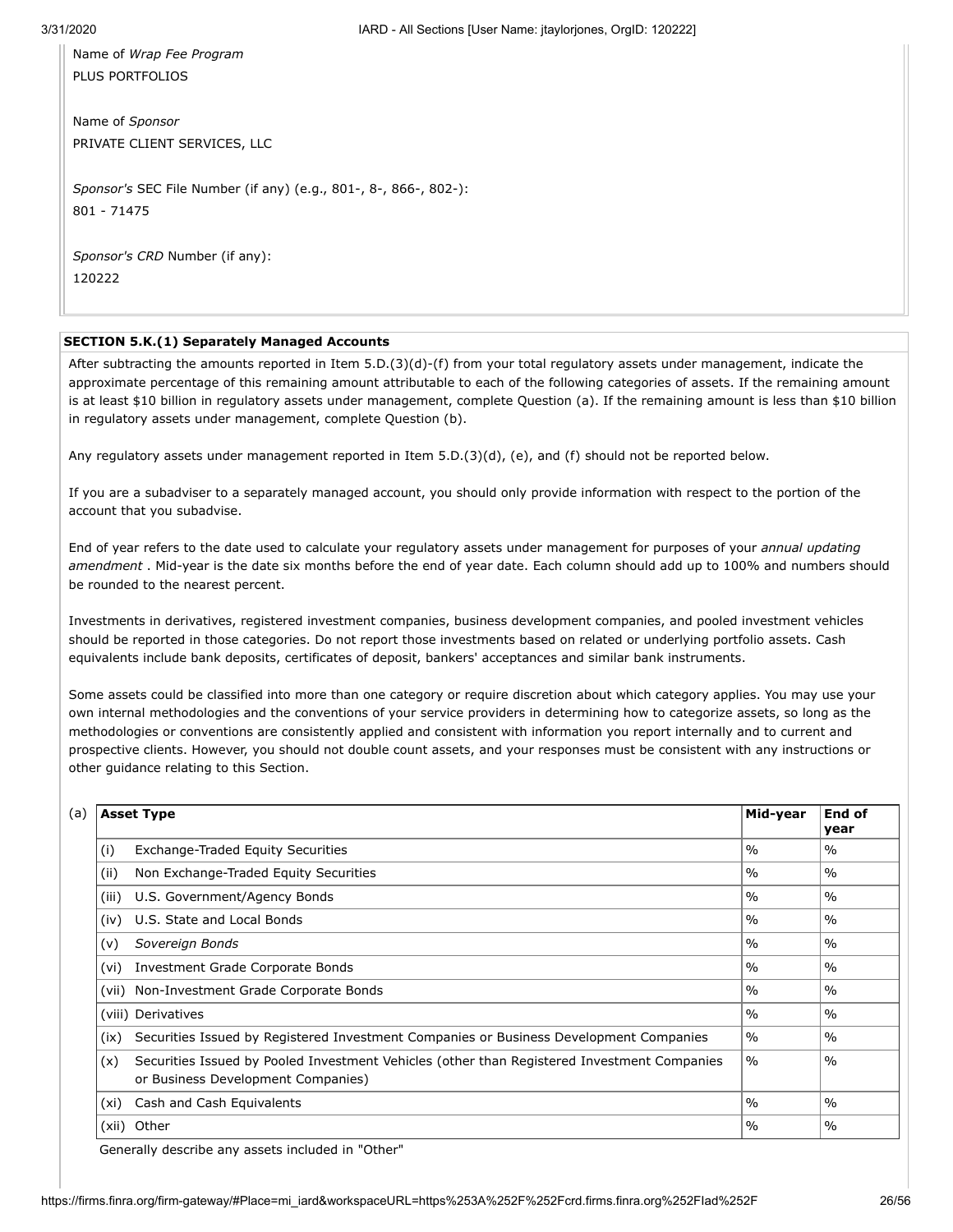|       | <b>Asset Type</b>                                                                                                                 | End of<br>year |
|-------|-----------------------------------------------------------------------------------------------------------------------------------|----------------|
| (i)   | Exchange-Traded Equity Securities                                                                                                 | 95 %           |
| (ii)  | Non Exchange-Traded Equity Securities                                                                                             | $0\%$          |
| (iii) | U.S. Government/Agency Bonds                                                                                                      | $1\%$          |
| (iv)  | U.S. State and Local Bonds                                                                                                        | $0\%$          |
| (v)   | Sovereign Bonds                                                                                                                   | $0\%$          |
| (vi)  | Investment Grade Corporate Bonds                                                                                                  | $3\%$          |
| (vii) | Non-Investment Grade Corporate Bonds                                                                                              | $0\%$          |
|       | (viii) Derivatives                                                                                                                | $0\%$          |
| (ix)  | Securities Issued by Registered Investment Companies or Business Development Companies                                            | $0\%$          |
| (x)   | Securities Issued by Pooled Investment Vehicles (other than Registered Investment Companies or Business<br>Development Companies) | $0\%$          |
| (xi)  | Cash and Cash Equivalents                                                                                                         | $1\%$          |
|       | (xii) Other                                                                                                                       | $0\%$          |

## **SECTION 5.K.(2) Separately Managed Accounts - Use of** *Borrowings***and Derivatives**

**No information is required to be reported in this Section 5.K.(2) per the instructions of this Section 5.K.(2)**

If your regulatory assets under management attributable to separately managed accounts are at least \$10 billion, you should complete Question (a). If your regulatory assets under management attributable to separately managed accounts are at least \$500 million but less than \$10 billion, you should complete Question (b).

(a) In the table below, provide the following information regarding the separately managed accounts you advise. If you are a subadviser to a separately managed account, you should only provide information with respect to the portion of the account that you subadvise. End of year refers to the date used to calculate your regulatory assets under management for purposes of your *annual updating amendment*. Mid-year is the date six months before the end of year date.

In column 1, indicate the regulatory assets under management attributable to separately managed accounts associated with each level of gross notional exposure. For purposes of this table, the gross notional exposure of an account is the percentage obtained by dividing (i) the sum of (a) the dollar amount of any *borrowings* and (b) the *gross notional value* of all derivatives, by (ii) the regulatory assets under management of the account.

In column 2, provide the dollar amount of *borrowings* for the accounts included in column 1.

In column 3, provide aggregate *gross notional value* of derivatives divided by the aggregate regulatory assets under management of the accounts included in column 1 with respect to each category of derivatives specified in 3(a) through (f).

You may, but are not required to, complete the table with respect to any separately managed account with regulatory assets under management of less than \$10,000,000.

Any regulatory assets under management reported in Item 5.D.(3)(d), (e), and (f) should not be reported below.

(i) Mid-Year

| <b>Gross Notional</b> |                   |            | (3) Derivative Exposures |
|-----------------------|-------------------|------------|--------------------------|
| Exposure              | <b>Regulatory</b> | Borrowinas |                          |
|                       | Assets            |            |                          |
|                       |                   |            |                          |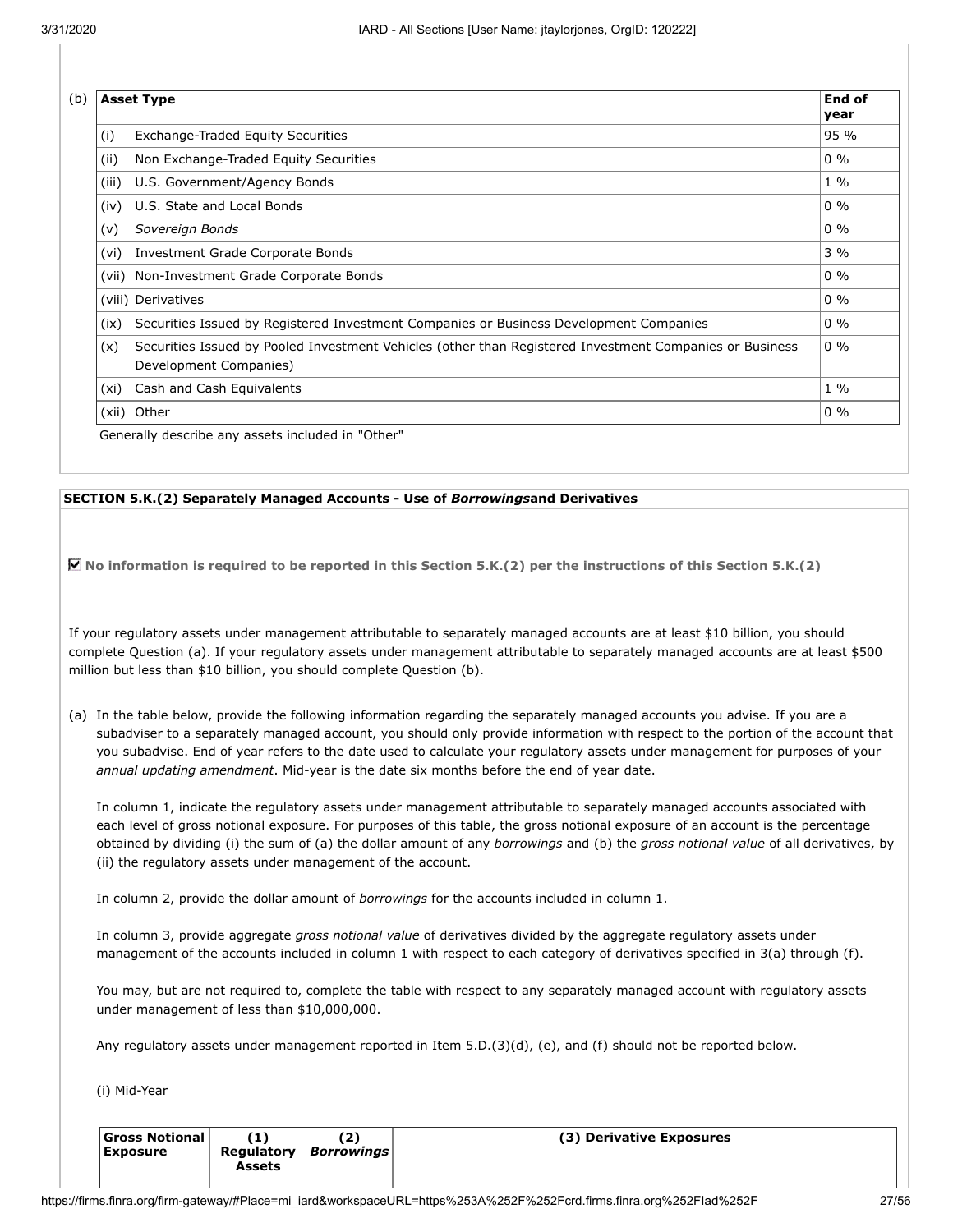|               | <b>Under</b><br><b>Management</b> |                                |                       |               |                                                   |                                                                                            |                         |
|---------------|-----------------------------------|--------------------------------|-----------------------|---------------|---------------------------------------------------|--------------------------------------------------------------------------------------------|-------------------------|
|               |                                   | (a)<br><i>Interest</i><br>Rate | (b)<br><b>Foreign</b> |               | Derivative   Derivative   Derivative   Derivative | Exchange $\vert$ (c) Credit $\vert$ (d) Equity $\vert$ (e) Commodity $\vert$<br>Derivative | (f) Other<br>Derivative |
| Less than 10% |                                   | $\frac{0}{0}$                  | $\frac{0}{0}$         | $\%$          | $\frac{0}{0}$                                     | $\%$                                                                                       | $\%$                    |
| 10-149%       |                                   | $\%$                           | $\frac{0}{0}$         | $\frac{0}{0}$ | $\frac{0}{0}$                                     | $\%$                                                                                       | $\%$                    |
| 150% or more  |                                   | $\frac{0}{0}$                  | $\frac{0}{0}$         | $\%$          | $\frac{0}{0}$                                     | $\frac{0}{0}$                                                                              | $\frac{0}{0}$           |

Optional: Use the space below to provide a narrative description of the strategies and/or manner in which *borrowings* and derivatives are used in the management of the separately managed accounts that you advise.

## (ii) End of Year

| <b>Gross Notional</b><br><b>Exposure</b> | (1)<br>Regulatory<br>Assets<br>Under<br>Management <i>Borrowings</i> | (2) |                                |                                                                                               |               | (3) Derivative Exposures |                                                                      |                                |
|------------------------------------------|----------------------------------------------------------------------|-----|--------------------------------|-----------------------------------------------------------------------------------------------|---------------|--------------------------|----------------------------------------------------------------------|--------------------------------|
|                                          |                                                                      |     | (a)<br><b>Interest</b><br>Rate | (b)<br><b>Foreign</b><br><b>Exchange</b><br>Derivative   Derivative   Derivative   Derivative |               |                          | (c) Credit $ $ (d) Equity $ $ (e) Commodity $ $<br><b>Derivative</b> | (f) Other<br><b>Derivative</b> |
| Less than 10%                            | \$                                                                   | \$  | $\frac{0}{0}$                  | $\frac{0}{0}$                                                                                 | $\%$          | $\frac{0}{0}$            | $\frac{0}{0}$                                                        | $\%$                           |
| 10-149%                                  | \$                                                                   | \$  | $\frac{0}{0}$                  | $\frac{0}{0}$                                                                                 | $\frac{0}{0}$ | $\frac{0}{0}$            | $\frac{0}{0}$                                                        | $\frac{0}{0}$                  |
| 150% or more                             | \$                                                                   | \$  | $\frac{0}{0}$                  | $\frac{0}{0}$                                                                                 | $\frac{0}{0}$ | $\frac{0}{0}$            | $\frac{0}{0}$                                                        | $\frac{0}{0}$                  |

Optional: Use the space below to provide a narrative description of the strategies and/or manner in which *borrowings* and derivatives are used in the management of the separately managed accounts that you advise.

(b) In the table below, provide the following information regarding the separately managed accounts you advise as of the date used to calculate your regulatory assets under management for purposes of your *annual updating amendment*. If you are a subadviser to a separately managed account, you should only provide information with respect to the portion of the account that you subadvise.

In column 1, indicate the regulatory assets under management attributable to separately managed accounts associated with each level of gross notional exposure. For purposes of this table, the gross notional exposure of an account is the percentage obtained by dividing (i) the sum of (a) the dollar amount of any *borrowings* and (b) the *gross notional value* of all derivatives, by (ii) the regulatory assets under management of the account.

In column 2, provide the dollar amount of *borrowings* for the accounts included in column 1.

You may, but are not required to, complete the table with respect to any separately managed accounts with regulatory assets under management of less than \$10,000,000.

Any regulatory assets under management reported in Item 5.D.(3)(d), (e), and (f) should not be reported below.

| <b>Gross Notional Exposure</b> | $(1)$ Regulatory Assets Under Management $(2)$ Borrowings |  |
|--------------------------------|-----------------------------------------------------------|--|
| Less than 10%                  |                                                           |  |
| 10-149%                        |                                                           |  |
| 150% or more                   |                                                           |  |

Optional: Use the space below to provide a narrative description of the strategies and/or manner in which *borrowings* and derivatives are used in the management of the separately managed accounts that you advise.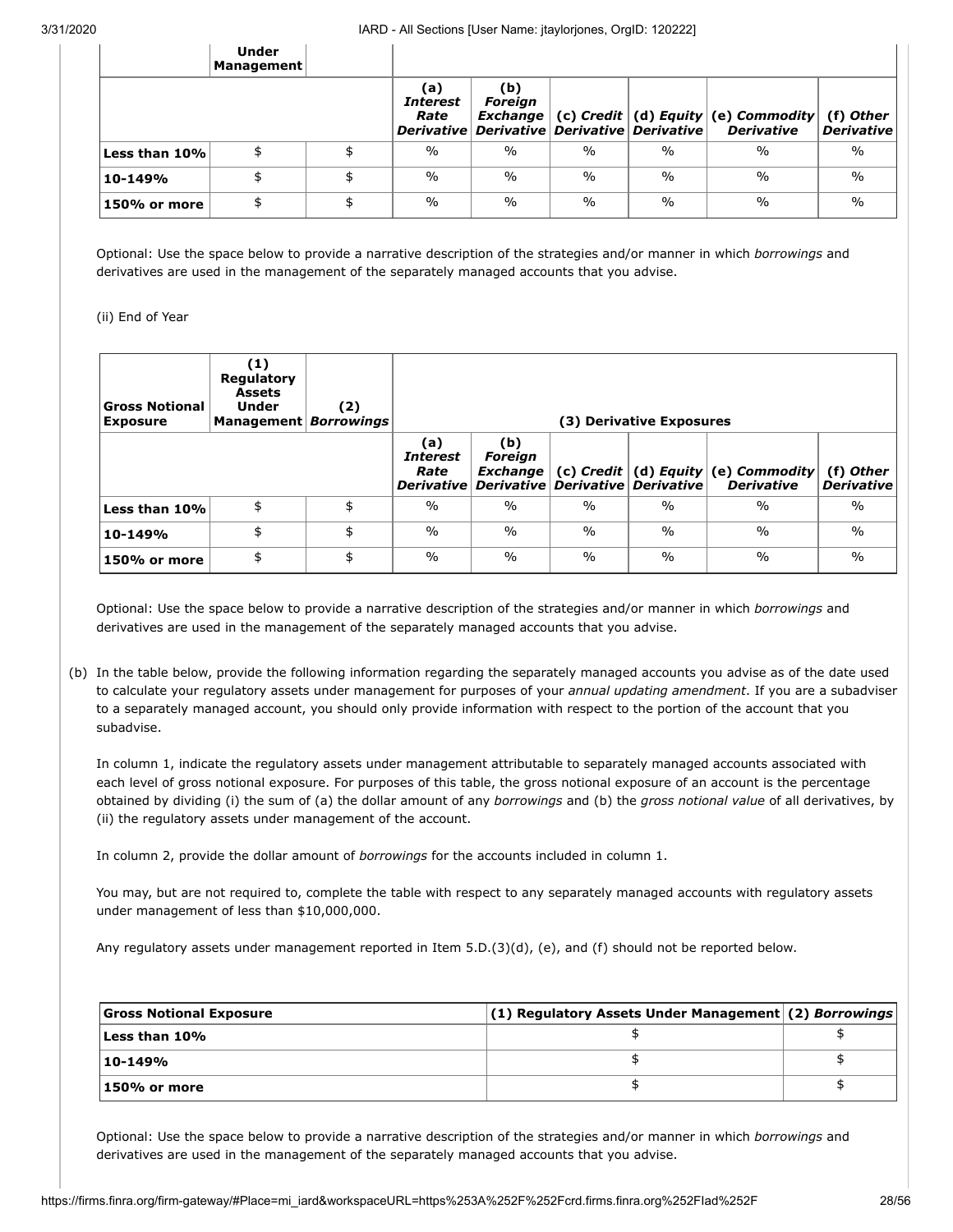# **SECTION 5.K.(3) Custodians for Separately Managed Accounts**

No Information Filed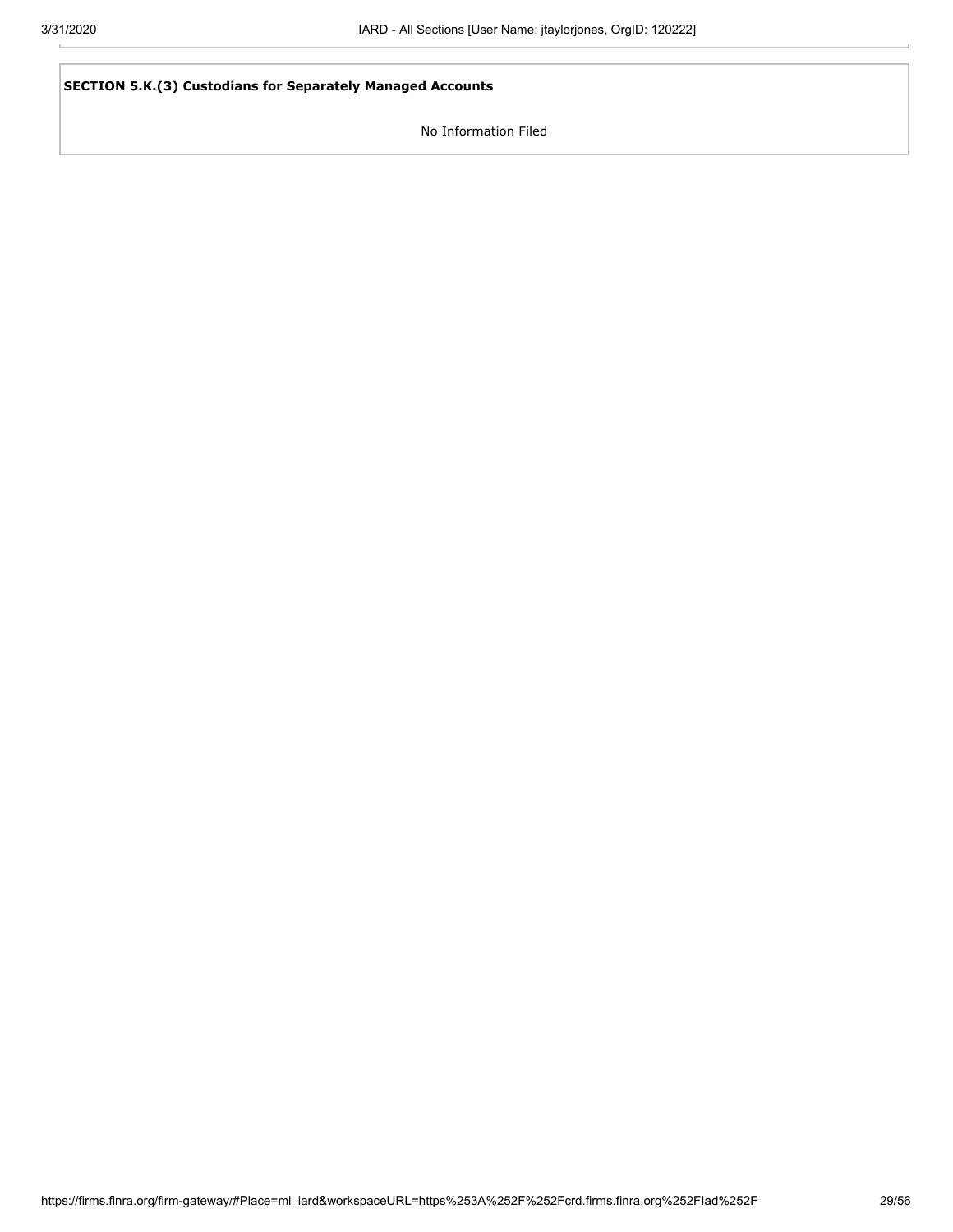|    | <b>Item 6 Other Business Activities</b>                                                                                                                   |        |         |
|----|-----------------------------------------------------------------------------------------------------------------------------------------------------------|--------|---------|
|    | In this Item, we request information about your firm's other business activities.                                                                         |        |         |
| Α. | You are actively engaged in business as a (check all that apply):                                                                                         |        |         |
|    | ⊽<br>(1)<br>broker-dealer (registered or unregistered)                                                                                                    |        |         |
|    | п<br>(2)<br>registered representative of a broker-dealer<br>Г                                                                                             |        |         |
|    | (3)<br>commodity pool operator or commodity trading advisor (whether registered or exempt from registration)<br>Г                                         |        |         |
|    | (4)<br>futures commission merchant<br>П                                                                                                                   |        |         |
|    | (5)<br>real estate broker, dealer, or agent<br>⊽                                                                                                          |        |         |
|    | (6)<br>insurance broker or agent<br>П<br>(7)                                                                                                              |        |         |
|    | bank (including a separately identifiable department or division of a bank)<br>П<br>(8)<br>trust company                                                  |        |         |
|    | П<br>(9)<br>registered municipal advisor                                                                                                                  |        |         |
|    | П<br>(10)<br>registered security-based swap dealer                                                                                                        |        |         |
|    | П<br>(11)<br>major security-based swap participant                                                                                                        |        |         |
|    | П<br>(12) accountant or accounting firm                                                                                                                   |        |         |
|    | П<br>(13) lawyer or law firm                                                                                                                              |        |         |
|    | Г<br>(14) other financial product salesperson (specify):                                                                                                  |        |         |
|    | If you engage in other business using a name that is different from the names reported in Items 1.A. or 1.B.(1), complete<br>Section 6.A. of Schedule D.  | Yes No |         |
|    |                                                                                                                                                           |        |         |
| В. | Are you actively engaged in any other business not listed in Item 6.A. (other than giving investment advice)?<br>(1)                                      | O      | ⊙       |
|    | (2)<br>If yes, is this other business your primary business?                                                                                              | O      | $\circ$ |
|    | If "yes," describe this other business on Section 6.B.(2) of Schedule D, and if you engage in this business under a<br>different name, provide that name. |        |         |
|    |                                                                                                                                                           | Yes No |         |
|    | Do you sell products or provide services other than investment advice to your advisory clients?<br>(3)                                                    | Θ      | O       |
|    | If "yes," describe this other business on Section 6.B.(3) of Schedule D, and if you engage in this business under a<br>different name, provide that name. |        |         |

## **SECTION 6.A. Names of Your Other Businesses**

If you are actively engaged in other business using a different name, provide that name and the other line(s) of business.

Other Business Name: KENTUCKY FINANCIAL GROUP

Other line(s) of business in which you engage using this name (check all that apply):

- $\Box$  (1) broker-dealer (registered or unregistered)
- $\Box$  $\Box$  (2) registered representative of a broker-dealer  $\Box$  (3) commodity pool operator or commodity trad
- commodity pool operator or commodity trading advisor (whether registered or exempt from registration)
- $\Box$  (4) futures commission merchant
- П (5) real estate broker, dealer, or agent
- V (6) insurance broker or agent
- Г (7) bank (including a separately identifiable department or division of a bank)
- $\Box$ (8) trust company
- $\Box$ (9) registered municipal advisor
- П (10) registered security-based swap dealer
- П (11) major security-based swap participant
- $\Box$ (12) accountant or accounting firm
- $\overline{\phantom{a}}$ (13) lawyer or law firm
- П (14) other financial product salesperson (specify):

# **SECTION 6.B.(2) Description of Primary Business**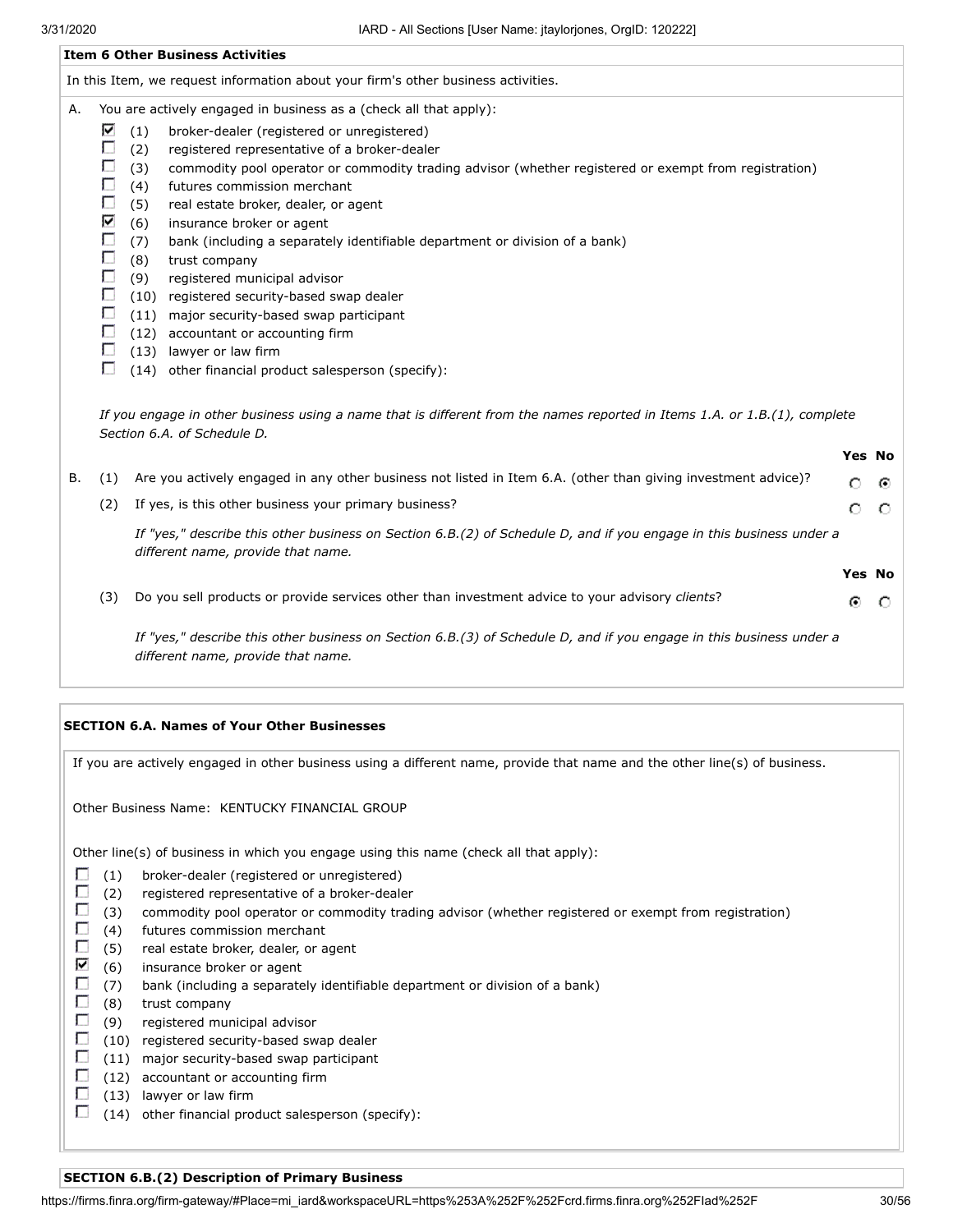Describe your primary business (not your investment advisory business):

If you engage in that business under a different name, provide that name:

# **SECTION 6.B.(3) Description of Other Products and Services**

Describe other products or services you sell to your *client*. You may omit products and services that you listed in Section 6.B.(2) above.

MANAGE ETF PORTFOLIO MODELS FOR THE WRAP PROGRAM AVAILABLE FOR CLIENTS TO INVEST ADVISORY ASSETS

If you engage in that business under a different name, provide that name: PCS ADVISORS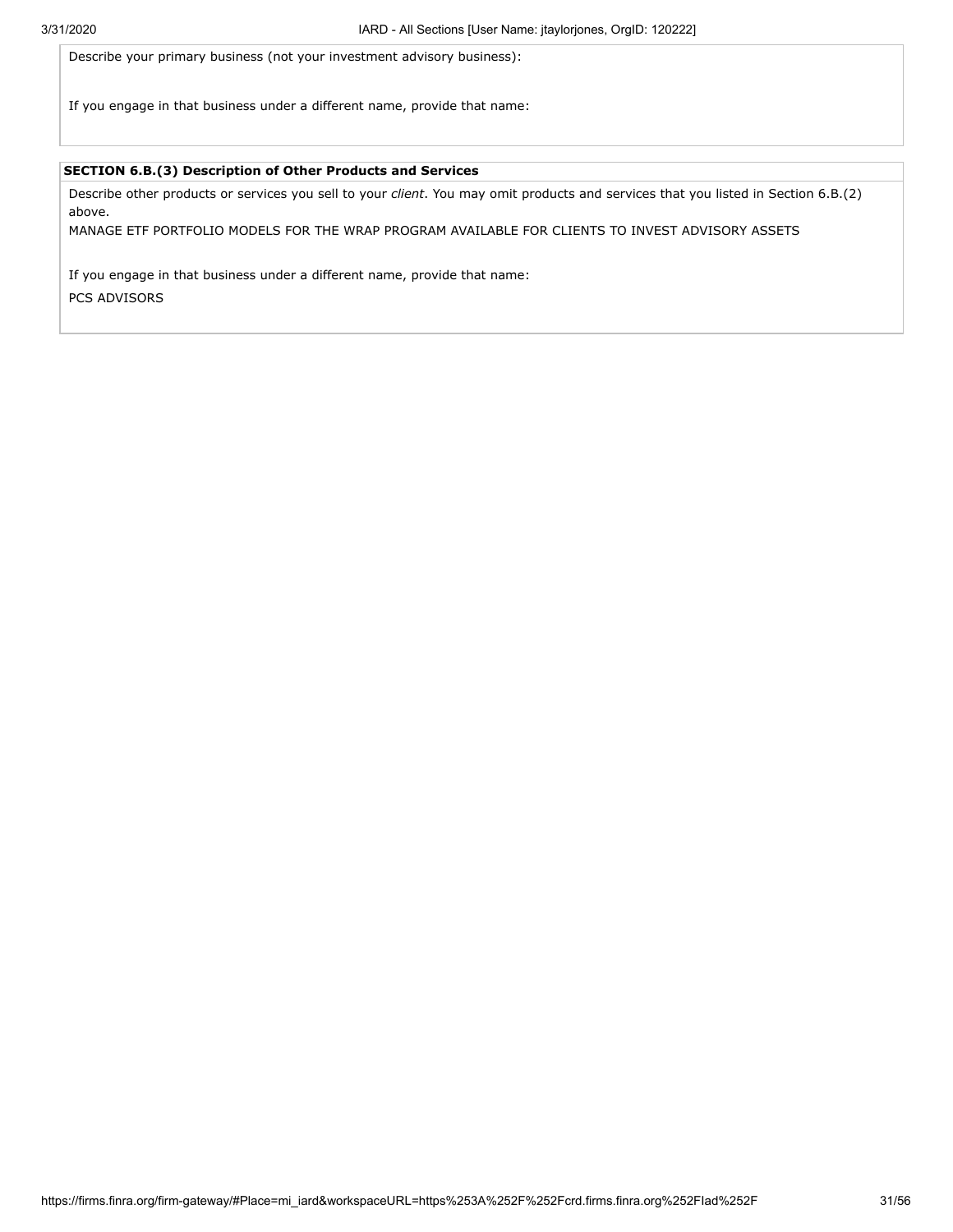## **Item 7 Financial Industry Affiliations**

In this Item, we request information about your financial industry affiliations and activities. This information identifies areas in which conflicts of interest may occur between you and your *clients*.

A. This part of Item 7 requires you to provide information about you and your *related persons*, including foreign affiliates. Your *related persons* are all of your *advisory affiliates* and any *person* that is under common *control* with you.

You have a *related person* that is a (check all that apply):

- $\triangledown$  (1) broker-dealer, municipal securities dealer, or government securities broker or dealer (registered or unregistered)
- ⊽ (2) other investment adviser (including financial planners)
- O (3) registered municipal advisor
- $\Box$ (4) registered security-based swap dealer
- $\Box$ (5) major security-based swap participant
- $\Box$ (6) commodity pool operator or commodity trading advisor (whether registered or exempt from registration)
- П (7) futures commission merchant
- $\Box$ (8) banking or thrift institution
- $\Box$ (9) trust company
- $\Box$ (10) accountant or accounting firm
- O. (11) lawyer or law firm
- $\blacksquare$  (12) insurance company or agency
- $\Box$  (13) pension consultant
- $\Box$ (14) real estate broker or dealer
- $\Box$ (15) sponsor or syndicator of limited partnerships (or equivalent), excluding pooled investment vehicles
- O (16) sponsor, general partner, managing member (or equivalent) of pooled investment vehicles

*Note that Item 7.A. should not be used to disclose that some of your employees perform investment advisory functions or are registered representatives of a broker-dealer. The number of your firm's employees who perform investment advisory functions should be disclosed under Item 5.B.(1). The number of your firm's employees who are registered representatives of a broker-dealer should be disclosed under Item 5.B.(2).* 

*Note that if you are filing an umbrella registration, you should not check Item 7.A.(2) with respect to your relying advisers, and you do not have to complete Section 7.A. in Schedule D for your relying advisers. You should complete a Schedule R for each relying adviser.* 

*For each related person, including foreign affiliates that may not be registered or required to be registered in the United States, complete Section 7.A. of Schedule D.* 

*You do not need to complete Section 7.A. of Schedule D for any related person if: (1) you have no business dealings with the related person in connection with advisory services you provide to your clients; (2) you do not conduct shared operations with the related person; (3) you do not refer clients or business to the related person, and the related person does not refer prospective clients or business to you; (4) you do not share supervised persons or premises with the related person; and (5) you have no reason to believe that your relationship with the related person otherwise creates a conflict of interest with your clients.* 

*You must complete Section 7.A. of Schedule D for each related person acting as qualified custodian in connection with advisory services you provide to your clients (other than any mutual fund transfer agent pursuant to rule 206(4)-2(b)(1)), regardless of whether you have determined the related person to be operationally independent under rule 206(4)-2 of the Advisers Act.*

## **SECTION 7.A. Financial Industry Affiliations**

Complete a separate Schedule D Section 7.A. for each *related person* listed in Item 7.A.

- 1. Legal Name of *Related Person*: KENTUCKY FINANCIAL GROUP
- 2. Primary Business Name of *Related Person*: KENTUCKY FINANCIAL GROUP
- 3. *Related Person's* SEC File Number (if any) (e.g., 801-, 8-, 866-, 802-)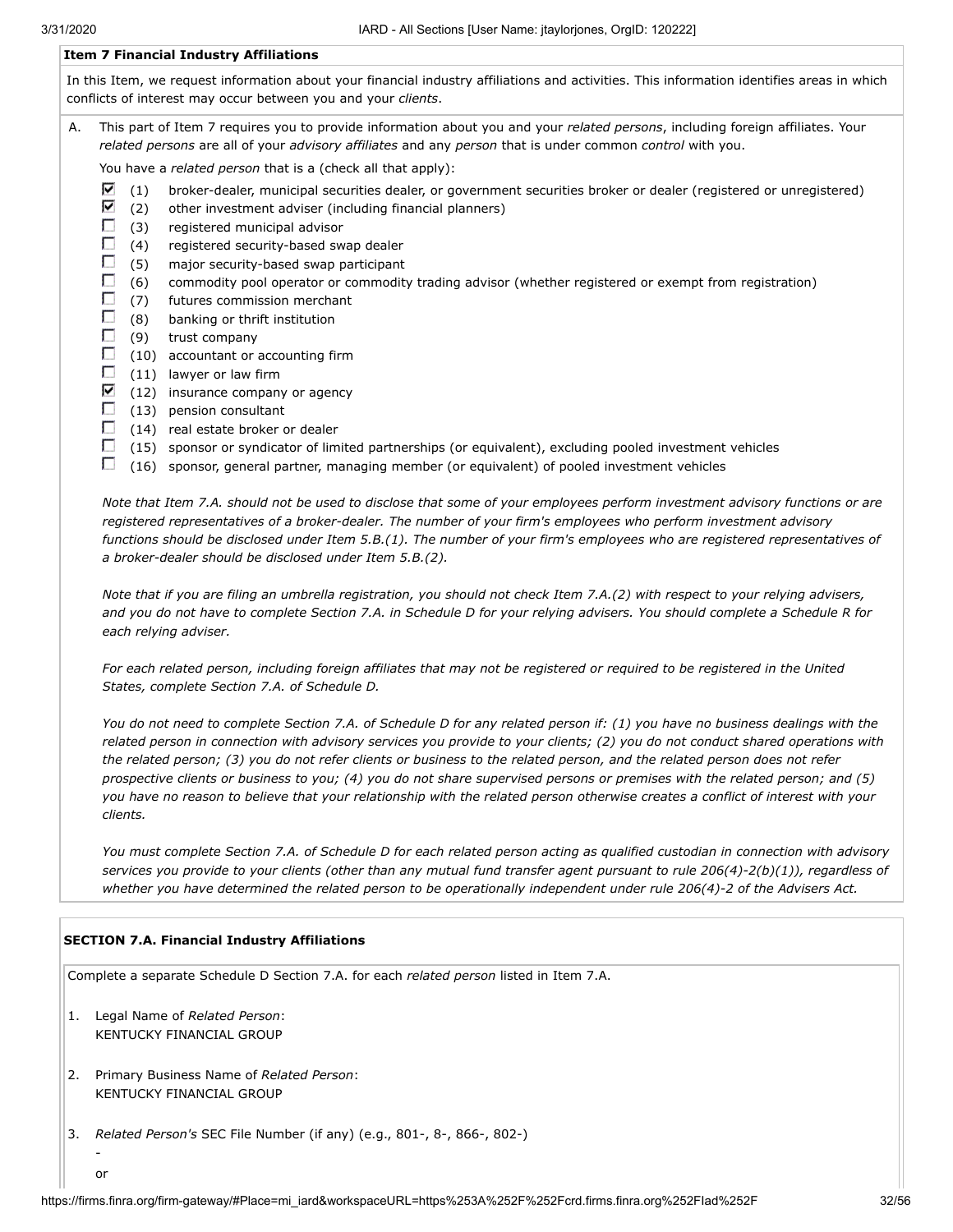|    | Other        |                                                                                                                                                             |    |               |
|----|--------------|-------------------------------------------------------------------------------------------------------------------------------------------------------------|----|---------------|
|    |              |                                                                                                                                                             |    |               |
| 4. |              | <b>Related Person's</b>                                                                                                                                     |    |               |
|    |              | (a) CRD Number (if any):                                                                                                                                    |    |               |
|    |              |                                                                                                                                                             |    |               |
|    | (b)          | CIK Number(s) (if any):<br>No Information Filed                                                                                                             |    |               |
|    |              |                                                                                                                                                             |    |               |
|    |              |                                                                                                                                                             |    |               |
| 5. |              | Related Person is: (check all that apply)                                                                                                                   |    |               |
|    | (a)          | L.<br>broker-dealer, municipal securities dealer, or government securities broker or dealer                                                                 |    |               |
|    | (b)          | $\Box$<br>other investment adviser (including financial planners)                                                                                           |    |               |
|    | (c)          | O<br>registered municipal advisor                                                                                                                           |    |               |
|    | (d)          | O<br>registered security-based swap dealer                                                                                                                  |    |               |
|    | (e)          | O<br>major security-based swap participant                                                                                                                  |    |               |
|    | (f)          | ш<br>commodity pool operator or commodity trading advisor (whether registered or exempt from registration)                                                  |    |               |
|    | (g)<br>(h)   | $\Box$<br>futures commission merchant<br>Ð                                                                                                                  |    |               |
|    | (i)          | banking or thrift institution<br>□<br>trust company                                                                                                         |    |               |
|    | (j)          | П<br>accountant or accounting firm                                                                                                                          |    |               |
|    | (k)          | □<br>lawyer or law firm                                                                                                                                     |    |               |
|    | (1)          | ☑<br>insurance company or agency                                                                                                                            |    |               |
|    | $(m)$ $\Box$ | pension consultant                                                                                                                                          |    |               |
|    | (n)          | ш<br>real estate broker or dealer                                                                                                                           |    |               |
|    | (o)          | ш<br>sponsor or syndicator of limited partnerships (or equivalent), excluding pooled investment vehicles                                                    |    |               |
|    | (p)          | ш<br>sponsor, general partner, managing member (or equivalent) of pooled investment vehicles                                                                |    |               |
|    |              |                                                                                                                                                             |    | <b>Yes No</b> |
| 6. |              | Do you control or are you controlled by the related person?                                                                                                 | O. | ⊙             |
|    |              |                                                                                                                                                             |    |               |
| 7. |              | Are you and the related person under common control?                                                                                                        | Θ  | O             |
| 8. | (a)          | Does the related person act as a qualified custodian for your clients in connection with advisory services you                                              |    |               |
|    |              | provide to clients?                                                                                                                                         | О  | ⊙             |
|    |              | (b) If you are registering or registered with the SEC and you have answered "yes," to question 8.(a) above, have you                                        |    |               |
|    |              | overcome the presumption that you are not operationally independent (pursuant to rule 206(4)-2(d)(5)) from the                                              |    |               |
|    |              | related person and thus are not required to obtain a surprise examination for your clients' funds or securities that                                        |    |               |
|    |              | are maintained at the related person?                                                                                                                       |    |               |
|    | (c)          | If you have answered "yes" to question 8.(a) above, provide the location of the related person's office responsible for<br>custody of your clients' assets: |    |               |
|    |              | Number and Street 1:<br>Number and Street 2:                                                                                                                |    |               |
|    |              | State:<br>Country:<br>ZIP+4/Postal Code:<br>City:                                                                                                           |    |               |
|    |              | If this address is a private residence, check this box: $\square$                                                                                           |    |               |
|    |              |                                                                                                                                                             |    | <b>Yes No</b> |
| 9. | (a)          | If the related person is an investment adviser, is it exempt from registration?                                                                             | O  | O             |
|    | (b)          | If the answer is yes, under what exemption?                                                                                                                 |    |               |
|    |              |                                                                                                                                                             |    |               |
|    | 10. (a)      | Is the related person registered with a foreign financial regulatory authority?                                                                             | О  | ⊙             |
|    | (b)          | If the answer is yes, list the name and country, in English of each foreign financial regulatory authority with which the                                   |    |               |
|    |              | related person is registered.<br>No Information Filed                                                                                                       |    |               |
|    |              | 11. Do you and the related person share any supervised persons?                                                                                             | o  |               |
|    |              |                                                                                                                                                             |    | O             |
|    |              | 12. Do you and the related person share the same physical location?                                                                                         | Θ  |               |
|    |              |                                                                                                                                                             |    |               |

# **Item 7** *Private Fund* **Reporting**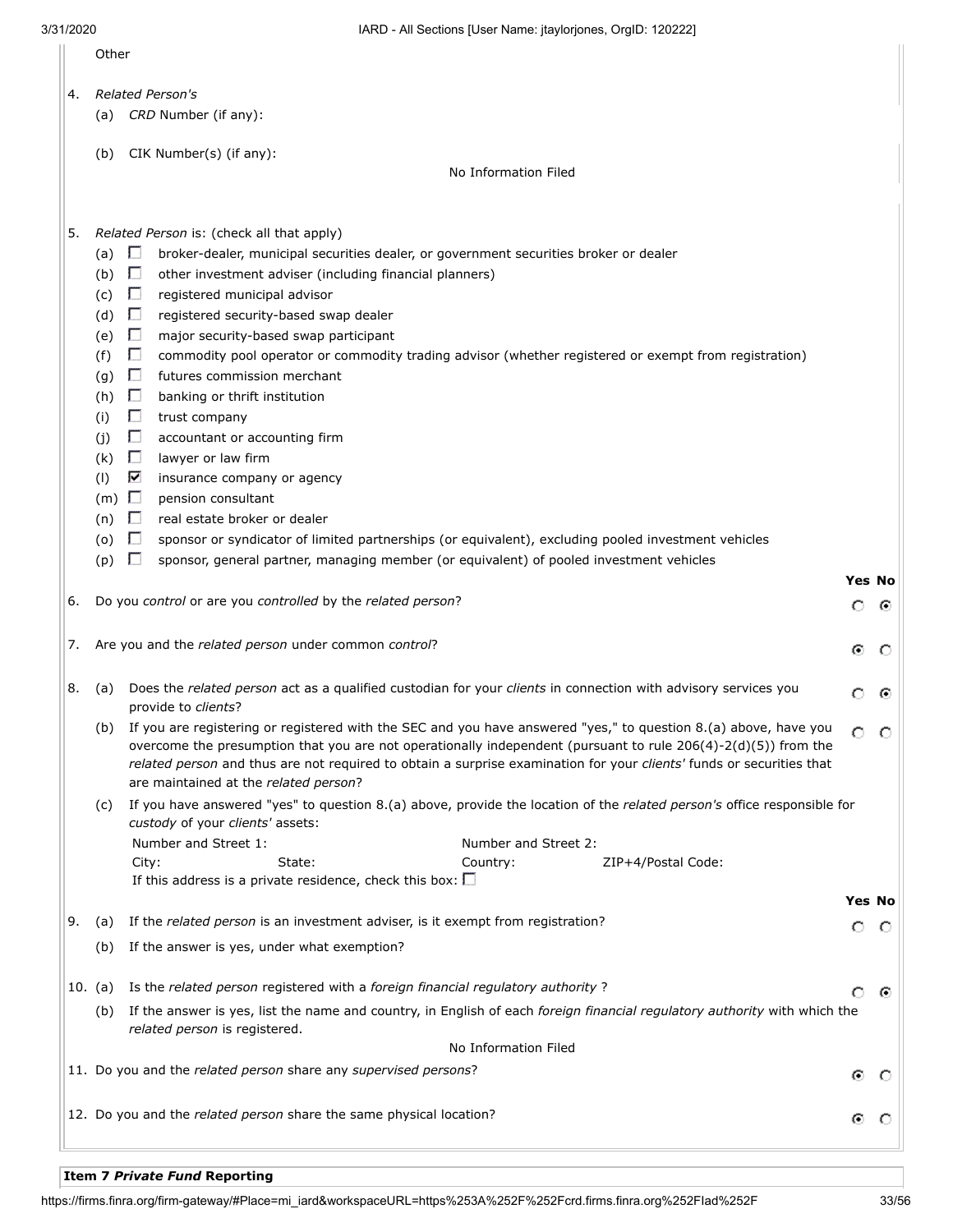**Yes No**

B. Are you an adviser to any *private fund*?

*If "yes," then for each private fund that you advise, you must complete a Section 7.B.(1) of Schedule D, except in certain circumstances described in the next sentence and in Instruction 6 of the Instructions to Part 1A. If you are registered or applying for registration with the SEC or reporting as an SEC exempt reporting adviser, and another SEC-registered adviser or SEC exempt reporting adviser reports this information with respect to any such private fund in Section 7.B.(1) of Schedule D of its Form ADV (e.g., if you are a subadviser), do not complete Section 7.B.(1) of Schedule D with respect to that private fund. You must, instead, complete Section 7.B.(2) of Schedule D.* 

*In either case, if you seek to preserve the anonymity of a private fund client by maintaining its identity in your books and records* in numerical or alphabetical code, or similar designation, pursuant to rule 204-2(d), you may identify the private fund in Section *7.B.(1) or 7.B.(2) of Schedule D using the same code or designation in place of the fund's name.* 

**SECTION 7.B.(1)** *Private Fund* **Reporting**

No Information Filed

**SECTION 7.B.(2)** *Private Fund* **Reporting**

No Information Filed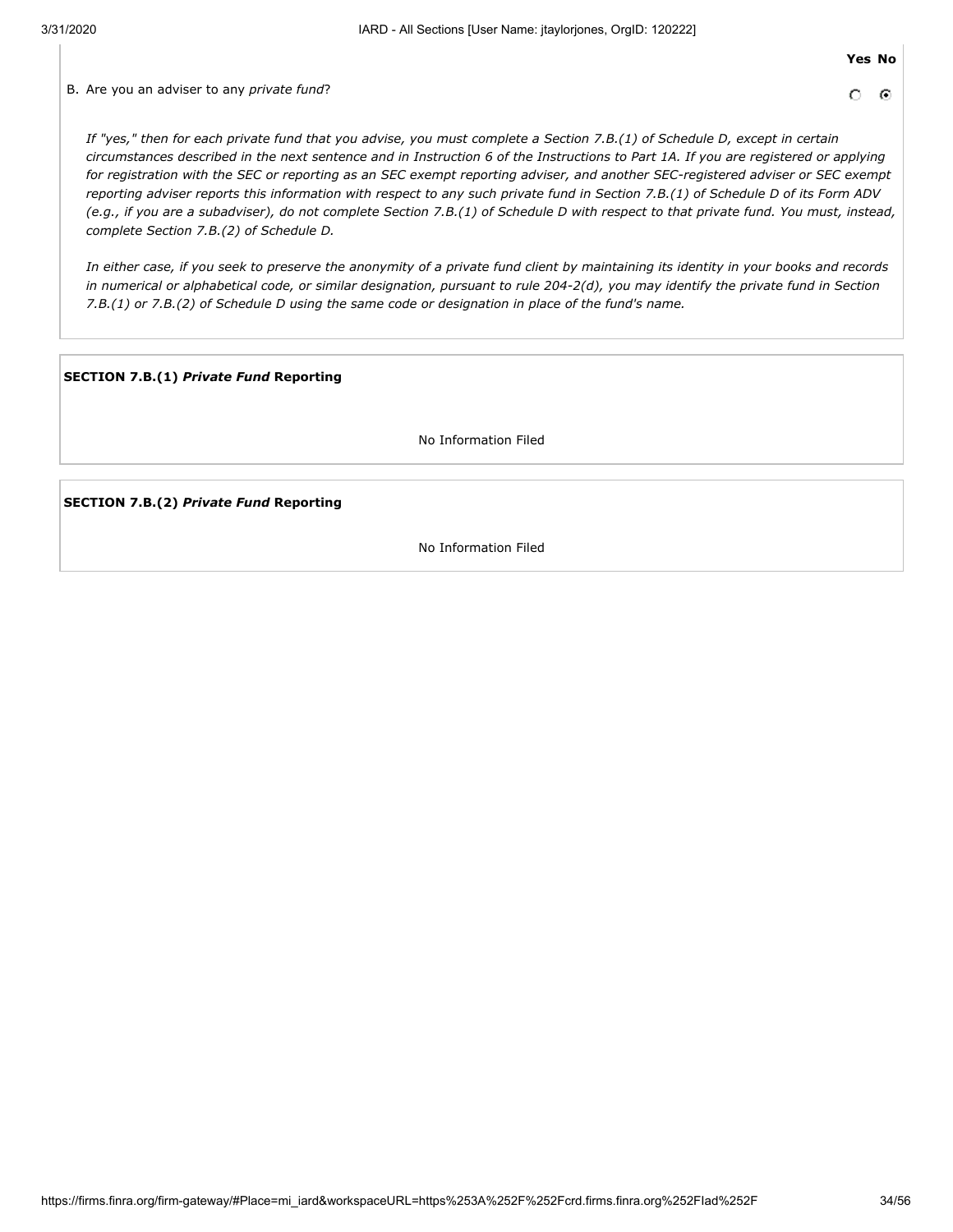## **Item 8 Participation or Interest in** *Client* **Transactions**

In this Item, we request information about your participation and interest in your *clients*' transactions. This information identifies additional areas in which conflicts of interest may occur between you and your *clients*. Newly-formed advisers should base responses to these questions on the types of participation and interest that you expect to engage in during the next year.

Like Item 7, Item 8 requires you to provide information about you and your *related persons*, including foreign affiliates.

|    |     | <b>Proprietary Interest in Client Transactions</b>                                                                                                                                                                                                 |               |           |
|----|-----|----------------------------------------------------------------------------------------------------------------------------------------------------------------------------------------------------------------------------------------------------|---------------|-----------|
| А. |     | Do you or any related person:                                                                                                                                                                                                                      | <b>Yes No</b> |           |
|    |     | (1) buy securities for yourself from advisory clients, or sell securities you own to advisory clients (principal<br>transactions)?                                                                                                                 | O             | ⊙         |
|    |     | (2) buy or sell for yourself securities (other than shares of mutual funds) that you also recommend to advisory<br>clients?                                                                                                                        | о             | $\bullet$ |
|    | (3) | recommend securities (or other investment products) to advisory clients in which you or any related person has<br>some other proprietary (ownership) interest (other than those mentioned in Items 8.A.(1) or (2))?                                |               | ⊙         |
|    |     | <b>Sales Interest in Client Transactions</b>                                                                                                                                                                                                       |               |           |
| В. |     | Do you or any related person:                                                                                                                                                                                                                      | <b>Yes No</b> |           |
|    |     | (1) as a broker-dealer or registered representative of a broker-dealer, execute securities trades for brokerage<br>customers in which advisory client securities are sold to or bought from the brokerage customer (agency cross<br>transactions)? | O             | ⊙         |
|    | (2) | recommend to advisory clients, or act as a purchaser representative for advisory clients with respect to, the<br>purchase of securities for which you or any related person serves as underwriter or general or managing partner?                  | о             | ⊙         |
|    | (3) | recommend purchase or sale of securities to advisory clients for which you or any related person has any other<br>sales interest (other than the receipt of sales commissions as a broker or registered representative of a broker-<br>dealer)?    | Ο             |           |
|    |     | <b>Investment or Brokerage Discretion</b>                                                                                                                                                                                                          |               |           |
| C. |     | Do you or any related person have discretionary authority to determine the:                                                                                                                                                                        | <b>Yes No</b> |           |
|    |     | (1) securities to be bought or sold for a <i>client's</i> account?                                                                                                                                                                                 | ⊙             | O         |
|    | (2) | amount of securities to be bought or sold for a client's account?                                                                                                                                                                                  | ⊙             | O         |
|    | (3) | broker or dealer to be used for a purchase or sale of securities for a client's account?                                                                                                                                                           | O             | ⊙         |
|    | (4) | commission rates to be paid to a broker or dealer for a client's securities transactions?                                                                                                                                                          | O             | ⊙         |
| D. |     | If you answer "yes" to C.(3) above, are any of the brokers or dealers related persons?                                                                                                                                                             | Ω             | O         |
| Ε. |     | Do you or any related person recommend brokers or dealers to clients?                                                                                                                                                                              | ⊙             | O         |
| F. |     | If you answer "yes" to E. above, are any of the brokers or dealers related persons?                                                                                                                                                                | Θ             |           |
| G. |     | (1) Do you or any related person receive research or other products or services other than execution from a broker-<br>dealer or a third party ("soft dollar benefits") in connection with <i>client</i> securities transactions?                  | O             | ⊙         |
|    |     | (2) If "yes" to G.(1) above, are all the "soft dollar benefits" you or any related persons receive eligible "research or<br>brokerage services" under section 28(e) of the Securities Exchange Act of 1934?                                        |               | - 0       |
| Н. | (1) | Do you or any related person, directly or indirectly, compensate any person that is not an employee for client<br>referrals?                                                                                                                       | O             | ⊙         |
|    | (2) | Do you or any related person, directly or indirectly, provide any employee compensation that is specifically<br>related to obtaining clients for the firm (cash or non-cash compensation in addition to the employee's regular<br>salary)?         |               | ⊙         |
| Ι. |     | Do you or any related person, including any employee, directly or indirectly, receive compensation from any person<br>(other than you or any related person) for client referrals?                                                                 |               | ⊙         |
|    |     | In your response to Item 8.1., do not include the regular salary you pay to an employee.                                                                                                                                                           |               |           |
|    |     | In responding to Items 8.H. and 8.I., consider all cash and non-cash compensation that you or a related person gave to (in                                                                                                                         |               |           |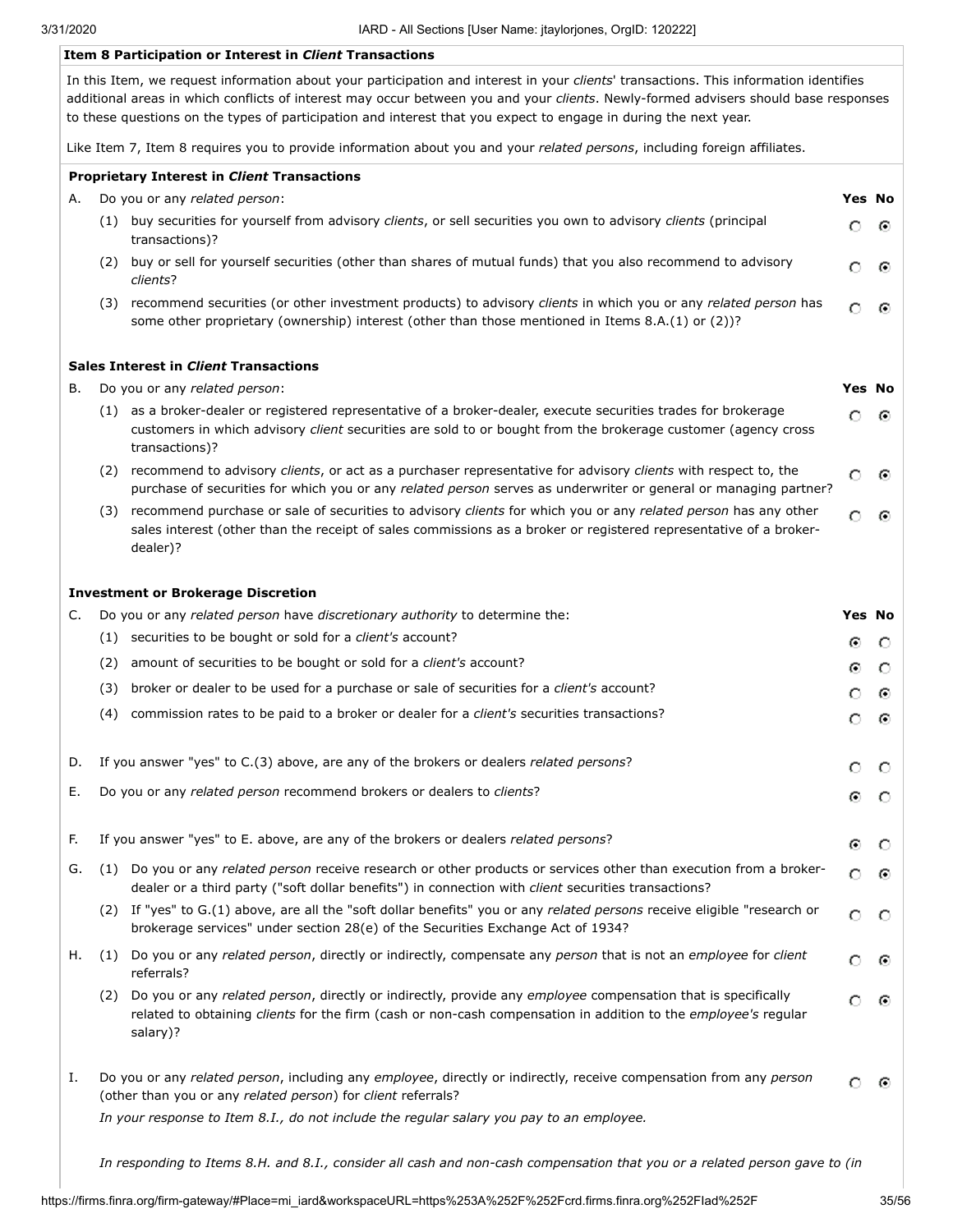*answering Item 8.H.) or received from (in answering Item 8.I.) any person in exchange for client referrals, including any bonus that is based, at least in part, on the number or amount of client referrals.*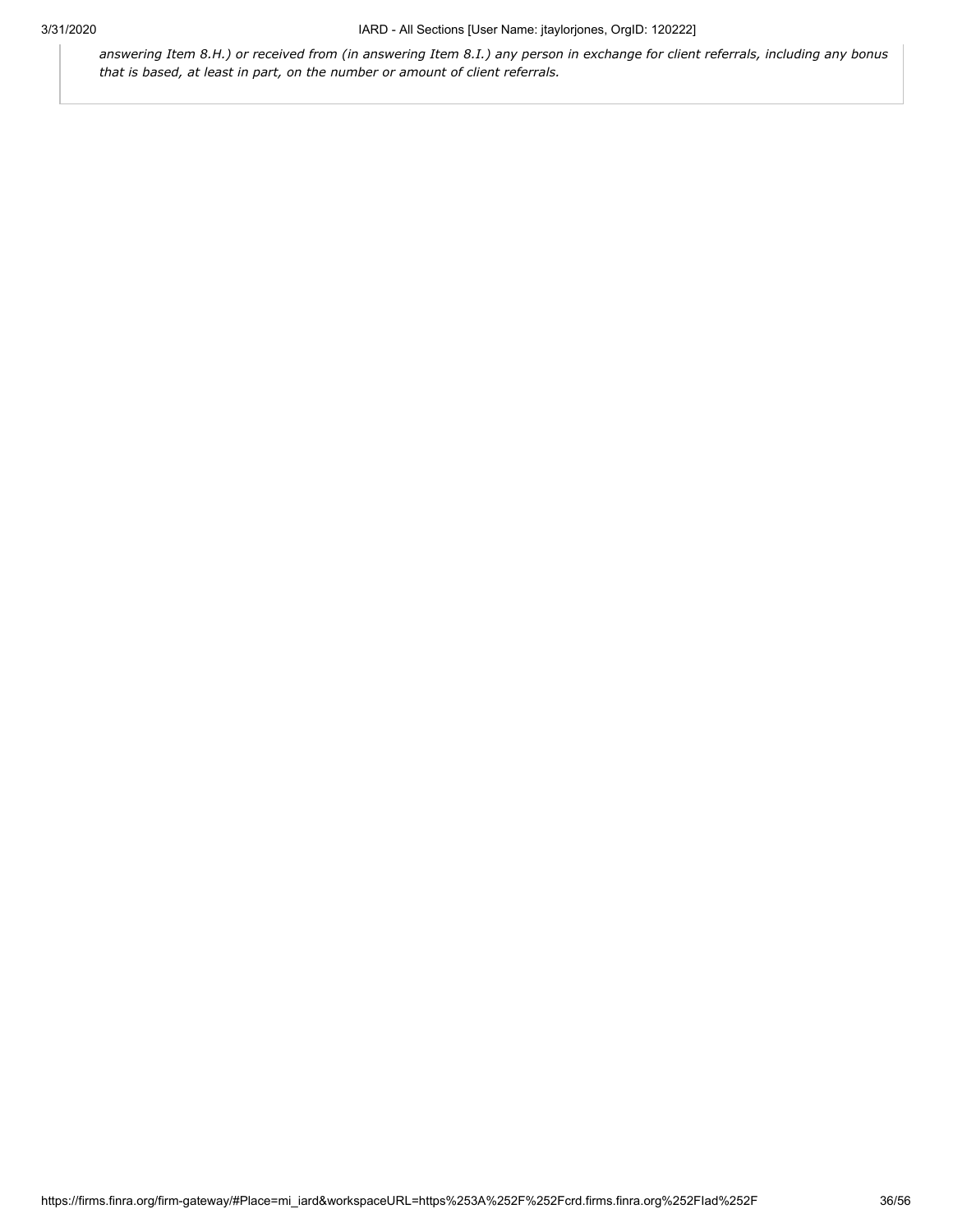|    |     | <b>Item 9 Custody</b>                             |                                                                                                                                                                                                                                                                                                                                                                                                                                                                                                                                         |   |               |
|----|-----|---------------------------------------------------|-----------------------------------------------------------------------------------------------------------------------------------------------------------------------------------------------------------------------------------------------------------------------------------------------------------------------------------------------------------------------------------------------------------------------------------------------------------------------------------------------------------------------------------------|---|---------------|
|    |     |                                                   | In this Item, we ask you whether you or a related person has custody of client (other than clients that are investment companies<br>registered under the Investment Company Act of 1940) assets and about your custodial practices.                                                                                                                                                                                                                                                                                                     |   |               |
| Α. |     | (1) Do you have custody of any advisory clients': |                                                                                                                                                                                                                                                                                                                                                                                                                                                                                                                                         |   | <b>Yes No</b> |
|    |     | (a) cash or bank accounts?                        |                                                                                                                                                                                                                                                                                                                                                                                                                                                                                                                                         | O | $\odot$       |
|    |     | (b) securities?                                   |                                                                                                                                                                                                                                                                                                                                                                                                                                                                                                                                         | о | $\odot$       |
|    |     |                                                   | If you are registering or registered with the SEC, answer "No" to Item $9.A.(1)(a)$ and (b) if you have custody solely because (i)<br>you deduct your advisory fees directly from your clients' accounts, or (ii) a related person has custody of client assets in<br>connection with advisory services you provide to clients, but you have overcome the presumption that you are not operationally<br>independent (pursuant to Advisers Act rule $206(4)-2(d)(5)$ ) from the related person.                                          |   |               |
|    |     | number of clients for which you have custody:     | (2) If you checked "yes" to Item 9.A.(1)(a) or (b), what is the approximate amount of client funds and securities and total                                                                                                                                                                                                                                                                                                                                                                                                             |   |               |
|    |     | U.S. Dollar Amount                                | Total Number of Clients                                                                                                                                                                                                                                                                                                                                                                                                                                                                                                                 |   |               |
|    |     | $(a)$ \$                                          | (b)                                                                                                                                                                                                                                                                                                                                                                                                                                                                                                                                     |   |               |
|    |     | your response to Item 9.B.(2).                    | If you are registering or registered with the SEC and you have custody solely because you deduct your advisory fees directly<br>from your clients' accounts, do not include the amount of those assets and the number of those clients in your response to Item<br>9.A.(2). If your related person has custody of client assets in connection with advisory services you provide to clients, do not<br>include the amount of those assets and number of those clients in your response to 9.A.(2). Instead, include that information in |   |               |
| В. |     | your advisory clients':                           | (1) In connection with advisory services you provide to clients, do any of your related persons have custody of any of Yes No                                                                                                                                                                                                                                                                                                                                                                                                           |   |               |
|    |     | (a) cash or bank accounts?                        |                                                                                                                                                                                                                                                                                                                                                                                                                                                                                                                                         | о | ⊙             |
|    |     | (b) securities?                                   |                                                                                                                                                                                                                                                                                                                                                                                                                                                                                                                                         | о | ⊙             |
|    |     |                                                   | You are required to answer this item regardless of how you answered Item $9.A.(1)(a)$ or (b).                                                                                                                                                                                                                                                                                                                                                                                                                                           |   |               |
|    |     |                                                   | (2) If you checked "yes" to Item 9.B.(1)(a) or (b), what is the approximate amount of client funds and securities and total<br>number of clients for which your related persons have custody:                                                                                                                                                                                                                                                                                                                                           |   |               |
|    |     | U.S. Dollar Amount                                | Total Number of Clients                                                                                                                                                                                                                                                                                                                                                                                                                                                                                                                 |   |               |
|    |     | $(a)$ \$                                          | (b)                                                                                                                                                                                                                                                                                                                                                                                                                                                                                                                                     |   |               |
| C. |     | clients, check all the following that apply:      | If you or your related persons have custody of client funds or securities in connection with advisory services you provide to                                                                                                                                                                                                                                                                                                                                                                                                           |   |               |
|    |     | vehicle(s) you manage.                            | (1) A qualified custodian(s) sends account statements at least quarterly to the investors in the pooled investment                                                                                                                                                                                                                                                                                                                                                                                                                      | П |               |
|    |     |                                                   | (2) An independent public accountant audits annually the pooled investment vehicle(s) that you manage and the<br>audited financial statements are distributed to the investors in the pools.                                                                                                                                                                                                                                                                                                                                            | П |               |
|    |     |                                                   | (3) An independent public accountant conducts an annual surprise examination of client funds and securities.                                                                                                                                                                                                                                                                                                                                                                                                                            | г |               |
|    | (4) |                                                   | An independent public accountant prepares an internal control report with respect to custodial services when you<br>or your related persons are qualified custodians for client funds and securities.                                                                                                                                                                                                                                                                                                                                   | П |               |
|    |     | Section 7.B.(1) of Schedule D).                   | If you checked Item 9.C.(2), C.(3) or C.(4), list in Section 9.C. of Schedule D the accountants that are engaged to perform the<br>audit or examination or prepare an internal control report. (If you checked Item 9.C.(2), you do not have to list auditor<br>information in Section 9.C. of Schedule D if you already provided this information with respect to the private funds you advise in                                                                                                                                      |   |               |
| D. |     | provide to clients?                               | Do you or your related person(s) act as qualified custodians for your clients in connection with advisory services you                                                                                                                                                                                                                                                                                                                                                                                                                  |   | <b>Yes No</b> |

(1) you act as a qualified custodian

https://firms.finra.org/firm-gateway/#Place=mi\_iard&workspaceURL=https%253A%252F%252Fcrd.firms.finra.org%252FIad%252F 37/56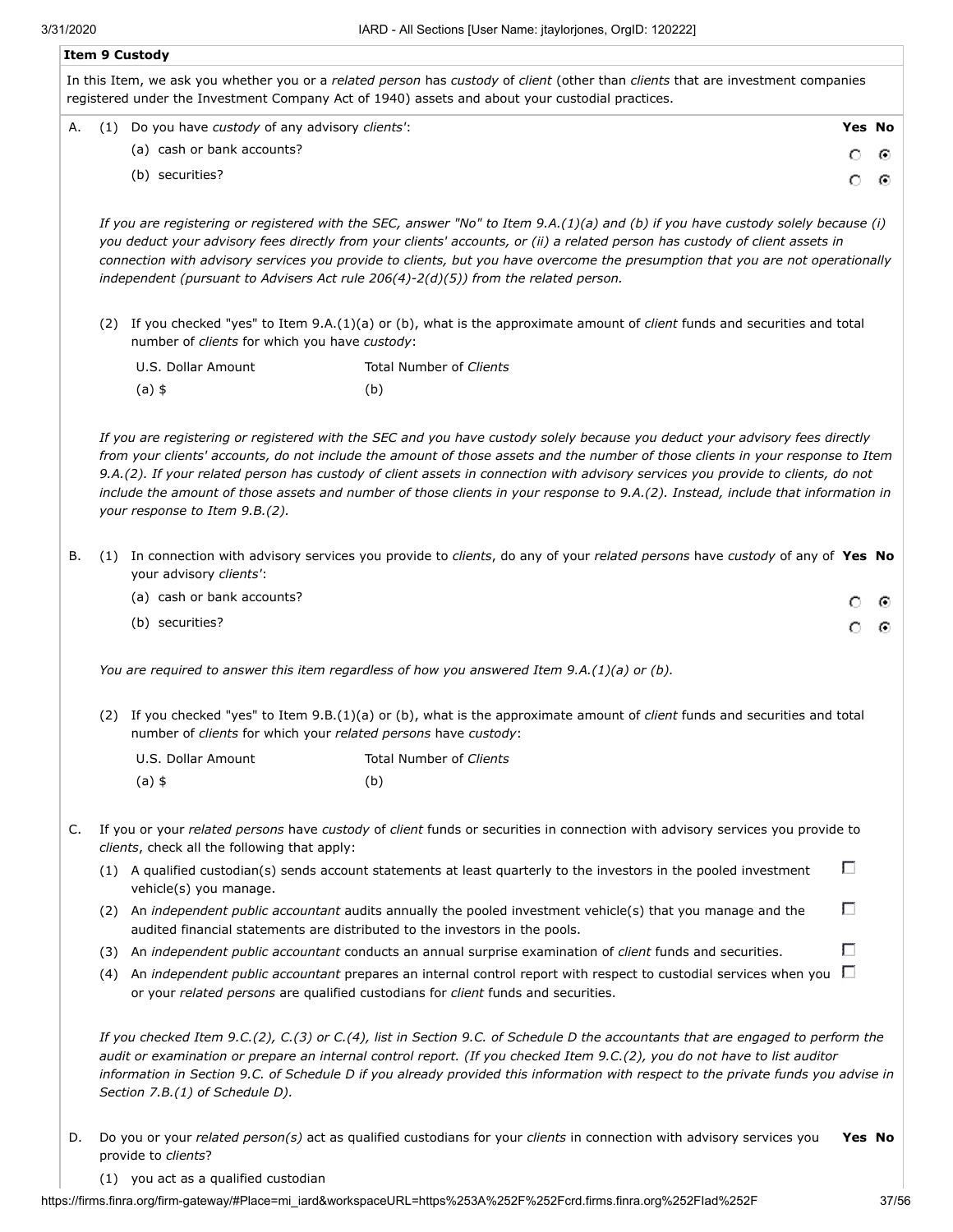(2) your *related person(s)* act as qualified custodian(s)

- E. If you are filing your *annual updating amendment* and you were subject to a surprise examination by an *independent public accountant* during your last fiscal year, provide the date (MM/YYYY) the examination commenced:
- F. If you or your *related persons* have *custody* of *client* funds or securities, how many *persons*, including, but not limited to, you and your *related persons,* act as qualified custodians for your *clients* in connection with advisory services you provide to *clients?*

**SECTION 9.C.** *Independent Public Accountant*

No Information Filed

G ◠

 $\epsilon$ ◠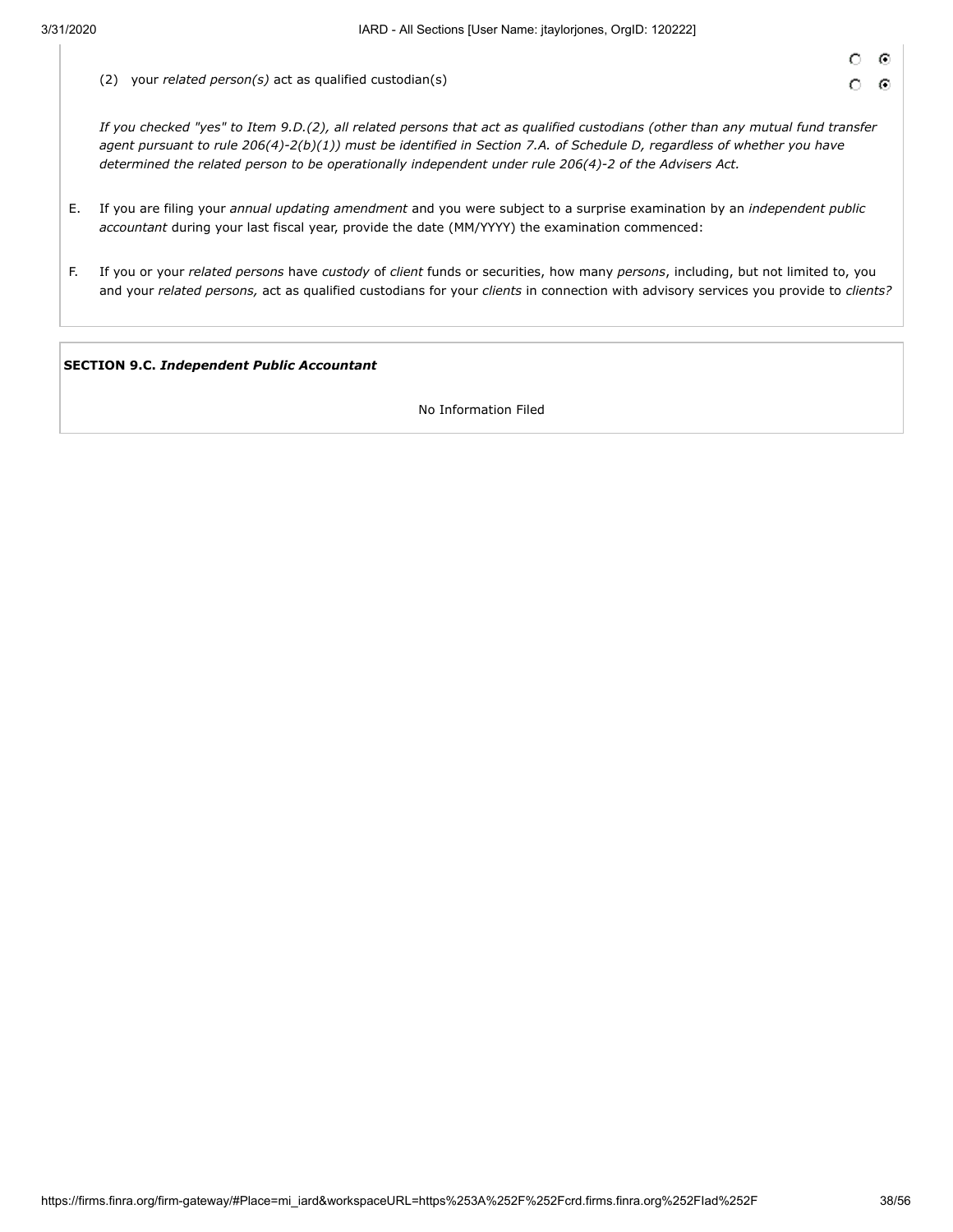## **Item 10 Control Persons**

In this Item, we ask you to identify every *person* that, directly or indirectly, *controls* you. If you are filing an *umbrella registration*, the information in Item 10 should be provided for the *filing adviser* only.

If you are submitting an initial application or report, you must complete Schedule A and Schedule B. Schedule A asks for information about your direct owners and executive officers. Schedule B asks for information about your indirect owners. If this is an amendment and you are updating information you reported on either Schedule A or Schedule B (or both) that you filed with your initial application or report, you must complete Schedule C.

**Yes No**

A. Does any *person* not named in Item 1.A. or Schedules A, B, or C, directly or indirectly, *control* your management or O. ⊙ policies?

*If yes, complete Section 10.A. of Schedule D.*

B. If any *person* named in Schedules A, B, or C or in Section 10.A. of Schedule D is a public reporting company under Sections 12 or 15(d) of the Securities Exchange Act of 1934, please complete Section 10.B. of Schedule D.

## **SECTION 10.A.** *Control Persons*

No Information Filed

## **SECTION 10.B.** *Control Person* **Public Reporting Companies**

No Information Filed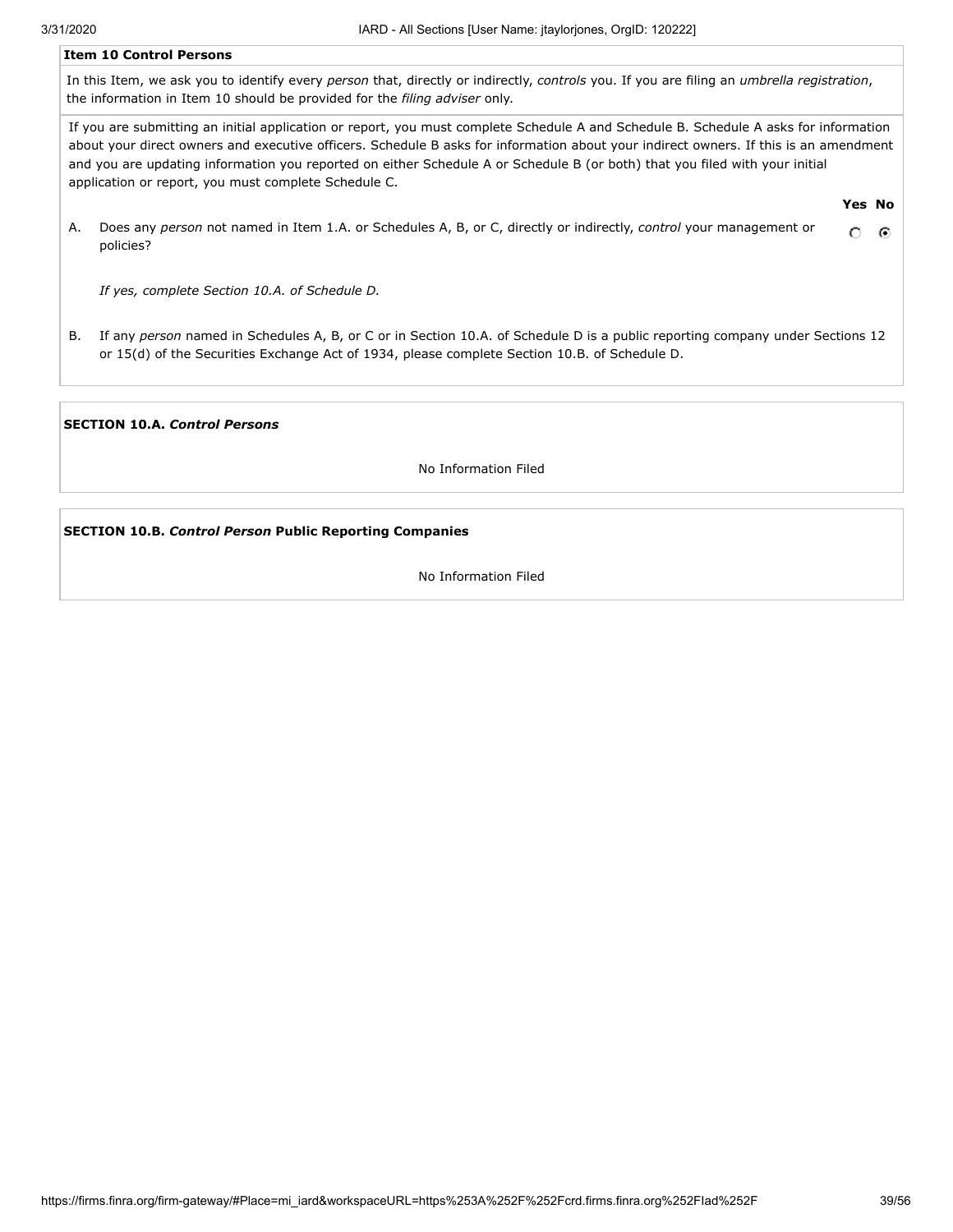## **Item 11 Disclosure Information**

In this Item, we ask for information about your disciplinary history and the disciplinary history of all your *advisory affiliates*. We use this information to determine whether to grant your application for registration, to decide whether to revoke your registration or to place limitations on your activities as an investment adviser, and to identify potential problem areas to focus on during our on-site examinations. One event may result in "yes" answers to more than one of the questions below. In accordance with General Instruction 5 to Form ADV, "you" and "your" include the *filing adviser* and all *relying advisers* under an *umbrella registration*.

Your *advisory affiliates* are: (1) all of your current *employees* (other than *employees* performing only clerical, administrative, support or similar functions); (2) all of your officers, partners, or directors (or any *person* performing similar functions); and (3) all *persons* directly or indirectly *controlling* you or *controlled* by you. If you are a "separately identifiable department or division" (SID) of a bank, see the Glossary of Terms to determine who your *advisory affiliates* are.

*If you are registered or registering with the SEC or if you are an exempt reporting adviser, you may limit your disclosure of any event listed in Item 11 to ten years following the date of the event. If you are registered or registering with a state, you must respond to the questions as posed; you may, therefore, limit your disclosure to ten years following the date of an event only in responding to Items 11.A.(1), 11.A.(2), 11.B.(1), 11.B.(2), 11.D.(4), and 11.H.(1)(a). For purposes of calculating this ten-year period, the date of an event is the date the final order, judgment, or decree was entered, or the date any rights of appeal from preliminary orders, judgments, or decrees lapsed.*

You must complete the appropriate Disclosure Reporting Page ("DRP") for "yes" answers to the questions in this Item 11.

|          |                                                                                                                                                                                                                                                                                                                                                                                        | <b>Yes No</b> |                                 |
|----------|----------------------------------------------------------------------------------------------------------------------------------------------------------------------------------------------------------------------------------------------------------------------------------------------------------------------------------------------------------------------------------------|---------------|---------------------------------|
|          | Do any of the events below involve you or any of your <i>supervised persons?</i>                                                                                                                                                                                                                                                                                                       | ⊙             | O                               |
|          | For "yes" answers to the following questions, complete a Criminal Action DRP:                                                                                                                                                                                                                                                                                                          |               |                                 |
| Α.       | In the past ten years, have you or any advisory affiliate:                                                                                                                                                                                                                                                                                                                             | <b>Yes No</b> |                                 |
|          | (1) been convicted of or pled quilty or nolo contendere ("no contest") in a domestic, foreign, or military court to any<br>felony?                                                                                                                                                                                                                                                     | O             | ⊙                               |
|          | (2) been charged with any felony?                                                                                                                                                                                                                                                                                                                                                      | О             | ⊙                               |
|          | If you are registered or registering with the SEC, or if you are reporting as an exempt reporting adviser, you may limit your<br>response to Item 11.A.(2) to charges that are currently pending.                                                                                                                                                                                      |               |                                 |
| В.       | In the past ten years, have you or any <i>advisory affiliate</i> :                                                                                                                                                                                                                                                                                                                     |               |                                 |
|          | (1) been convicted of or pled guilty or nolo contendere ("no contest") in a domestic, foreign, or military court to a<br>misdemeanor involving: investments or an investment-related business, or any fraud, false statements, or<br>omissions, wrongful taking of property, bribery, perjury, forgery, counterfeiting, extortion, or a conspiracy to<br>commit any of these offenses? | с             | ⊙                               |
|          |                                                                                                                                                                                                                                                                                                                                                                                        |               |                                 |
|          | (2) been <i>charged</i> with a <i>misdemeanor</i> listed in Item 11.B.(1)?<br>If you are registered or registering with the SEC, or if you are reporting as an exempt reporting adviser, you may limit your<br>response to Item 11.B.(2) to charges that are currently pending.                                                                                                        | О             |                                 |
|          | For "yes" answers to the following questions, complete a Regulatory Action DRP:                                                                                                                                                                                                                                                                                                        |               |                                 |
|          | Has the SEC or the Commodity Futures Trading Commission (CFTC) ever:                                                                                                                                                                                                                                                                                                                   | Yes No        |                                 |
|          | (1) found you or any <i>advisory affiliate</i> to have made a false statement or omission?                                                                                                                                                                                                                                                                                             |               |                                 |
|          | (2) found you or any advisory affiliate to have been involved in a violation of SEC or CFTC regulations or statutes?                                                                                                                                                                                                                                                                   | O             |                                 |
|          | (3) found you or any advisory affiliate to have been a cause of an investment-related business having its<br>authorization to do business denied, suspended, revoked, or restricted?                                                                                                                                                                                                   | O<br>Ω        | G                               |
|          | (4) entered an order against you or any advisory affiliate in connection with investment-related activity?                                                                                                                                                                                                                                                                             | O             |                                 |
|          | (5) imposed a civil money penalty on you or any advisory affiliate, or ordered you or any advisory affiliate to cease<br>and desist from any activity?                                                                                                                                                                                                                                 | о             |                                 |
|          | Has any other federal regulatory agency, any state regulatory agency, or any foreign financial regulatory authority:                                                                                                                                                                                                                                                                   |               |                                 |
|          | (1) ever found you or any advisory affiliate to have made a false statement or omission, or been dishonest, unfair, or<br>unethical?                                                                                                                                                                                                                                                   | Ο             |                                 |
| C.<br>D. | (2) ever found you or any advisory affiliate to have been involved in a violation of investment-related regulations or                                                                                                                                                                                                                                                                 |               | ⊙<br>⊙<br>⊙<br>⊙<br>⊙<br>⊙<br>C |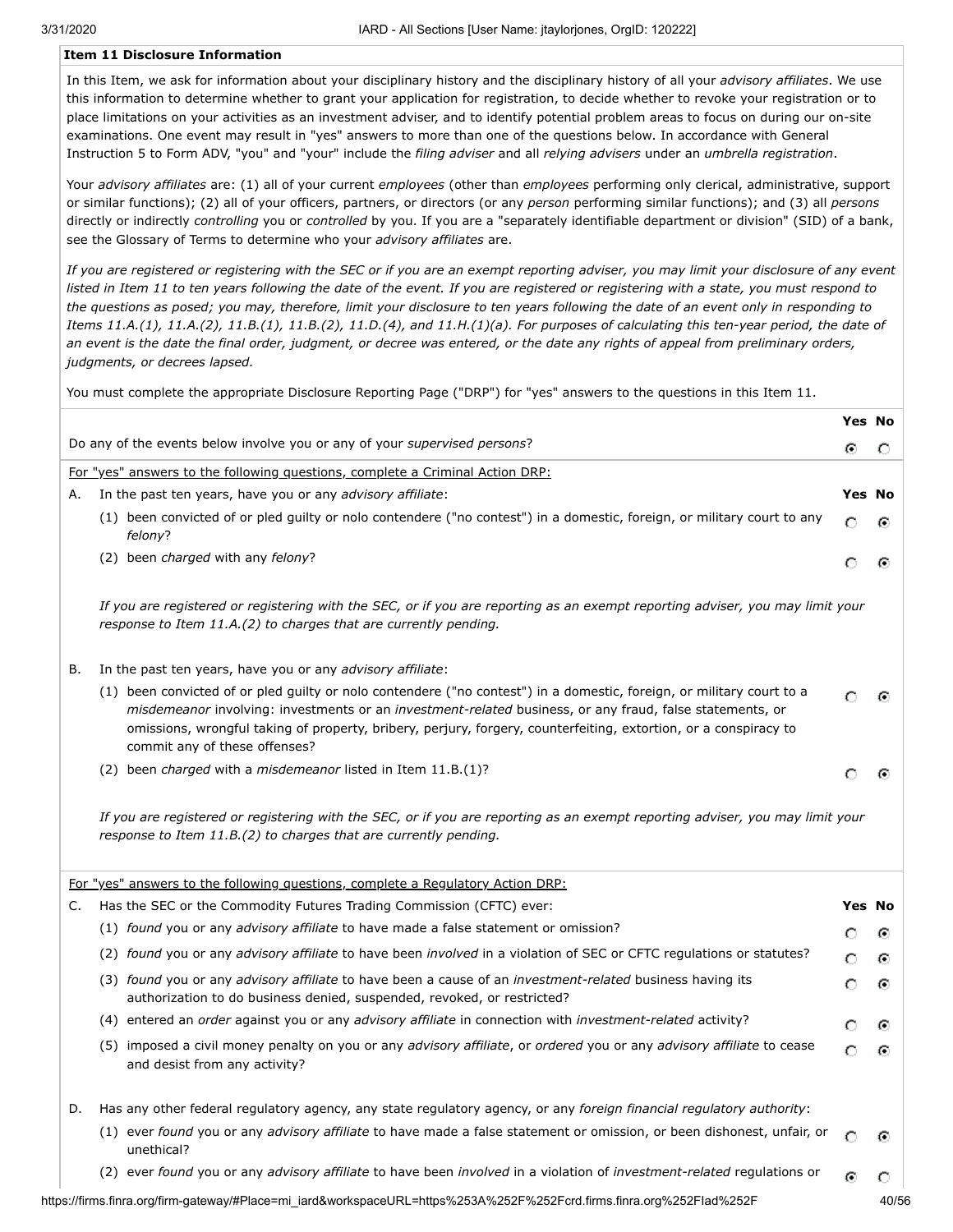|    | statutes?                                                                                                                                                                                                                                                                                    |        |   |
|----|----------------------------------------------------------------------------------------------------------------------------------------------------------------------------------------------------------------------------------------------------------------------------------------------|--------|---|
|    | (3) ever found you or any advisory affiliate to have been a cause of an investment-related business having its<br>authorization to do business denied, suspended, revoked, or restricted?                                                                                                    |        | ⊙ |
|    | (4) in the past ten years, entered an order against you or any <i>advisory affiliate</i> in connection with an <i>investment</i> -<br>related activity?                                                                                                                                      | ⋒      |   |
|    | (5) ever denied, suspended, or revoked your or any <i>advisory affiliate's</i> registration or license, or otherwise prevented<br>you or any advisory affiliate, by order, from associating with an investment-related business or restricted your or<br>any advisory affiliate's activity?  | O      | Θ |
| Ε. | Has any <i>self-regulatory organization</i> or commodities exchange ever:                                                                                                                                                                                                                    |        |   |
|    | (1) found you or any advisory affiliate to have made a false statement or omission?                                                                                                                                                                                                          | О      | ⊙ |
|    | (2) found you or any advisory affiliate to have been involved in a violation of its rules (other than a violation<br>designated as a "minor rule violation" under a plan approved by the SEC)?                                                                                               | O      | ⊙ |
|    | (3) found you or any advisory affiliate to have been the cause of an investment-related business having its<br>authorization to do business denied, suspended, revoked, or restricted?                                                                                                       | O      | Θ |
|    | (4) disciplined you or any advisory affiliate by expelling or suspending you or the advisory affiliate from membership,<br>barring or suspending you or the advisory affiliate from association with other members, or otherwise restricting<br>your or the advisory affiliate's activities? | Ο      | ⊙ |
| F. | Has an authorization to act as an attorney, accountant, or federal contractor granted to you or any <i>advisory affiliate</i><br>ever been revoked or suspended?                                                                                                                             | Ο      | Θ |
| G. | Are you or any advisory affiliate now the subject of any regulatory proceeding that could result in a "yes" answer to<br>any part of Item 11.C., 11.D., or 11.E.?                                                                                                                            | O      | ⊙ |
|    | For "yes" answers to the following questions, complete a Civil Judicial Action DRP:                                                                                                                                                                                                          |        |   |
| н. | (1) Has any domestic or foreign court:                                                                                                                                                                                                                                                       | Yes No |   |
|    | (a) in the past ten years, enjoined you or any advisory affiliate in connection with any investment-related<br>activity?                                                                                                                                                                     | O      | ⊙ |
|    | (b) ever found that you or any advisory affiliate were involved in a violation of investment-related statutes or<br>regulations?                                                                                                                                                             | O      | ⊙ |
|    | (c) ever dismissed, pursuant to a settlement agreement, an investment-related civil action brought against you<br>or any advisory affiliate by a state or foreign financial regulatory authority?                                                                                            | O      | ⊙ |
|    | (2) Are you or any advisory affiliate now the subject of any civil proceeding that could result in a "yes" answer to any<br>part of Item $11.H.(1)?$                                                                                                                                         | O      | ⊙ |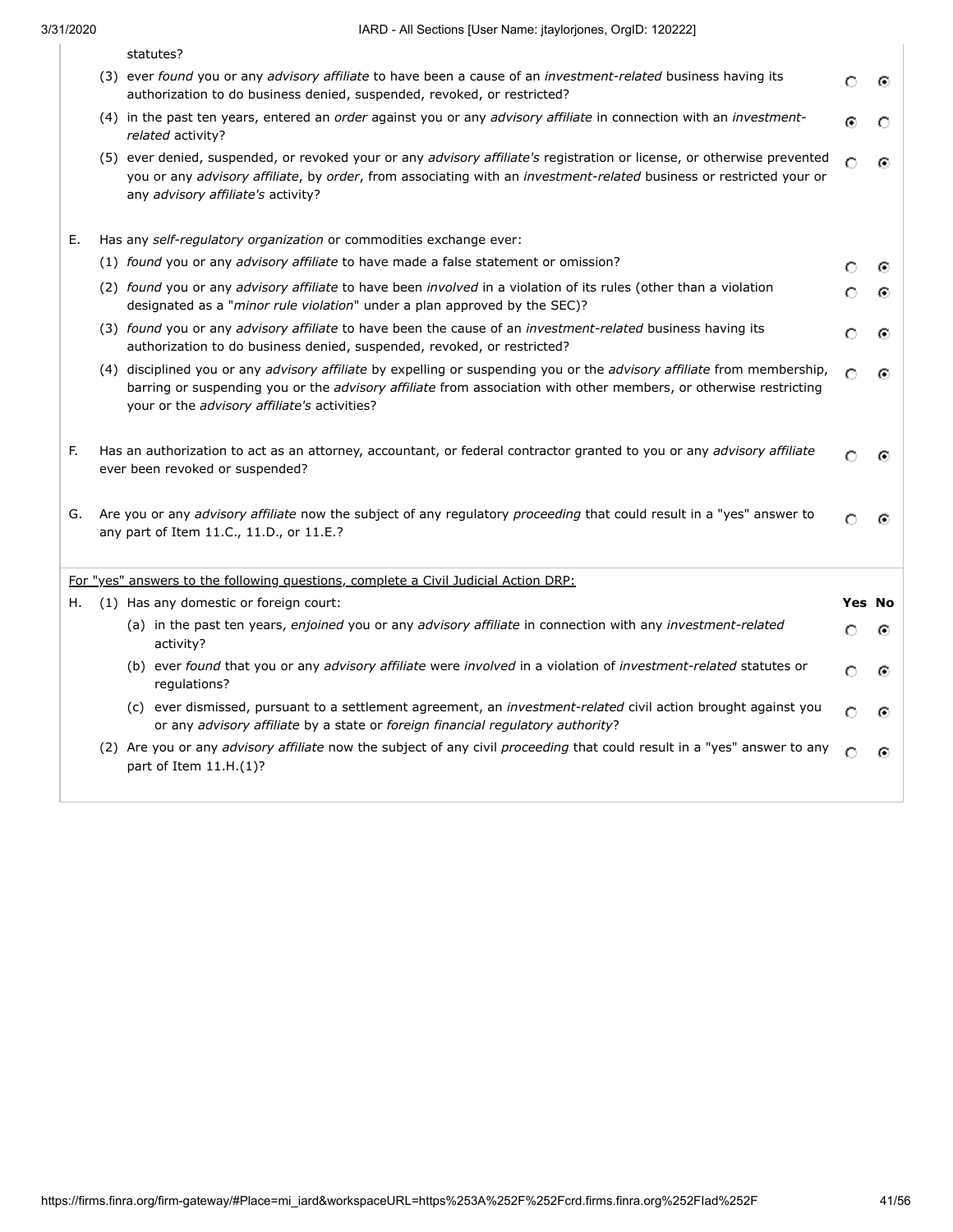## **Item 12 Small Businesses**

The SEC is required by the Regulatory Flexibility Act to consider the effect of its regulations on small entities. In order to do this, we need to determine whether you meet the definition of "small business" or "small organization" under rule 0-7.

Answer this Item 12 only if you are registered or registering with the SEC **and** you indicated in response to Item 5.F.(2)(c) that you have regulatory assets under management of less than \$25 million. You are not required to answer this Item 12 if you are filing for initial registration as a state adviser, amending a current state registration, or switching from SEC to state registration.

For purposes of this Item 12 only:

- Total Assets refers to the total assets of a firm, rather than the assets managed on behalf of *clients*. In determining your or another *person's* total assets, you may use the total assets shown on a current balance sheet (but use total assets reported on a consolidated balance sheet with subsidiaries included, if that amount is larger).
- *Control* means the power to direct or cause the direction of the management or policies of a *person*, whether through ownership of securities, by contract, or otherwise. Any *person* that directly or indirectly has the right to vote 25 percent or more of the voting securities, or is entitled to 25 percent or more of the profits, of another *person* is presumed to *control* the other *person*.

|    |                                                                                                                                                                                                                                                             | <b>Yes No</b> |  |
|----|-------------------------------------------------------------------------------------------------------------------------------------------------------------------------------------------------------------------------------------------------------------|---------------|--|
| А. | Did you have total assets of \$5 million or more on the last day of your most recent fiscal year?                                                                                                                                                           |               |  |
|    | If "yes," you do not need to answer Items 12.B. and 12.C.                                                                                                                                                                                                   |               |  |
| В. | Do you:                                                                                                                                                                                                                                                     |               |  |
|    | (1) control another investment adviser that had regulatory assets under management (calculated in response to Item<br>5.F.(2)(c) of Form ADV) of \$25 million or more on the last day of its most recent fiscal year?                                       |               |  |
|    | control another person (other than a natural person) that had total assets of \$5 million or more on the last day of<br>(2)<br>its most recent fiscal year?                                                                                                 |               |  |
| C. | Are you:                                                                                                                                                                                                                                                    |               |  |
|    | (1) controlled by or under common control with another investment adviser that had regulatory assets under<br>management (calculated in response to Item 5.F.(2)(c) of Form ADV) of \$25 million or more on the last day of its<br>most recent fiscal year? | О             |  |
|    | controlled by or under common control with another person (other than a natural person) that had total assets of<br>(2)<br>\$5 million or more on the last day of its most recent fiscal year?                                                              |               |  |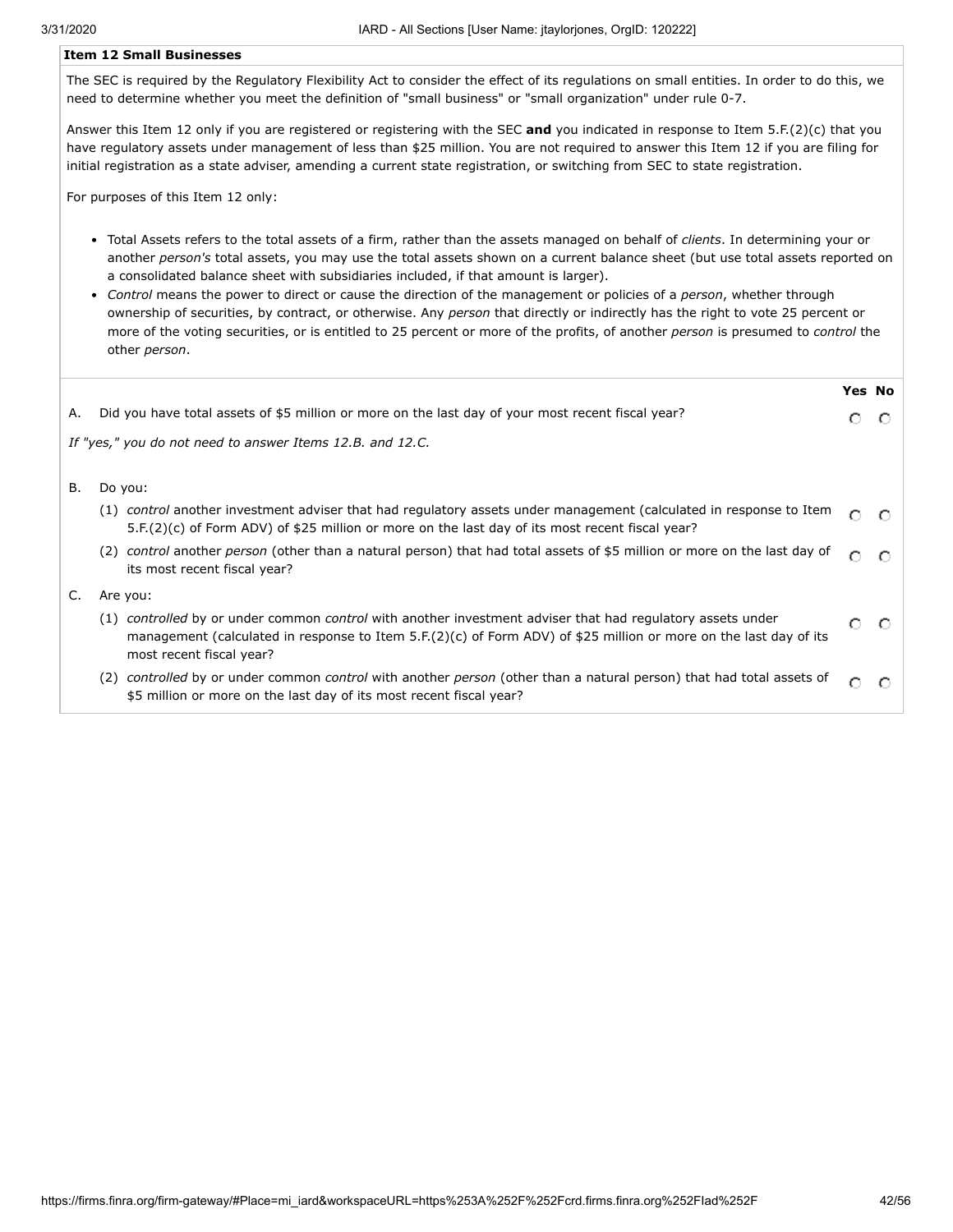# **Schedule A**

# **Direct Owners and Executive Officers**

- 1. Complete Schedule A only if you are submitting an initial application or report. Schedule A asks for information about your direct owners and executive officers. Use Schedule C to amend this information.
- 2. Direct Owners and Executive Officers. List below the names of:
	- (a) each Chief Executive Officer, Chief Financial Officer, Chief Operations Officer, Chief Legal Officer, Chief Compliance Officer(Chief Compliance Officer is required if you are registered or applying for registration and cannot be more than one individual), director, and any other individuals with similar status or functions;
	- (b) if you are organized as a corporation, each shareholder that is a direct owner of 5% or more of a class of your voting securities, unless you are a public reporting company (a company subject to Section 12 or 15(d) of the Exchange Act); Direct owners include any *person* that owns, beneficially owns, has the right to vote, or has the power to sell or direct the sale of, 5% or more of a class of your voting securities. For purposes of this Schedule, a *person* beneficially owns any securities: (i) owned by his/her child, stepchild, grandchild, parent, stepparent, grandparent, spouse, sibling, mother-in-law, father-in-law, son-in-law, daughter-in-law, brother-in-law, or sister-in-law, sharing the same residence; or (ii) that he/she has the right to acquire, within 60 days, through the exercise of any option, warrant, or right to purchase the security.
	- (c) if you are organized as a partnership, all general partners and those limited and special partners that have the right to receive upon dissolution, or have contributed, 5% or more of your capital;
	- (d) in the case of a trust that directly owns 5% or more of a class of your voting securities, or that has the right to receive upon dissolution, or has contributed, 5% or more of your capital, the trust and each trustee; and
	- (e) if you are organized as a limited liability company ("LLC"), (i) those members that have the right to receive upon dissolution, or have contributed, 5% or more of your capital, and (ii) if managed by elected managers, all elected managers.
- 3. Do you have any indirect owners to be reported on Schedule B?  $\bullet$  Yes  $\circ$  No
- 4. In the DE/FE/I column below, enter "DE" if the owner is a domestic entity, "FE" if the owner is an entity incorporated or domiciled in a foreign country, or "I" if the owner or executive officer is an individual.
- 5. Complete the Title or Status column by entering board/management titles; status as partner, trustee, sole proprietor, elected manager, shareholder, or member; and for shareholders or members, the class of securities owned (if more than one is issued).
- 6. Ownership codes are: NA less than 5% B 10% but less than 25% D 50% but less than 75%
	-
	- A 5% but less than  $10\%$  C 25% but less than  $50\%$  E 75% or more

7. (a) In the *Control Person* column, enter "Yes" if the *person* has *control* as defined in the Glossary of Terms to Form ADV, and enter "No" if the *person* does not have *control*. Note that under this definition, most executive officers and all 25% owners, general partners, elected managers, and trustees are *control persons*.

- (b) In the PR column, enter "PR" if the owner is a public reporting company under Sections 12 or 15(d) of the Exchange Act.
- (c) Complete each column.

| FULL LEGAL NAME (Individuals: DE/FE/I Title or Status<br>Last Name, First Name, Middle<br>Name) |    |                                                     | Date Title or<br><b>Status Acquired Code</b><br><b>MM/YYYY</b> |           | Person |   | Ownership Control PR CRD No. If None: S.S.<br>No. and Date of Birth,<br><b>IRS Tax No. or</b><br><b>Employer ID No.</b> |
|-------------------------------------------------------------------------------------------------|----|-----------------------------------------------------|----------------------------------------------------------------|-----------|--------|---|-------------------------------------------------------------------------------------------------------------------------|
| SAMPSON, ERNEST AUBREY                                                                          |    | MANAGING<br><b>MEMBER</b>                           | 04/2007                                                        | <b>NA</b> | Y      | N | 2001651                                                                                                                 |
| KFG ENTERPRISES, INC.                                                                           | DE | <b>SHAREHOLDER</b>                                  | 02/2001                                                        | E         | Y      | N | 61-1383536                                                                                                              |
| TAYLOR-JONES, JOHN PHILIP                                                                       |    | <b>CHIEF</b><br><b>COMPLIANCE</b><br><b>OFFICER</b> | 08/2013                                                        | <b>NA</b> | Υ      | N | 2171620                                                                                                                 |
| WESCOTT, MARY ELIZABETH                                                                         |    | <b>CHIEF</b><br>ADMINISTRATION<br><b>OFFICER</b>    | 09/2018                                                        | <b>NA</b> | Y      | N | 4404797                                                                                                                 |
| MATTERA, RICHARD JOSEPH                                                                         |    | <b>FINOP</b>                                        | 07/2016                                                        | <b>NA</b> | N      | N | 2246513                                                                                                                 |
| ARMOCK, RYAN JOSEPH                                                                             |    | <b>CHIEF</b><br><b>OPERATIONS</b><br><b>OFFICER</b> | 09/2018                                                        | <b>NA</b> | Υ      | N | 4260917                                                                                                                 |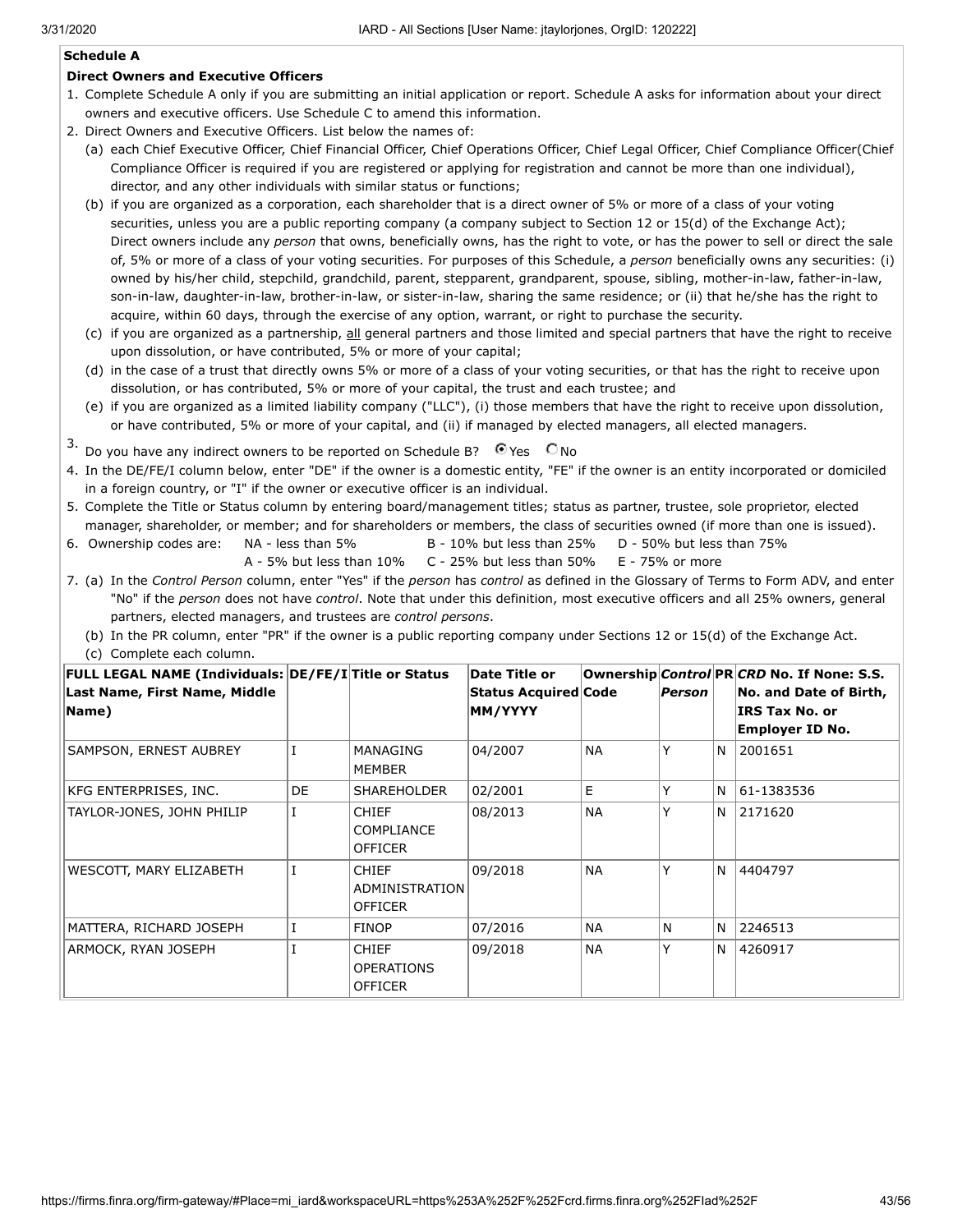## **Schedule B**

## **Indirect Owners**

- 1. Complete Schedule B only if you are submitting an initial application or report. Schedule B asks for information about your indirect owners; you must first complete Schedule A, which asks for information about your direct owners. Use Schedule C to amend this information.
- 2. Indirect Owners. With respect to each owner listed on Schedule A (except individual owners), list below:
	- (a) in the case of an owner that is a corporation, each of its shareholders that beneficially owns, has the right to vote, or has the power to sell or direct the sale of, 25% or more of a class of a voting security of that corporation;

For purposes of this Schedule, a *person* beneficially owns any securities: (i) owned by his/her child, stepchild, grandchild, parent, stepparent, grandparent, spouse, sibling, mother-in-law, father-in-law, son-in-law, daughter-in-law, brother-in-law, or sister-in-law, sharing the same residence; or (ii) that he/she has the right to acquire, within 60 days, through the exercise of any option, warrant, or right to purchase the security.

- (b) in the case of an owner that is a partnership, all general partners and those limited and special partners that have the right to receive upon dissolution, or have contributed, 25% or more of the partnership's capital;
- (c) in the case of an owner that is a trust, the trust and each trustee; and
- (d) in the case of an owner that is a limited liability company ("LLC"), (i) those members that have the right to receive upon dissolution, or have contributed, 25% or more of the LLC's capital, and (ii) if managed by elected managers, all elected managers.
- 3. Continue up the chain of ownership listing all 25% owners at each level. Once a public reporting company (a company subject to Sections 12 or 15(d) of the Exchange Act) is reached, no further ownership information need be given.
- 4. In the DE/FE/I column below, enter "DE" if the owner is a domestic entity, "FE" if the owner is an entity incorporated or domiciled in a foreign country, or "I" if the owner is an individual.
- 5. Complete the Status column by entering the owner's status as partner, trustee, elected manager, shareholder, or member; and for shareholders or members, the class of securities owned (if more than one is issued).
- 6. Ownership codes are: C 25% but less than 50% E 75% or more
	-
	- D 50% but less than 75% F Other (general partner, trustee, or elected manager)
- 7. (a) In the *Control Person* column, enter "Yes" if the *person* has *control* as defined in the Glossary of Terms to Form ADV, and enter "No" if the *person* does not have *control*. Note that under this definition, most executive officers and all 25% owners, general partners, elected managers, and trustees are *control persons*.
	- (b) In the PR column, enter "PR" if the owner is a public reporting company under Sections 12 or 15(d) of the Exchange Act.
	- (c) Complete each column.

| <b>FULL LEGAL NAME</b><br>(Individuals: Last Name, First)<br>Name, Middle Name) | DE/FE/I Entity in | Which<br>Interest is<br><b>Owned</b> | <b>Status</b>         | Date<br><b>Status</b><br>Acquired<br>MM/YYYY | Code | Person |   | Ownership Control PRCRD No. If None:<br><b>S.S. No. and Date</b><br>of Birth, IRS Tax<br>No. or Employer<br>ID No. |
|---------------------------------------------------------------------------------|-------------------|--------------------------------------|-----------------------|----------------------------------------------|------|--------|---|--------------------------------------------------------------------------------------------------------------------|
| SAMPSON, ERNEST AUBREY                                                          |                   | KFG.<br><b>ENTERPRISES.</b><br>INC.  | SHAREHOLDER   02/2001 |                                              | E    |        | N | 2001651                                                                                                            |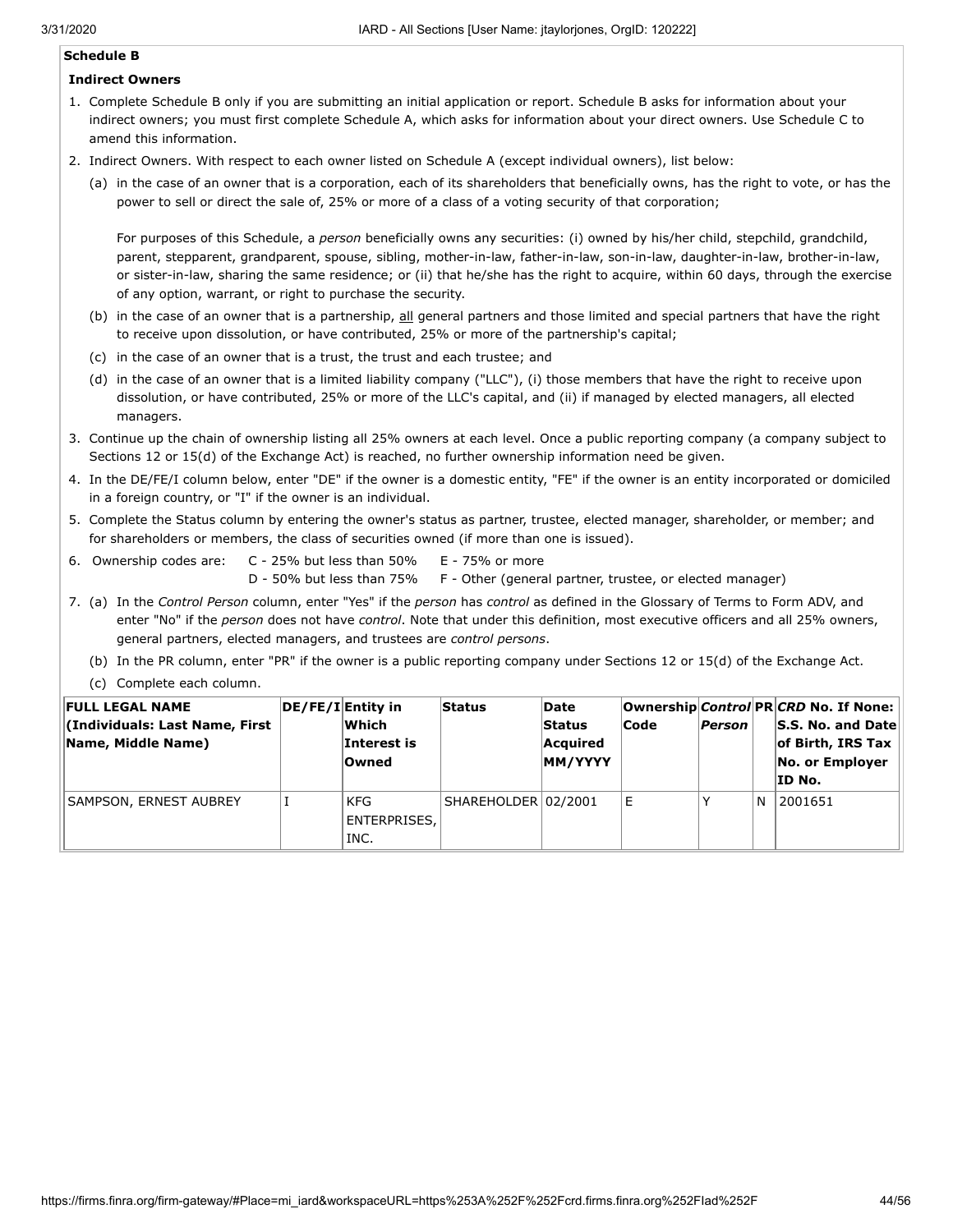# **Schedule D - Miscellaneous**

You may use the space below to explain a response to an Item or to provide any other information.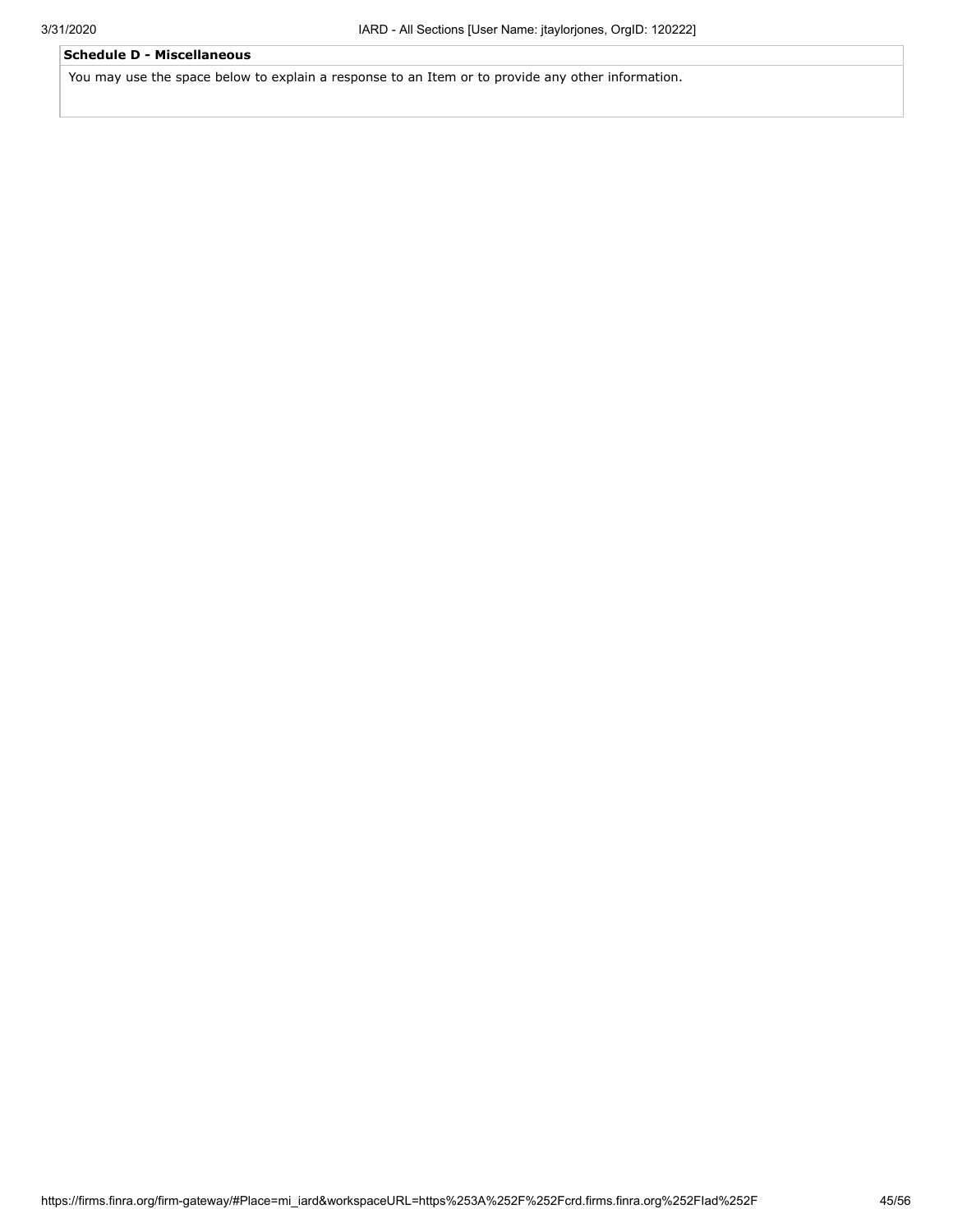No Information Filed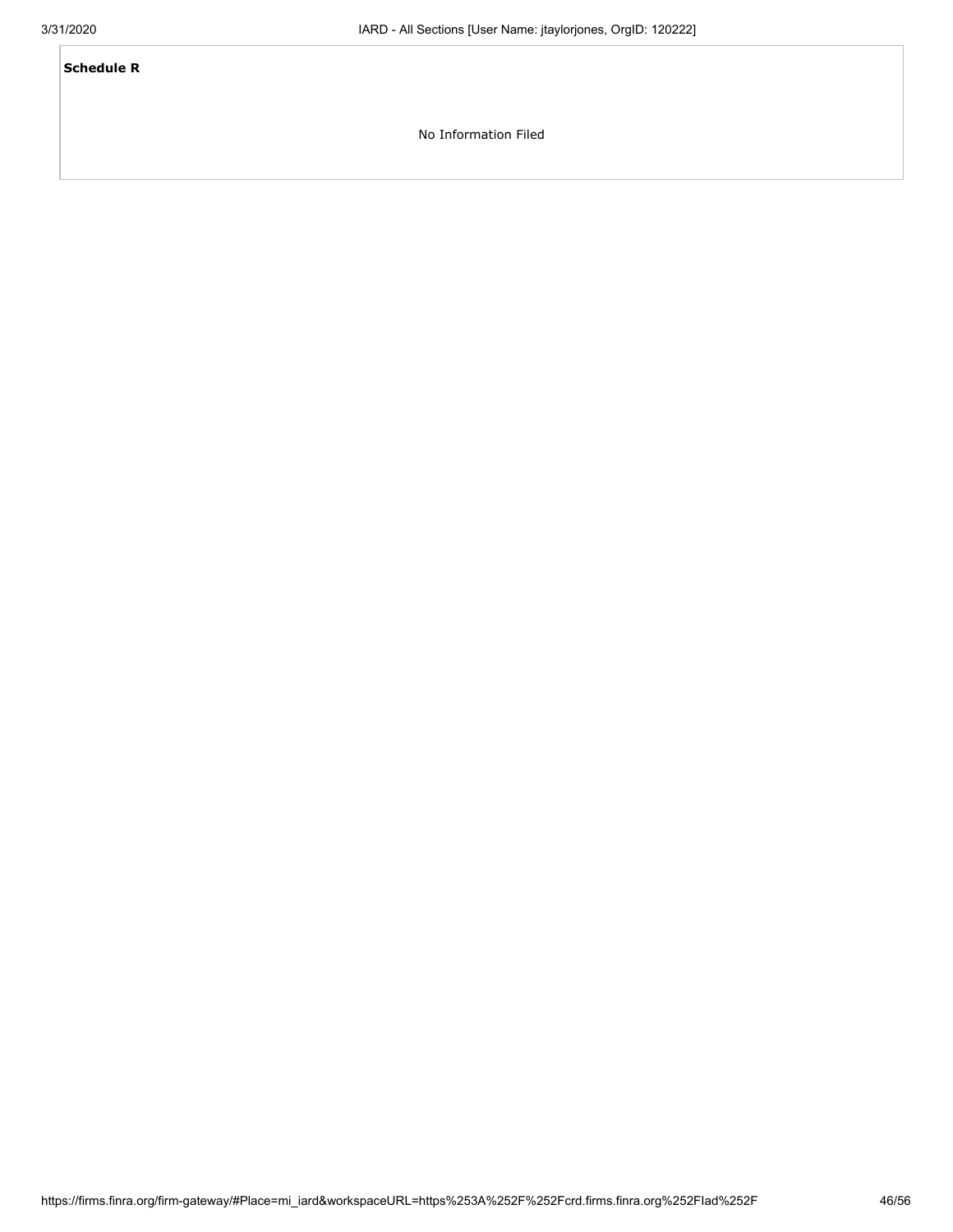| DRP Pages |  |
|-----------|--|
|-----------|--|

# **CRIMINAL DISCLOSURE REPORTING PAGE (ADV)**

No Information Filed

# **REGULATORY ACTION DISCLOSURE REPORTING PAGE (ADV)**

## *GENERAL INSTRUCTIONS*

This Disclosure Reporting Page (DRP ADV) is an  $\Omega$  INITIAL **OR**  $\Omega$  AMENDED response used to report details for affirmative responses to Items 11.C., 11.D., 11.E., 11.F. or 11.G. of Form ADV.

|                                   |                         | Regulatory Action |                         |                |
|-----------------------------------|-------------------------|-------------------|-------------------------|----------------|
| Check item(s) being responded to: |                         |                   |                         |                |
| $\Box$ 11.C(1)                    | 11.C(2)                 | $\Box$ 11.C(3)    | $\Box$ 11.C(4)          | $\Box$ 11.C(5) |
| $\Box$ 11.D(1)                    | $\triangledown$ 11.D(2) | $\Box$ 11.D(3)    | $\triangledown$ 11.D(4) | $\Box$ 11.D(5) |
| $\Box$ 11.E(1)                    | 11.E(2)                 | $\Box$ 11.E(3)    | $\Box$ 11.E(4)          |                |
| $\Box$ 11.E.                      | $\square$ 11.G.         |                   |                         |                |

Use a separate DRP for each event or *proceeding* . The same event or *proceeding* may be reported for more than one *person* or entity using one DRP. File with a completed Execution Page.

One event may result in more than one affirmative answer to Items 11.C., 11.D., 11.E., 11.F. or 11.G. Use only one DRP to report details related to the same event. If an event gives rise to actions by more than one regulator, provide details for each action on a separate DRP.

## PART I

- A. The *person(s)* or entity(ies) for whom this DRP is being filed is (are):
	- $\odot$  You (the advisory firm)
	- You and one or more of your *advisory affiliates*
	- One or more of your *advisory affiliates*

If this DRP is being filed for an *advisory affiliate*, give the full name of the *advisory affiliate* below (for individuals, Last name, First name, Middle name).

If the *advisory affiliate* has a *CRD* number, provide that number. If not, indicate "non-registered" by checking the appropriate box.

ADV DRP - *ADVISORY AFFILIATE*

## No Information Filed

This DRP should be removed from the ADV record because the *advisory affiliate(s)* is no longer associated with the adviser.

This DRP should be removed from the ADV record because: (1) the event or *proceeding* occurred more than ten years ago or (2) the adviser is registered or applying for registration with the SEC or reporting as an *exempt reporting adviser* with the SEC and the event was resolved in the adviser's or *advisory affiliate's* favor.

If you are registered or registering with a *state securities authority* , you may remove a DRP for an event you reported only in response to Item 11.D(4), and only if that event occurred more than ten years ago. If you are registered or registering with the SEC, you may remove a DRP for any event listed in Item 11 that occurred more than ten years ago.

 $\Box$  This DRP should be removed from the ADV record because it was filed in error, such as due to a clerical or data-entry mistake. Explain the circumstances: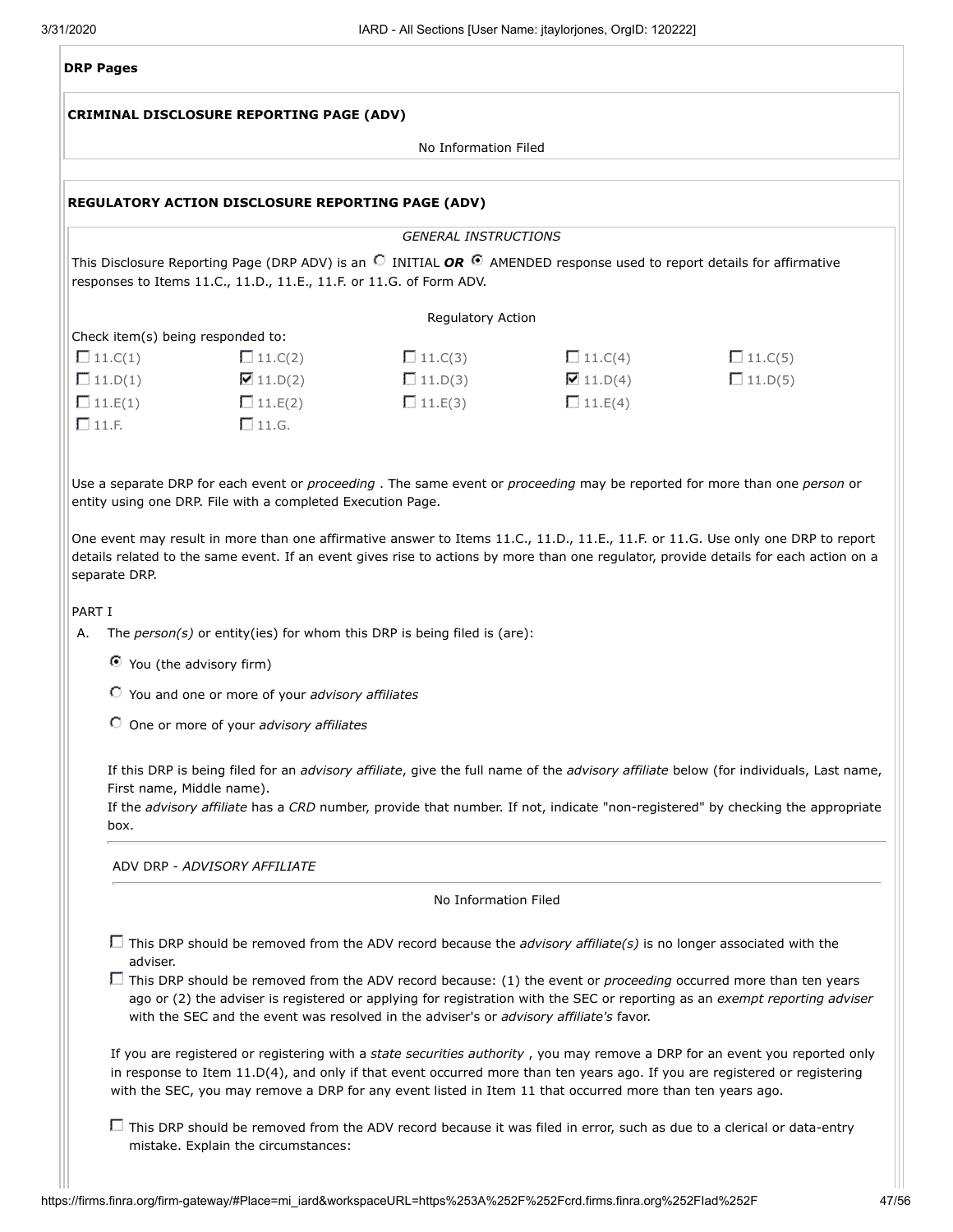B. If the *advisory affiliate* is registered through the IARD system or *CRD* system, has the *advisory affiliate* submitted a DRP (with Form ADV, BD or U-4) to the IARD or *CRD* for the event? If the answer is "Yes," no other information on this DRP must be provided.

 $O$  Yes  $O$  No

NOTE: The completion of this form does not relieve the *advisory affiliate* of its obligation to update its IARD or *CRD* records.

PART II

1. Regulatory Action initiated by:

SEC Other Federal State *SRO* Foreign (Full name of regulator, *foreign financial regulatory authority*, federal, state, or *SRO*) KENTUCKY DEVISON OF SECURITIES

- 2. Principal Sanction: Civil and Administrative Penalt(ies) /Fine(s) Other Sanctions:
- 3. Date Initiated (MM/DD/YYYY):

02/10/2011 Exact C Explanation If not exact, provide explanation:

- 4. Docket/Case Number: 2011-AH-0027
- 5. *Advisory Affiliate* Employing Firm when activity occurred which led to the regulatory action (if applicable): PRIVATE CLIENT SERVICES, LLC
- 6. Principal Product Type: No Product Other Product Types:
- 7. Describe the allegations related to this regulatory action (your response must fit within the space provided):

FIRM FAILED TO COMPLY WITH THE 5/19/10 CONDITIONAL REGISTRATION OF AGENT PAULA PARKERSON, VIS-A-VIS THE FIRM-ASSIGNED REGISTERED PRINCIPAL'S FAILURE TO MAINTAIN EVIDENCE OF PERIODIC CUSTOMER ACCOUNT REVIEWS AS REQUIRED.

- 8. Current Status? C Pending C On Appeal © Final
- 9. If on appeal, regulatory action appealed to (SEC, *SRO,* Federal or State Court) and Date Appeal Filed:

If Final or On Appeal, complete all items below. For Pending Actions, complete Item 13 only.

- 10. How was matter resolved: Order
- 11. Resolution Date (MM/DD/YYYY):

03/14/2011 ■ Exact C Explanation If not exact, provide explanation:

- 12. Resolution Detail:
	- A. Were any of the following Sanctions *Ordered* (check all appropriate items)?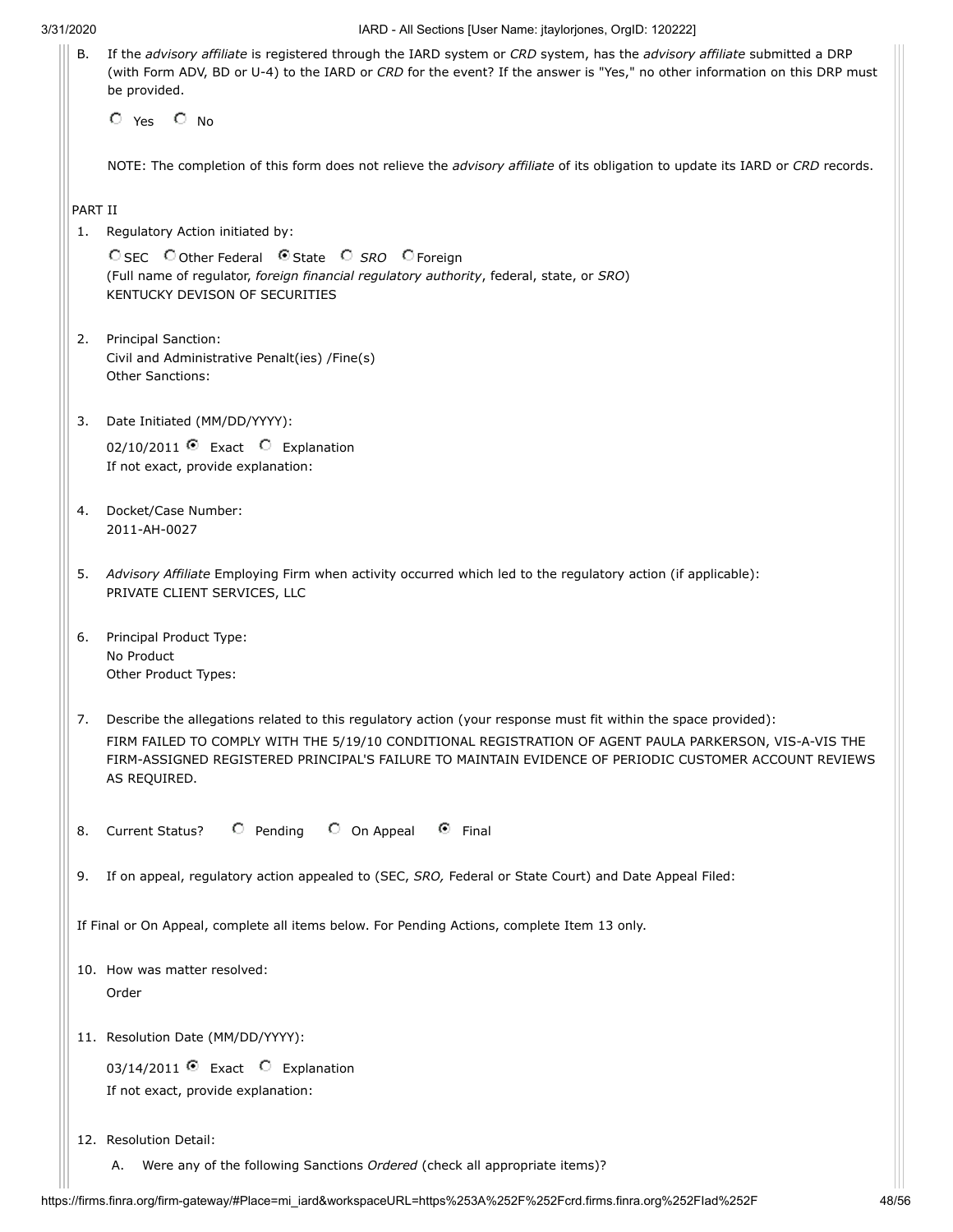|                        |    |                                                           | IARD - All Sections [User Name: jtaylorjones, OrgID: 120222]                                                                                                                                                                                                                                                                                                                                                                                                                                                                                                                                                                |
|------------------------|----|-----------------------------------------------------------|-----------------------------------------------------------------------------------------------------------------------------------------------------------------------------------------------------------------------------------------------------------------------------------------------------------------------------------------------------------------------------------------------------------------------------------------------------------------------------------------------------------------------------------------------------------------------------------------------------------------------------|
|                        |    | Monetary/Fine Amount: $$1,000.00$                         |                                                                                                                                                                                                                                                                                                                                                                                                                                                                                                                                                                                                                             |
|                        |    | Revocation/Expulsion/Denial                               | Disgorgement/Restitution                                                                                                                                                                                                                                                                                                                                                                                                                                                                                                                                                                                                    |
|                        |    | $\Box$ Censure                                            | $\Box$ Cease and Desist/Injunction                                                                                                                                                                                                                                                                                                                                                                                                                                                                                                                                                                                          |
|                        |    | $\Box$ Bar                                                | $\Box$ Suspension                                                                                                                                                                                                                                                                                                                                                                                                                                                                                                                                                                                                           |
|                        | В. | Other Sanctions Ordered:                                  |                                                                                                                                                                                                                                                                                                                                                                                                                                                                                                                                                                                                                             |
|                        |    | \$1,000.00 FINE WAS PAID ON 03/01/2011                    | Sanction detail: if suspended, enjoined or barred, provide duration including start date and capacities affected (General<br>Securities Principal, Financial Operations Principal, etc.). If requalification by exam/retraining was a condition of the<br>sanction, provide length of time given to requalify/retrain, type of exam required and whether condition has been<br>satisfied. If disposition resulted in a fine, penalty, restitution, disgorgement or monetary compensation, provide total<br>amount, portion levied against you or an advisory affiliate, date paid and if any portion of penalty was waived: |
|                        |    | dates (your response must fit within the space provided). | 13. Provide a brief summary of details related to the action status and (or) disposition and include relevant terms, conditions and                                                                                                                                                                                                                                                                                                                                                                                                                                                                                         |
|                        |    | PROCESS                                                   | THERE WAS A MISUNDERSTANDING ON WHAT CONSTITUTED 'ACCOUNT REVIEWS'100% OF PARKERSON'S ACCOUNTS,<br>TRADES, EMAILS, ETC WERE UNDER CONSTANT PRINCIPAL SURVEILLANCE (WELL DOCUMENTED) EVEN TO THE POINT OF<br>SETTING IN ON CLIENT APPOINTMENTS AT TIMES, HOWEVER, NO WRITTEN 'FORMAL' REVIEW BREAKDOWN, BY ACCT, AS A                                                                                                                                                                                                                                                                                                        |
|                        |    | CIVIL JUDICIAL ACTION DISCLOSURE REPORTING PAGE (ADV)     |                                                                                                                                                                                                                                                                                                                                                                                                                                                                                                                                                                                                                             |
|                        |    |                                                           | No Information Filed                                                                                                                                                                                                                                                                                                                                                                                                                                                                                                                                                                                                        |
|                        |    |                                                           |                                                                                                                                                                                                                                                                                                                                                                                                                                                                                                                                                                                                                             |
|                        |    | <b>Arbitration DRPs</b>                                   |                                                                                                                                                                                                                                                                                                                                                                                                                                                                                                                                                                                                                             |
|                        |    |                                                           | No Information Filed                                                                                                                                                                                                                                                                                                                                                                                                                                                                                                                                                                                                        |
|                        |    |                                                           |                                                                                                                                                                                                                                                                                                                                                                                                                                                                                                                                                                                                                             |
|                        |    |                                                           |                                                                                                                                                                                                                                                                                                                                                                                                                                                                                                                                                                                                                             |
| <b>Bond DRPs</b>       |    |                                                           |                                                                                                                                                                                                                                                                                                                                                                                                                                                                                                                                                                                                                             |
|                        |    |                                                           |                                                                                                                                                                                                                                                                                                                                                                                                                                                                                                                                                                                                                             |
|                        |    |                                                           | No Information Filed                                                                                                                                                                                                                                                                                                                                                                                                                                                                                                                                                                                                        |
|                        |    |                                                           |                                                                                                                                                                                                                                                                                                                                                                                                                                                                                                                                                                                                                             |
|                        |    | <b>Judgment/Lien DRPs</b>                                 |                                                                                                                                                                                                                                                                                                                                                                                                                                                                                                                                                                                                                             |
|                        |    |                                                           | No Information Filed                                                                                                                                                                                                                                                                                                                                                                                                                                                                                                                                                                                                        |
|                        |    |                                                           |                                                                                                                                                                                                                                                                                                                                                                                                                                                                                                                                                                                                                             |
|                        |    | Part 1B Item 1 - State Registration                       |                                                                                                                                                                                                                                                                                                                                                                                                                                                                                                                                                                                                                             |
|                        |    | with any of the state securities authorities.             | You must complete this Part 1B only if you are applying for registration, or are registered, as an investment adviser                                                                                                                                                                                                                                                                                                                                                                                                                                                                                                       |
|                        |    | registration pending.                                     | Complete this Item 1 if you are submitting an initial application for state registration or requesting additional state registration(s).<br>and are applying for registration with an additional state or states, check the boxes next to the states in which you are applying for<br>registration. Do not check the boxes next to the states in which you are currently registered or where you have an application for                                                                                                                                                                                                    |
| <b>Jurisdictions</b>   |    |                                                           | Check the boxes next to the states to which you are submitting this application. If you are already registered with at least one state                                                                                                                                                                                                                                                                                                                                                                                                                                                                                      |
| $\Box$ AL              |    | $\Box$ il                                                 | $\square$ NE<br>$\square$ sc                                                                                                                                                                                                                                                                                                                                                                                                                                                                                                                                                                                                |
| $\Box$ AK              |    | $\Box$ IN                                                 | $\Box$ SD<br>$\square$ NV                                                                                                                                                                                                                                                                                                                                                                                                                                                                                                                                                                                                   |
| $\Box$ AZ              |    | $\Box$ TA                                                 | $\Box$ TN<br>$\square$ NH                                                                                                                                                                                                                                                                                                                                                                                                                                                                                                                                                                                                   |
|                        |    |                                                           |                                                                                                                                                                                                                                                                                                                                                                                                                                                                                                                                                                                                                             |
| $\Box$ AR              |    | $\Box$ KS                                                 | $\Box$ TX<br>ΓW Ω                                                                                                                                                                                                                                                                                                                                                                                                                                                                                                                                                                                                           |
| $\Box$ CA<br>$\Box$ co |    | $\Box$ KY<br>M LA                                         | □ ∪т<br>$\square$ NM<br>П vт<br>$\square$ NY                                                                                                                                                                                                                                                                                                                                                                                                                                                                                                                                                                                |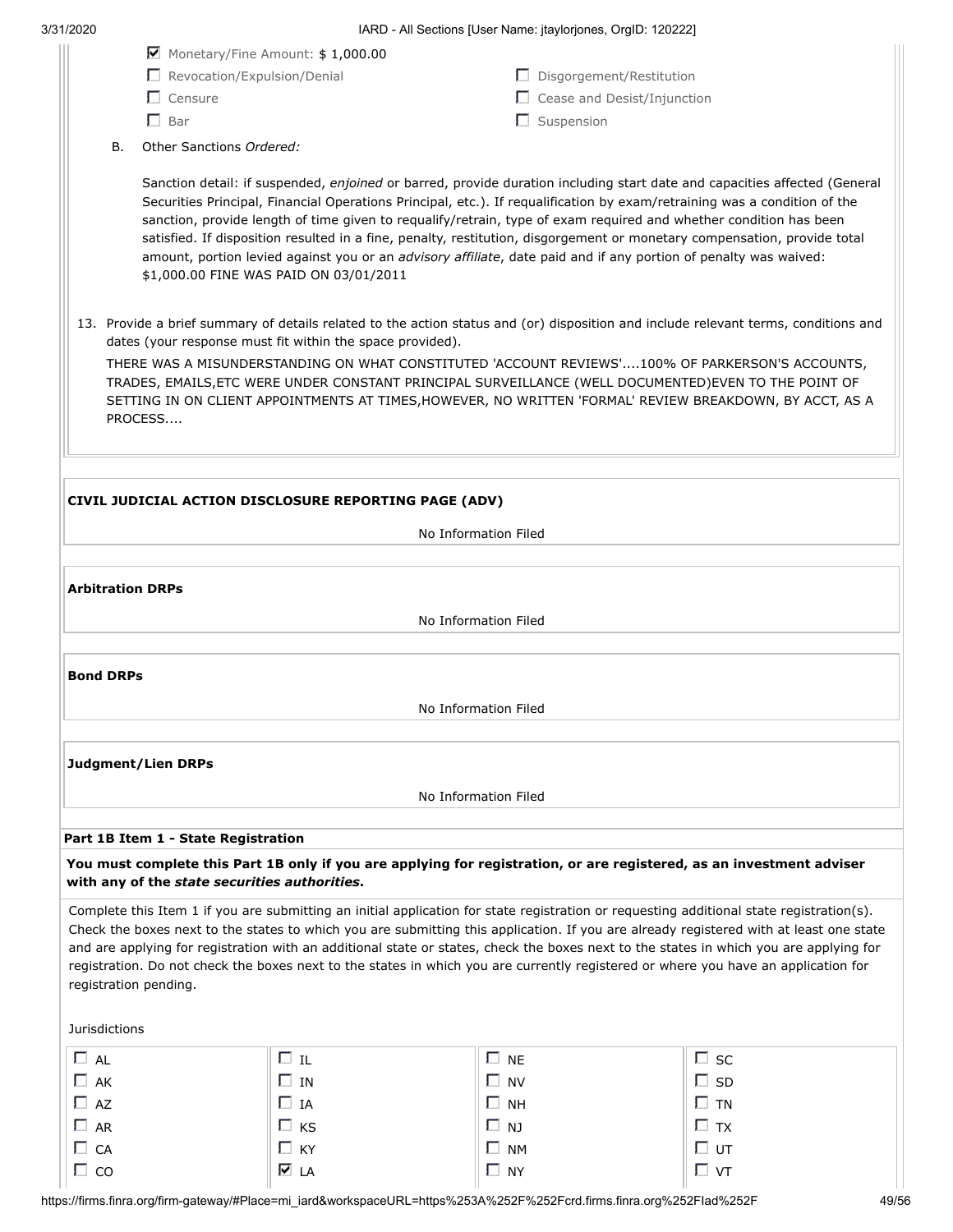| 1720ZU       |              | initio - All Occupiis [Osci Ivaliic, jtayioijoiics, OlyiD. TZUZZZ] |             |
|--------------|--------------|--------------------------------------------------------------------|-------------|
| $\Box$ CT    | $\Box$ ME    | $\Box$ NC                                                          | $\Box$ VI   |
| $\square$ DE | $\Box$ MD    | $\triangledown$ ND                                                 | $\Box$ VA   |
| $\Box$ DC    | $\Box$ MA    | $\Box$ OH                                                          | <b>V</b> WA |
| $\square$ FL | $\square$ MI | $\Box$ OK                                                          | $\Box$ wv   |
| $\Box$ GA    | $\Box$ MN    | $\Box$ OR                                                          | $\Box$ wi   |
| $\Box$ GU    | $\Box$ MS    | $\Box$ PA                                                          | $\Box$ WY   |
| $\square$ HI | $\square$ MO | $\Box$ PR                                                          |             |
| $\square$ ID | $\Box$ MT    | $\Box$ RI                                                          |             |
|              |              |                                                                    |             |

|          | Part 1B Item 2 - Additional Information                           |                                                                |                                                                                                                                                                                                                                       |               |           |
|----------|-------------------------------------------------------------------|----------------------------------------------------------------|---------------------------------------------------------------------------------------------------------------------------------------------------------------------------------------------------------------------------------------|---------------|-----------|
| Part 1A: |                                                                   |                                                                | Complete this Item 2A. only if the person responsible for supervision and compliance does not appear in Item 1J. or 1K. of Form ADV                                                                                                   |               |           |
| А.       | Person responsible for supervision and compliance:                |                                                                |                                                                                                                                                                                                                                       |               |           |
|          | Name:                                                             |                                                                | Title:                                                                                                                                                                                                                                |               |           |
|          | Telephone:                                                        |                                                                | Fax:                                                                                                                                                                                                                                  |               |           |
|          | Number and Street 1:                                              |                                                                | Number and Street 2:                                                                                                                                                                                                                  |               |           |
|          | City:                                                             | State:                                                         | Country:<br>ZIP+4/Postal Code:                                                                                                                                                                                                        |               |           |
|          | Email address, if available:                                      |                                                                |                                                                                                                                                                                                                                       |               |           |
|          | If this address is a private residence, check this box: $\square$ |                                                                |                                                                                                                                                                                                                                       |               |           |
| В.       | Bond/Capital Information, if required by your home state          |                                                                |                                                                                                                                                                                                                                       |               |           |
|          | (1) Name of Issuing Insurance Company:                            |                                                                |                                                                                                                                                                                                                                       |               |           |
|          | (2) Amount of Bond:                                               |                                                                |                                                                                                                                                                                                                                       |               |           |
|          | 00. \$                                                            |                                                                |                                                                                                                                                                                                                                       |               |           |
|          | (3) Bond Policy Number:                                           |                                                                |                                                                                                                                                                                                                                       |               |           |
|          |                                                                   |                                                                |                                                                                                                                                                                                                                       | Yes No        |           |
|          |                                                                   |                                                                | (4) If required by your home state, are you in compliance with your home state's minimum capital requirements?                                                                                                                        | O             | $\circ$   |
|          | <b>Part 1B - Disclosure Questions</b>                             |                                                                |                                                                                                                                                                                                                                       |               |           |
|          | <b>BOND DISCLOSURE</b>                                            |                                                                |                                                                                                                                                                                                                                       |               |           |
|          | For "yes" answers to the following question, complete a Bond DRP. |                                                                |                                                                                                                                                                                                                                       | <b>Yes No</b> |           |
| C.       | management person?                                                |                                                                | Has a bonding company ever denied, paid out on, or revoked a bond for you, any advisory affiliate, or any                                                                                                                             | O             | $\odot$   |
|          | JUDGMENT/LIEN DISCLOSURE                                          |                                                                |                                                                                                                                                                                                                                       |               |           |
|          |                                                                   |                                                                | For "yes" answers to the following question, complete a Judgment/Lien DRP.                                                                                                                                                            | <b>Yes No</b> |           |
| D.       |                                                                   |                                                                | Are there any unsatisfied judgments or liens against you, any advisory affiliate, or any management person?                                                                                                                           | Ω             | ⊙         |
|          | <b>ARBITRATION DISCLOSURE</b>                                     |                                                                |                                                                                                                                                                                                                                       |               |           |
|          |                                                                   |                                                                | For "yes" answers to the following questions, complete an Arbitration DRP.                                                                                                                                                            |               |           |
| Е.       | involving any of the following:                                   |                                                                | Are you, any advisory affiliate, or any management person currently the subject of, or have you, any advisory<br>affiliate, or any management person been the subject of, an arbitration claim alleging damages in excess of \$2,500, | Yes No        |           |
|          |                                                                   |                                                                | (1) any investment or an <i>investment-related</i> business or activity?                                                                                                                                                              |               |           |
|          |                                                                   | (2) fraud, false statement, or omission?                       |                                                                                                                                                                                                                                       | O             | $\bullet$ |
|          |                                                                   | (3) theft, embezzlement, or other wrongful taking of property? |                                                                                                                                                                                                                                       | O             | ⊙<br>⊙    |
|          | (4)                                                               | bribery, forgery, counterfeiting, or extortion?                |                                                                                                                                                                                                                                       | O             | ⊙         |
|          |                                                                   | (5) dishonest, unfair, or unethical practices?                 |                                                                                                                                                                                                                                       | O             | ⊙         |
|          |                                                                   |                                                                |                                                                                                                                                                                                                                       |               |           |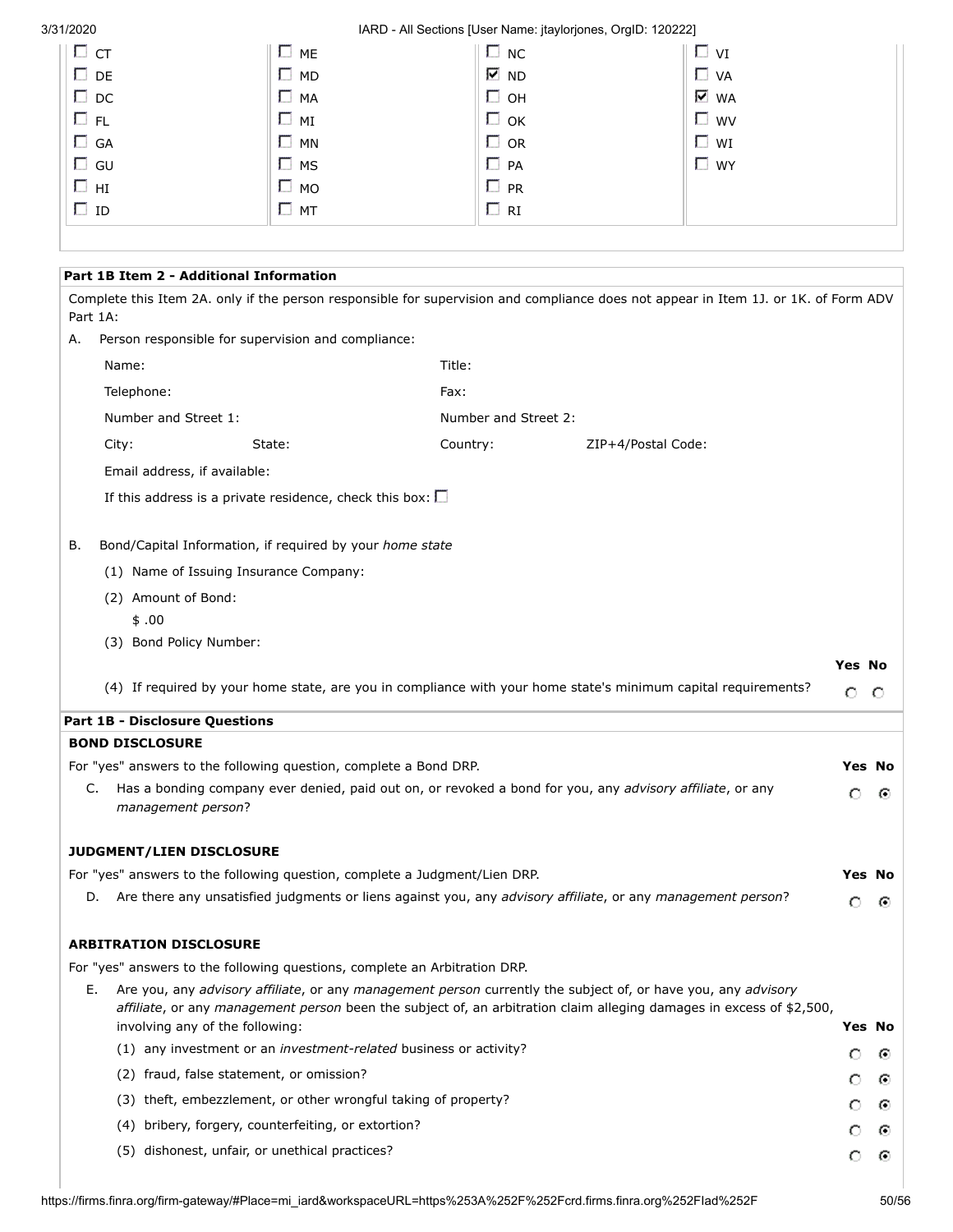# **CIVIL JUDICIAL DISCLOSURE**

For "yes" answers to the following questions, complete a Civil Judicial Action DRP.

| F. | Are you, any advisory affiliate, or any management person currently subject to, or have you, any advisory affiliate,<br>or any management person been found liable in, a civil, self-regulatory organization, or administrative proceeding |        |   |
|----|--------------------------------------------------------------------------------------------------------------------------------------------------------------------------------------------------------------------------------------------|--------|---|
|    | involving any of the following:                                                                                                                                                                                                            | Yes No |   |
|    | an investment or <i>investment-related</i> business or activity?<br>(1)                                                                                                                                                                    | O      | ⊙ |
|    | fraud, false statement, or omission?<br>(2)                                                                                                                                                                                                | O.     | ⊙ |
|    | (3) theft, embezzlement, or other wrongful taking of property?                                                                                                                                                                             | O.     | ⊙ |
|    | (4) bribery, forgery, counterfeiting, or extortion?                                                                                                                                                                                        | O      | ⊙ |
|    | dishonest, unfair, or unethical practices?<br>(5)                                                                                                                                                                                          |        | ⊙ |
|    |                                                                                                                                                                                                                                            |        |   |

# **Part 1B - Business Information**

## G. Other Business Activities

(1) Are you, any *advisory affiliate*, or any *management person* actively engaged in business as a(n) (check all that apply): Tax Preparer

- $\square$  Issuer of securities
- $\Box$  Sponsor or syndicator of limited partnerships (or equivalent), excluding pooled investment vehicles
- $\Box$  Sponsor, general partner, managing member (or equivalent) of pooled investment vehicles
- $\Box$  Real estate adviser
- (2) If you, any *advisory affiliate*, or any *management person* are actively engaged in any business other than those listed in Item 6.A of Part 1A or Item 2.G(1) of Part 1B, describe the business and the approximate amount of time spent on that business:
- H. If you provide financial planning services, the investments made based on those services at the end of your last fiscal year totaled:

|                            | Securities Investments | Non-Securities Investments |
|----------------------------|------------------------|----------------------------|
| Under \$100,000            | О                      | ⊙                          |
| \$100,001 to \$500,000     | Θ                      | O                          |
| \$500,001 to \$1,000,000   | О                      | $\circ$                    |
| \$1,000,001 to \$2,500,000 | O                      | О                          |
| \$2,500,001 to \$5,000,000 | O                      | с                          |
| More than \$5,000,000      | C                      |                            |

If securities investments are over \$5,000,000, how much? (round to the nearest \$1,000,000)

If non-securities investments are over \$5,000,000, how much? (round to the nearest \$1,000,000)

| Ι.                                                                                         | Custody                                                                                                                        |                                                                                                                 |                 | <b>Yes No</b>                                                                                                                                                                                                                                                                                                                                                                 |   |   |
|--------------------------------------------------------------------------------------------|--------------------------------------------------------------------------------------------------------------------------------|-----------------------------------------------------------------------------------------------------------------|-----------------|-------------------------------------------------------------------------------------------------------------------------------------------------------------------------------------------------------------------------------------------------------------------------------------------------------------------------------------------------------------------------------|---|---|
|                                                                                            | (1)                                                                                                                            | <b>Advisory Fees</b>                                                                                            |                 |                                                                                                                                                                                                                                                                                                                                                                               |   |   |
|                                                                                            | Do you withdraw advisory fees directly from your <i>clients'</i> accounts? If you answered "yes", respond to the<br>following: |                                                                                                                 |                 | ⊙                                                                                                                                                                                                                                                                                                                                                                             |   |   |
|                                                                                            |                                                                                                                                |                                                                                                                 | <i>client</i> ? | (a) Do you send a copy of your invoice to the custodian or trustee at the same time that you send a copy to the                                                                                                                                                                                                                                                               | ⊙ |   |
| (b)<br>account, including the amount of the advisory fees?<br>(C)<br>custodian or trustee? |                                                                                                                                | Does the custodian send quarterly statements to your <i>clients</i> showing all disbursements for the custodian | ⊙               | O                                                                                                                                                                                                                                                                                                                                                                             |   |   |
|                                                                                            |                                                                                                                                | Do your clients provide written authorization permitting you to be paid directly for their accounts held by the | ⊙               | O                                                                                                                                                                                                                                                                                                                                                                             |   |   |
|                                                                                            | Pooled Investment Vehicles and Trusts<br>(2)                                                                                   |                                                                                                                 |                 |                                                                                                                                                                                                                                                                                                                                                                               |   |   |
|                                                                                            |                                                                                                                                | (a) (i)                                                                                                         |                 | Do you or a related person act as a general partner, managing member, or person serving in a similar<br>capacity, for any pooled investment vehicle for which you are the adviser to the pooled investment<br>vehicle, or for which you are the adviser to one or more of the investors in the pooled investment<br>vehicle? If you answered "yes", respond to the following: | O | ⊙ |
|                                                                                            |                                                                                                                                | (a)                                                                                                             | (ii)            | As the general partner, managing member, or person serving in a similar capacity, have you or a related                                                                                                                                                                                                                                                                       |   |   |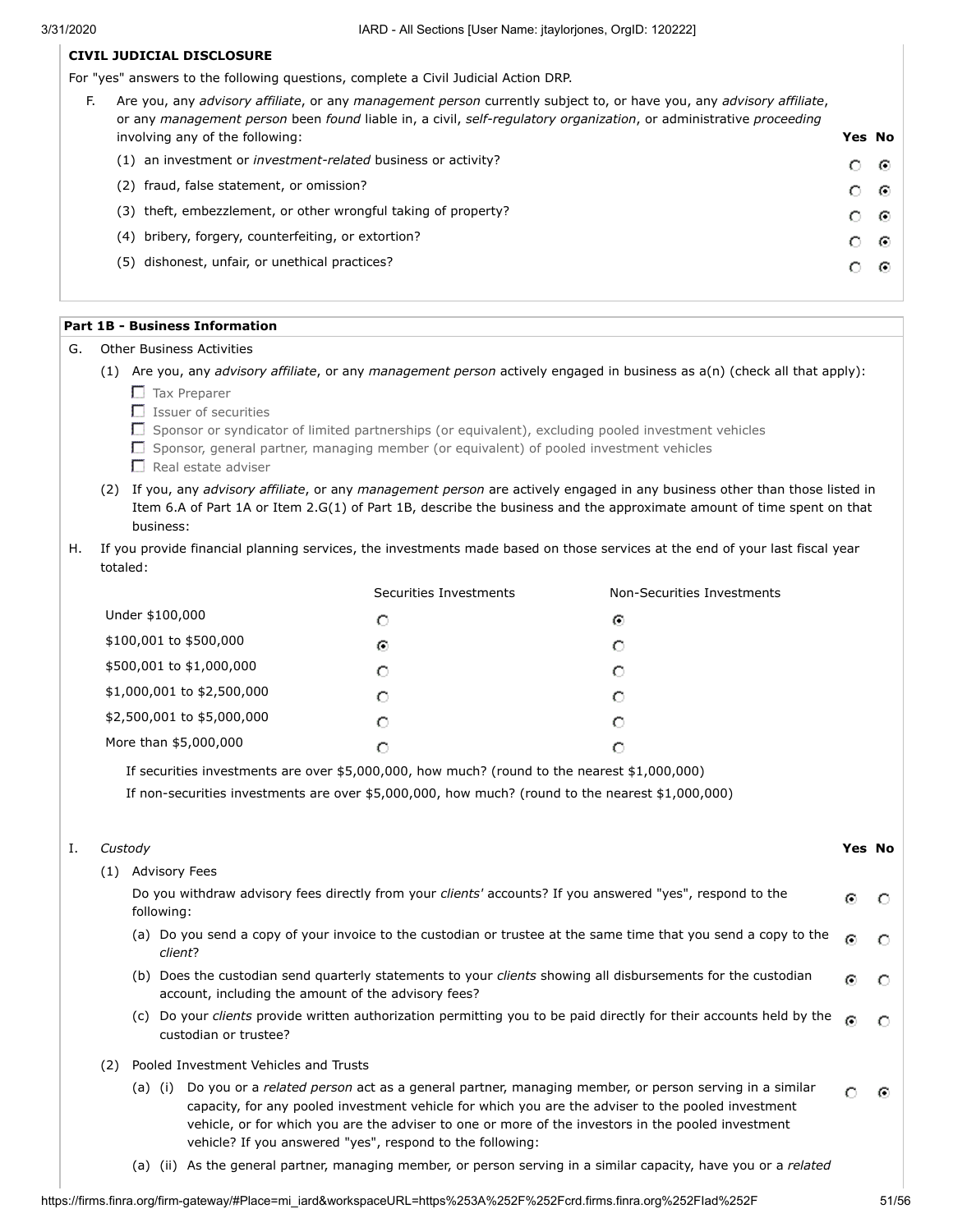| 3/31/2020 | IARD - All Sections [User Name: jtaylorjones, OrgID: 120222]                                                                                                                                                                                                                                                                                                                                                                                                                                                                                                                                                                                                                                                                     |               |         |
|-----------|----------------------------------------------------------------------------------------------------------------------------------------------------------------------------------------------------------------------------------------------------------------------------------------------------------------------------------------------------------------------------------------------------------------------------------------------------------------------------------------------------------------------------------------------------------------------------------------------------------------------------------------------------------------------------------------------------------------------------------|---------------|---------|
|           | person engaged any of the following to provide authority permitting each direct payment or any transfer<br>of funds or securities from the account of the pooled investment vehicle?                                                                                                                                                                                                                                                                                                                                                                                                                                                                                                                                             |               |         |
|           | Attorney                                                                                                                                                                                                                                                                                                                                                                                                                                                                                                                                                                                                                                                                                                                         | O             | O       |
|           | Independent certified public accountant                                                                                                                                                                                                                                                                                                                                                                                                                                                                                                                                                                                                                                                                                          | О             | O       |
|           | Other independent party                                                                                                                                                                                                                                                                                                                                                                                                                                                                                                                                                                                                                                                                                                          | O             | O       |
|           | Describe the independent party:                                                                                                                                                                                                                                                                                                                                                                                                                                                                                                                                                                                                                                                                                                  |               |         |
|           | For purposes of this Item 2I.2(a), "Independent party" means a person that: (A) is engaged by the investment<br>adviser to act as a gatekeeper for the payment of fees, expenses and capital withdrawals from the pooled<br>investment; (B) does not control and is not controlled by and is not under common control with the investment<br>adviser; (C) does not have, and has not had within the past two years, a material business relationship with the<br>investment adviser; and (D) shall not negotiate or agree to have material business relations or commonly<br>controlled relations with an investment adviser for a period of two years after serving as the person engaged in<br>an independent party agreement. |               |         |
|           | (b) Do you or a related person act as investment adviser and a trustee for any trust, or act as a trustee for any<br>trust in which your advisory clients are beneficiaries of the trust?                                                                                                                                                                                                                                                                                                                                                                                                                                                                                                                                        | O             | ⊙       |
|           | (3) Do you require the prepayment of fees of more than \$500 per client and for six months or more in advance?                                                                                                                                                                                                                                                                                                                                                                                                                                                                                                                                                                                                                   | О             | ⊙       |
| J.        | If you are organized as a sole proprietorship, please answer the following:                                                                                                                                                                                                                                                                                                                                                                                                                                                                                                                                                                                                                                                      | <b>Yes No</b> |         |
|           | (1) (a) Have you passed, on or after January 1, 2000, the Series 65 examination?                                                                                                                                                                                                                                                                                                                                                                                                                                                                                                                                                                                                                                                 | O             | $\circ$ |
|           | (b) Have you passed, on or after January 1, 2000, the Series 66 examination and also passed, at any time,<br>the Series 7 examination?                                                                                                                                                                                                                                                                                                                                                                                                                                                                                                                                                                                           | O.            | - 0     |
|           | (2) (a) Do you have any investment advisory professional designations?                                                                                                                                                                                                                                                                                                                                                                                                                                                                                                                                                                                                                                                           | Ο             | O       |
|           | If "no", you do not need to answer Item $2.J(2)(b)$ .                                                                                                                                                                                                                                                                                                                                                                                                                                                                                                                                                                                                                                                                            |               |         |
|           | (b) I have earned and I am in good standing with the organization that issued the following credential:<br>Certified Financial Planner ("CFP")<br>Chartered Financial Analyst ("CFA")<br>Chartered Financial Consultant ("ChFC")<br>Chartered Investment Counselor ("CIC")<br>Personal Financial Specialist ("PFS")<br>$\Box$ None of the above                                                                                                                                                                                                                                                                                                                                                                                  |               |         |
|           | (3)<br>Your Social Security Number:                                                                                                                                                                                                                                                                                                                                                                                                                                                                                                                                                                                                                                                                                              |               |         |
| К.        | If you are organized other than as a sole proprietorship, please provide the following:<br>(1) Indicate the date you obtained your legal status. Date of formation: 02/01/2001<br>(2)<br>Indicate your IRS Empl. Ident. No.: 61-1383537                                                                                                                                                                                                                                                                                                                                                                                                                                                                                          |               |         |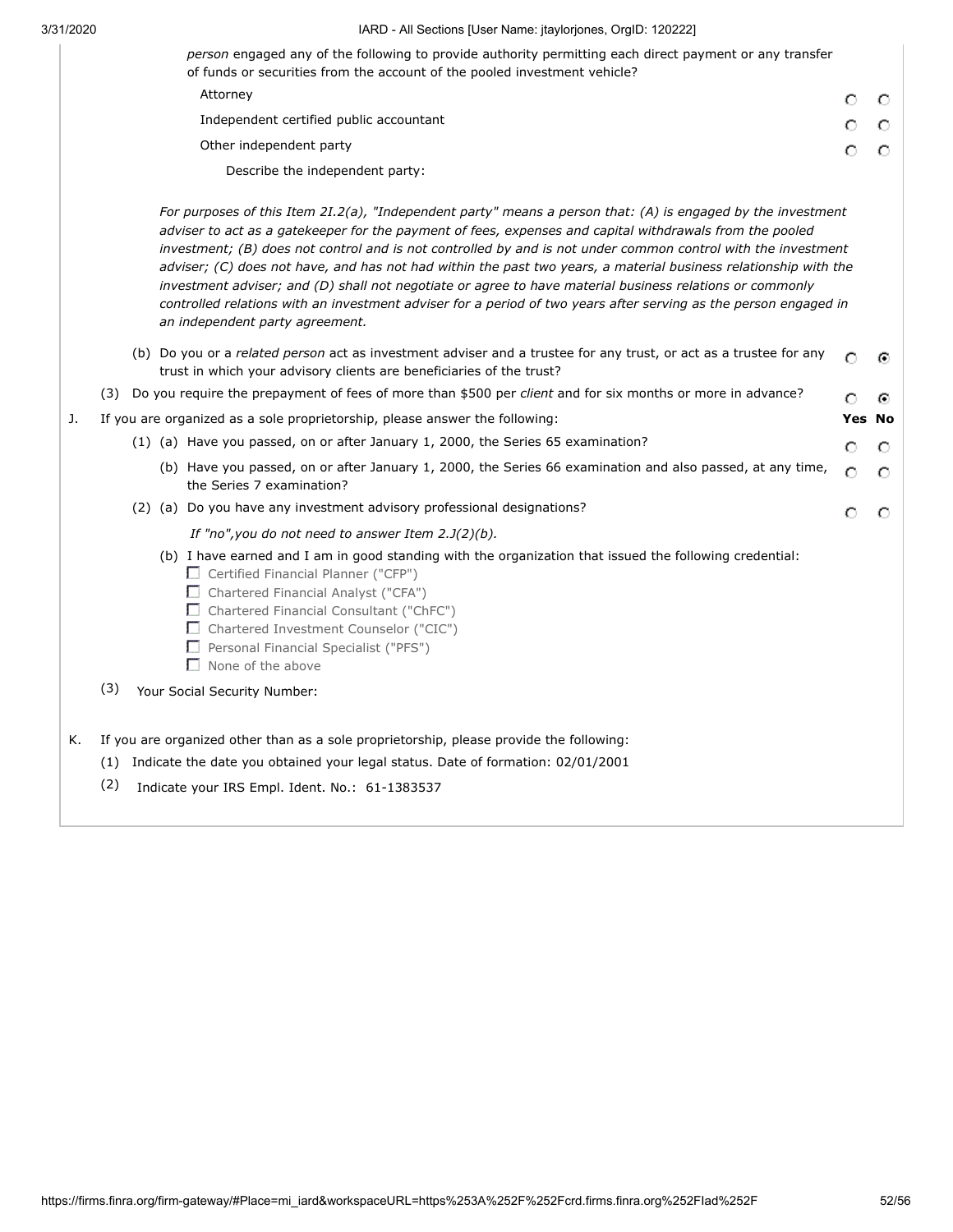Financial Planning Services

## **Part 2**

# **Exemption from brochure delivery requirements for SEC-registered advisers** SEC rules exempt SEC-registered advisers from delivering a firm brochure to some kinds of clients. If these exemptions excuse you from delivering a brochure to *all* of your advisory clients, you do not have to prepare a brochure. **Yes No** Are you exempt from delivering a brochure to all of your clients under these rules?  $\circ$  $\odot$ *If no, complete the ADV Part 2 filing below.* Amend, retire or file new brochures: **Brochure ID Brochure Name Brochure Type(s)** 293416 FIRM WRAP FEE BROCURE 03/31/2019 Individuals, Pension plans/profit sharing plans, Wrap program 293417 **FIRM BROCHURE 03/31/2019** Individuals, Pension plans/profit sharing plans, Foundations/charities, Wrap program 332427 FIRM WRAP FEE BROCHURE 03/31/2020 Wrap program 332428 **FIRM BROCHURE 03/31/2020** Individuals, Pension plans/profit sharing plans, Other institutional, Wrap program,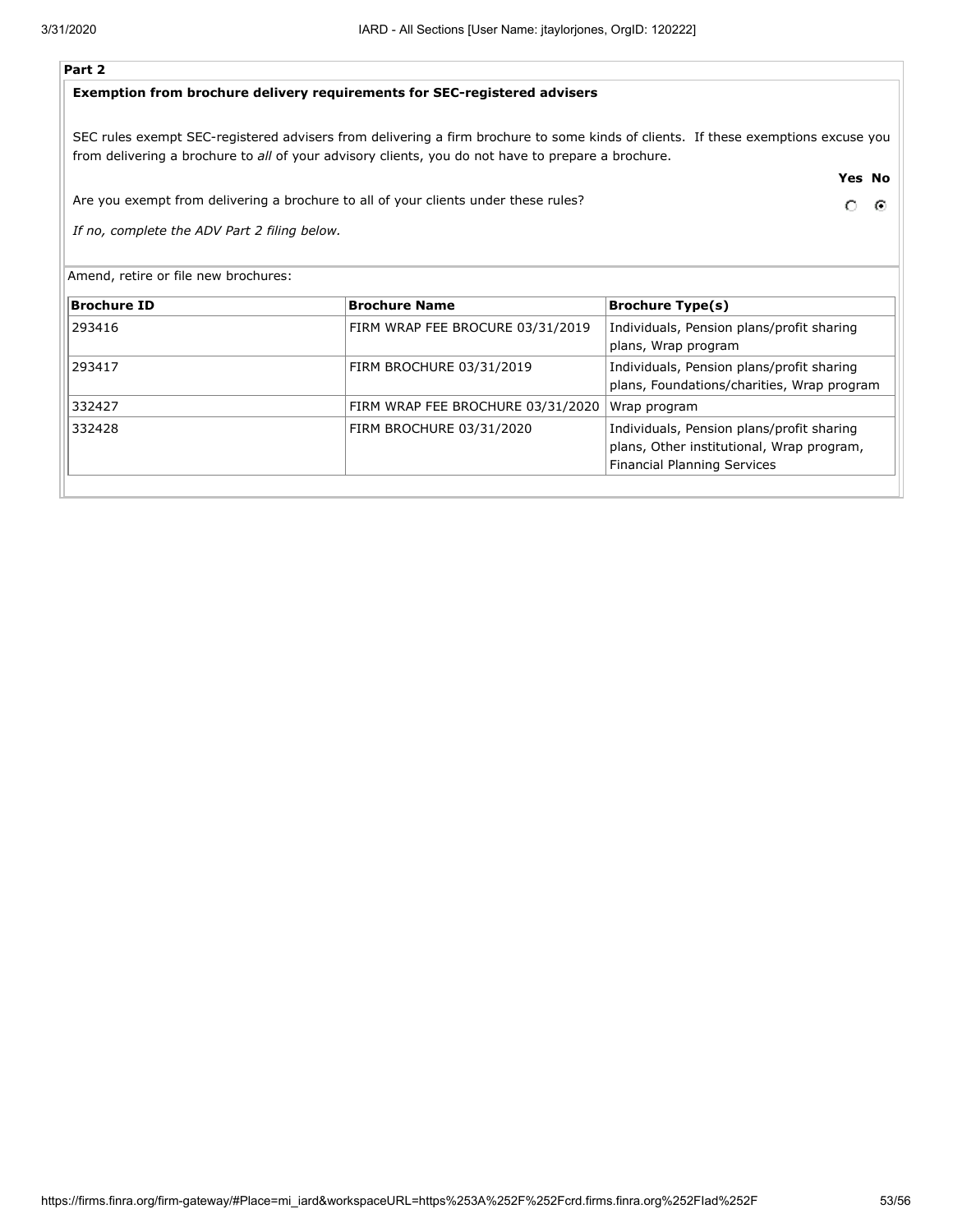## **Execution Pages**

# **DOMESTIC INVESTMENT ADVISER EXECUTION PAGE**

You must complete the following Execution Page to Form ADV. This execution page must be signed and attached to your initial submission of Form ADV to the SEC and all amendments.

# Appointment of Agent for Service of Process

By signing this Form ADV Execution Page, you, the undersigned adviser, irrevocably appoint the Secretary of State or other legally designated officer, of the state in which you maintain your *principal office and place of business* and any other state in which you are submitting a *notice filing*, as your agents to receive service, and agree that such *persons* may accept service on your behalf, of any notice, subpoena, summons, *order* instituting *proceedings*, demand for arbitration, or other process or papers, and you further agree that such service may be made by registered or certified mail, in any federal or state action, administrative *proceeding* or arbitration brought against you in any place subject to the jurisdiction of the United States, if the action, *proceeding*, or arbitration (a) arises out of any activity in connection with your investment advisory business that is subject to the jurisdiction of the United States, and (b) is *founded*, directly or indirectly, upon the provisions of: (i) the Securities Act of 1933, the Securities Exchange Act of 1934, the Trust Indenture Act of 1939, the Investment Company Act of 1940, or the Investment Advisers Act of 1940, or any rule or regulation under any of these acts, or (ii) the laws of the state in which you maintain your *principal office and place of business* or of any state in which you are submitting a *notice filing*.

# **Signature**

I, the undersigned, sign this Form ADV on behalf of, and with the authority of, the investment adviser. The investment adviser and I both certify, under penalty of perjury under the laws of the United States of America, that the information and statements made in this ADV, including exhibits and any other information submitted, are true and correct, and that I am signing this Form ADV Execution Page as a free and voluntary act.

I certify that the adviser's books and records will be preserved and available for inspection as required by law. Finally, I authorize any *person* having *custody* or possession of these books and records to make them available to federal and state regulatory representatives.

Signature: JOHN TAYLOR-JONES Printed Name: JOHN TAYLOR-JONES

Adviser *CRD* Number: 120222

Date: MM/DD/YYYY 03/31/2020 Title: CHIEF COMPLIANCE OFFICER

## *NON-RESIDENT* **INVESTMENT ADVISER EXECUTION PAGE**

You must complete the following Execution Page to Form ADV. This execution page must be signed and attached to your initial submission of Form ADV to the SEC and all amendments.

# 1. Appointment of Agent for Service of Process

By signing this Form ADV Execution Page, you, the undersigned adviser, irrevocably appoint each of the Secretary of the SEC, and the Secretary of State or other legally designated officer, of any other state in which you are submitting a *notice filing*, as your agents to receive service, and agree that such persons may accept service on your behalf, of any notice, subpoena, summons, *order* instituting *proceedings*, demand for arbitration, or other process or papers, and you further agree that such service may be made by registered or certified mail, in any federal or state action, administrative *proceeding* or arbitration brought against you in any place subject to the jurisdiction of the United States, if the action, *proceeding* or arbitration (a) arises out of any activity in connection with your investment advisory business that is subject to the jurisdiction of the United States, and (b) is *founded*, directly or indirectly, upon the provisions of: (i) the Securities Act of 1933, the Securities Exchange Act of 1934, the Trust Indenture Act of 1939, the Investment Company Act of 1940, or the Investment Advisers Act of 1940, or any rule or regulation under any of these acts, or (ii) the laws of any state in which you are submitting a *notice filing*.

# 2. Appointment and Consent: Effect on Partnerships

If you are organized as a partnership, this irrevocable power of attorney and consent to service of process will continue in effect if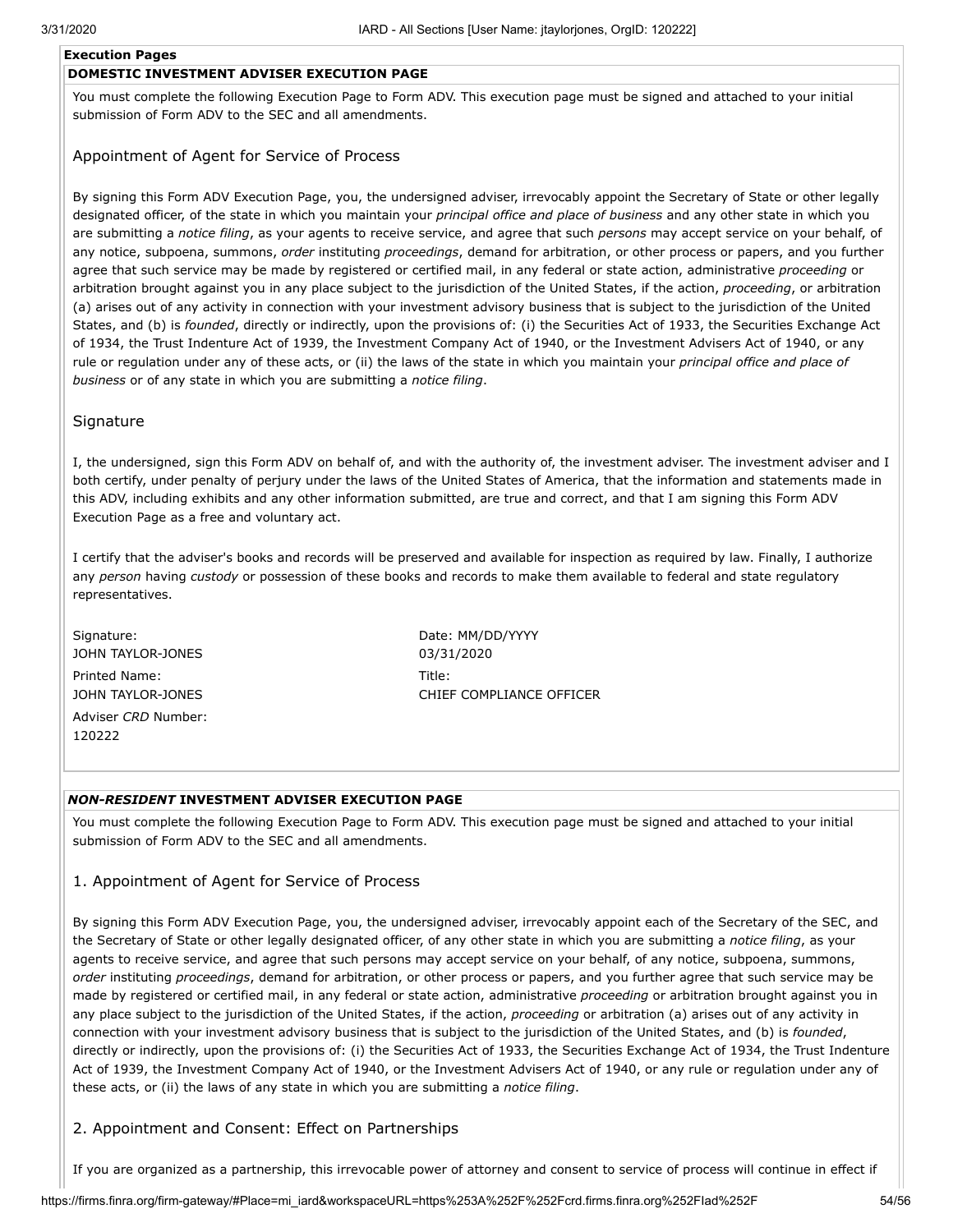any partner withdraws from or is admitted to the partnership, provided that the admission or withdrawal does not create a new partnership. If the partnership dissolves, this irrevocable power of attorney and consent shall be in effect for any action brought against you or any of your former partners.

# 3. *Non-Resident* Investment Adviser Undertaking Regarding Books and Records

By signing this Form ADV, you also agree to provide, at your own expense, to the U.S. Securities and Exchange Commission at its principal office in Washington D.C., at any Regional or District Office of the Commission, or at any one of its offices in the United States, as specified by the Commission, correct, current, and complete copies of any or all records that you are required to maintain under Rule 204-2 under the Investment Advisers Act of 1940. This undertaking shall be binding upon you, your heirs, successors and assigns, and any *person* subject to your written irrevocable consents or powers of attorney or any of your general partners and *managing agents*.

# **Signature**

I, the undersigned, sign this Form ADV on behalf of, and with the authority of, the *non-resident* investment adviser. The investment adviser and I both certify, under penalty of perjury under the laws of the United States of America, that the information and statements made in this ADV, including exhibits and any other information submitted, are true and correct, and that I am signing this Form ADV Execution Page as a free and voluntary act.

I certify that the adviser's books and records will be preserved and available for inspection as required by law. Finally, I authorize any *person* having *custody* or possession of these books and records to make them available to federal and state regulatory representatives.

Signature: Date: MM/DD/YYYY Printed Name: Title: Adviser *CRD* Number: 120222

# **STATE-REGISTERED INVESTMENT ADVISER EXECUTION PAGE**

You must complete the following Execution Page to Form ADV. This execution page must be signed and attached to your initial application for state registration and all amendments to registration.

# 1. Appointment of Agent for Service of Process

By signing this Form ADV Execution Page, you, the undersigned adviser, irrevocably appoint the legally designated officers and their successors, of the state in which you maintain your *principal office and place of business* and any other state in which you are applying for registration or amending your registration, as your agents to receive service, and agree that such persons may accept service on your behalf, of any notice, subpoena, summons, *order* instituting *proceedings*, demand for arbitration, or other process or papers, and you further agree that such service may be made by registered or certified mail, in any federal or state action, administrative *proceeding* or arbitration brought against you in any place subject to the jurisdiction of the United States, if the action, *proceeding*, or arbitration (a) arises out of any activity in connection with your investment advisory business that is subject to the jurisdiction of the United States, and (b) is founded, directly or indirectly, upon the provisions of: (i) the Securities Act of 1933, the Securities Exchange Act of 1934, the Trust Indenture Act of 1939, the Investment Company Act of 1940, or the Investment Advisers Act of 1940, or any rule or regulation under any of these acts, or (ii) the laws of the state in which you maintain your *principal office and place of business* or of any state in which you are applying for registration or amending your registration.

# 2. State-Registered Investment Adviser Affidavit

If you are subject to state regulation, by signing this Form ADV, you represent that, you are in compliance with the registration requirements of the state in which you maintain your principal place of business and are in compliance with the bonding, capital, and recordkeeping requirements of that state.

# **Signature**

I, the undersigned, sign this Form ADV on behalf of, and with the authority of, the investment adviser. The investment adviser and I